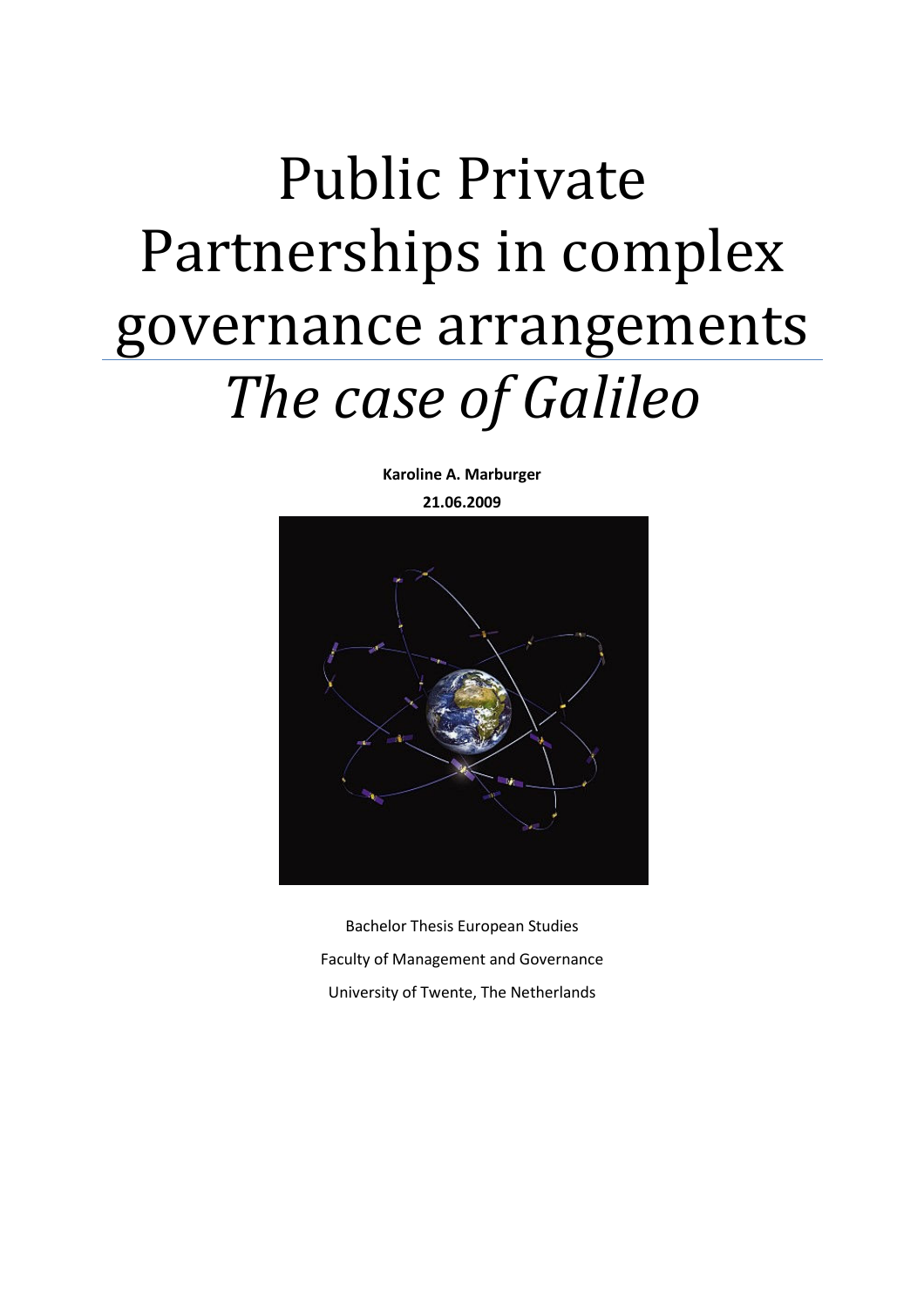# Author

#### Karoline A. Marburger

Student number: 0153001 Bachelor Thesis European Studies, Faculty of Management and Governance, University of Twente, The Netherlands

#### Supervisor

#### Professor Dr.Michiel A. Heldeweg

Professor of Public Governance Law and Head of the Department of Legal and Economic Governance Studies at the Faculty of Management and Governance, University of Twente, The Netherlands

#### Co-reader

#### Professor Dr. Nico S. Groenendijk

Jean Monnet Professor of European Economic Governance at the Faculty of Management and Governance, University of Twente, The Netherlands

# **Abstract**

Public Private Partnerships (PPP) are nothing new. For a long time they have been deployed on the national level as an alternative to public procurement. On the European Union (EU) level PPPs are, however, a new phenomenon. This study addresses the question of whether PPPs are possible in such governance arrangements which are as complex as the EU. The Galileo Satellite Navigation System, the first PPP attempt of the EU, which in the end failed to become a PPP, serves as a case study. By analyzing it in terms of PPP options and models it is found that problems related to structural decisions are more important in determining the success of setting up a PPP than operational decisions. Furthermore, difficulties that arose on the structural level in the case of Galileo are not related to the complexity of the EU setup. It is concluded that PPPs are indeed possible in complex governance arrangements.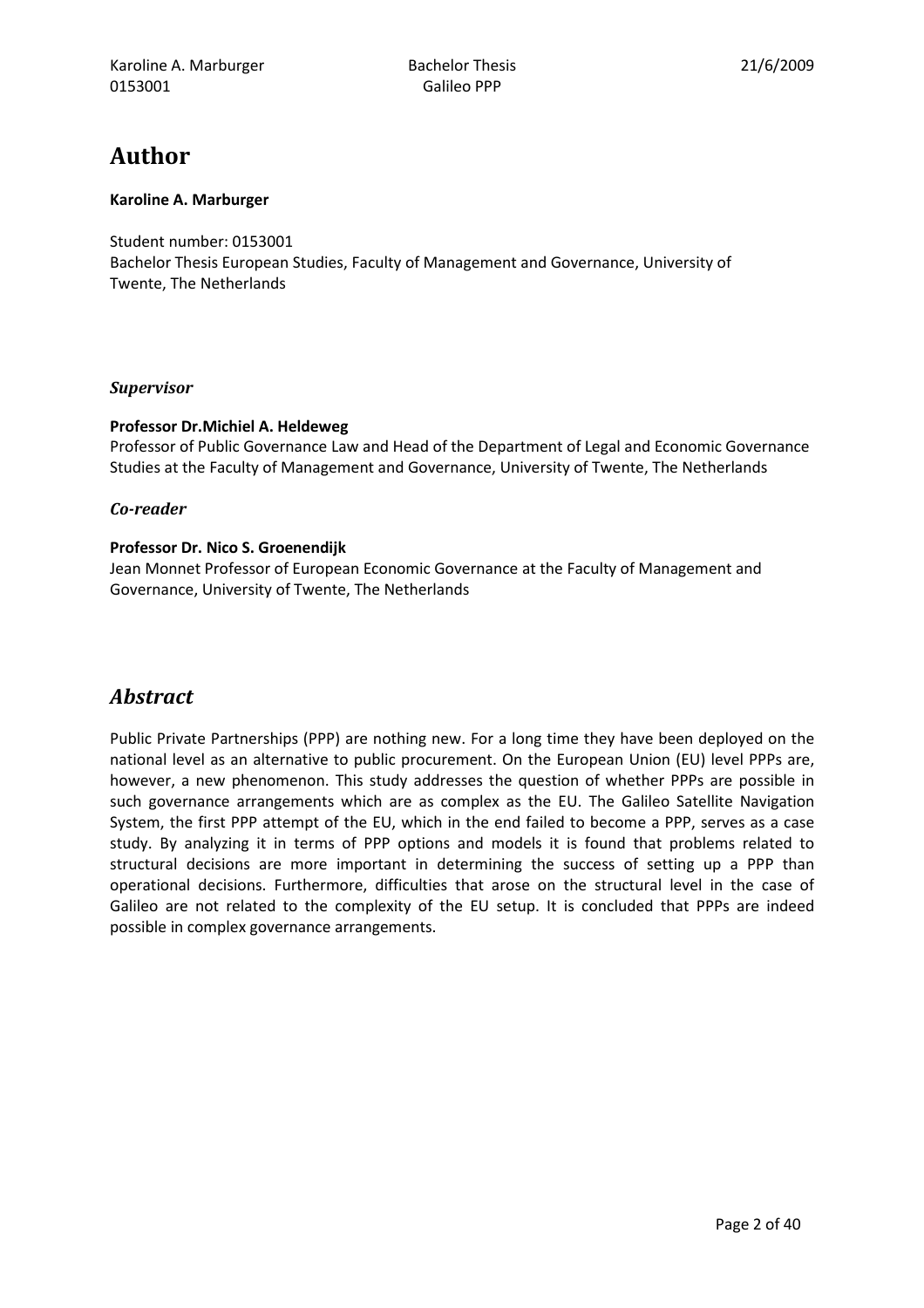# Content

| Page 3 of 40 |  |
|--------------|--|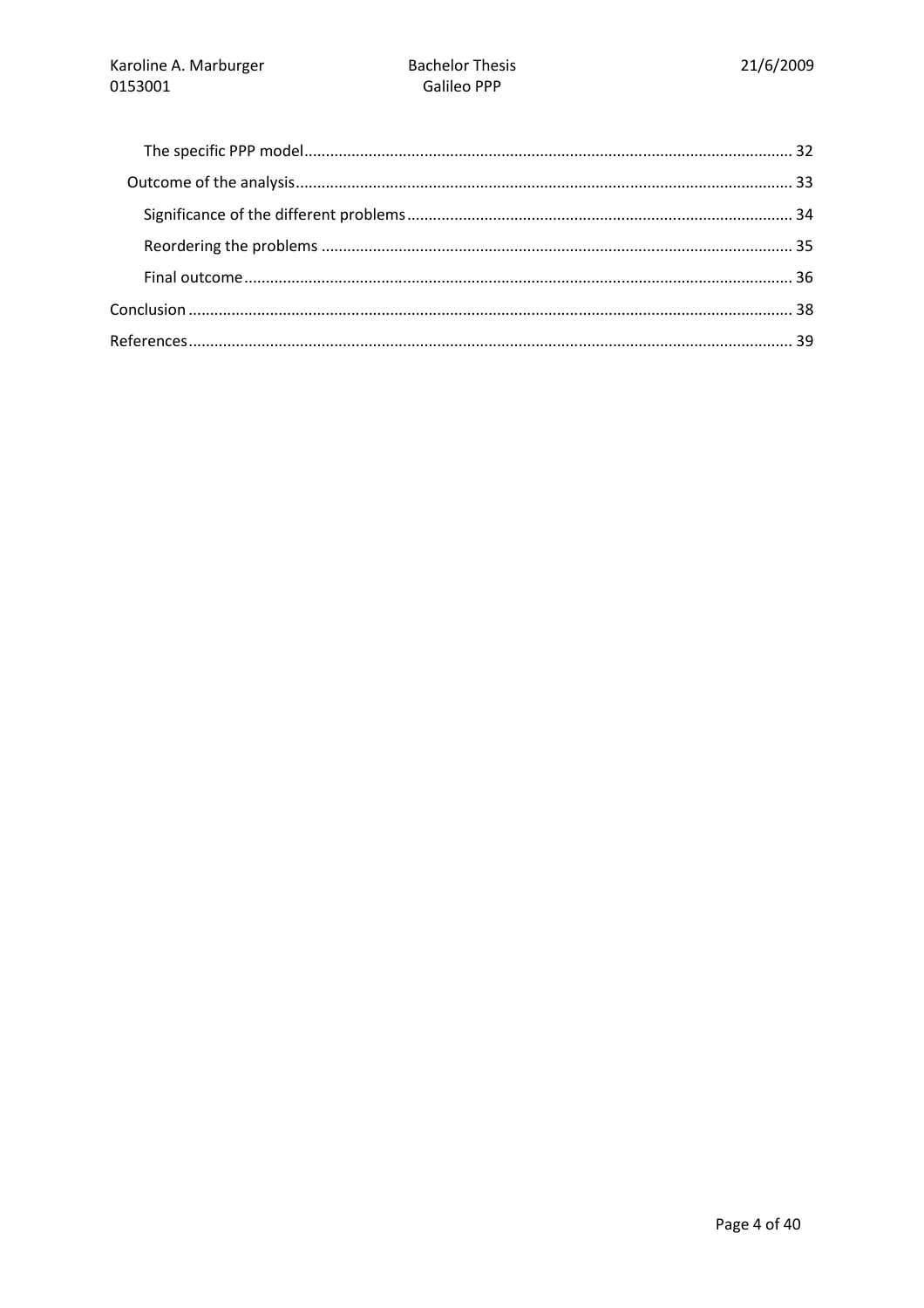# Figures

| Figure 4 Galileo Options at the beginning of the development and validation phase  22 |  |
|---------------------------------------------------------------------------------------|--|
|                                                                                       |  |
|                                                                                       |  |
|                                                                                       |  |

# Tables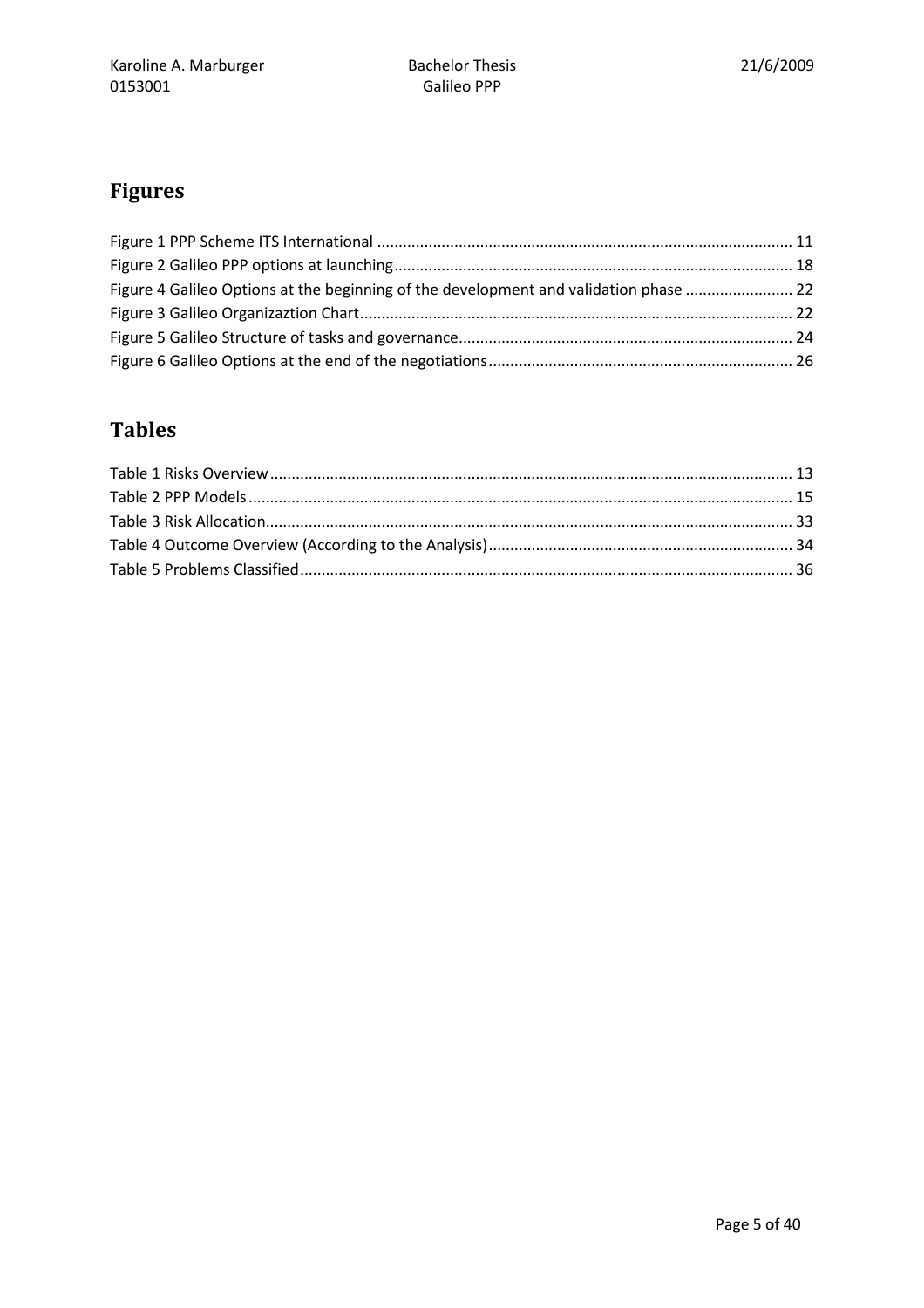# Introduction

In 2000 the European Union (EU) came up with a new strategy that aims at making it the "most dynamic and competitive knowledge-based economy in the world capable of sustainable economic growth" (EU-Presidency, 2000, p. 2). One part of this Lisbon strategy also includes the focus on research and development. In particular innovation should be encouraged especially by means of Public-Private-Partnerships (PPPs). PPPs in general are "contractual arrangements formed between a public agency and private sector entity that allow for greater private sector participation in the delivery of projects" (US-Department).There are various kinds of PPPs depending on the degree of public versus private involvement. The basic principle behind PPPs is that the risks are being allocated at the party which is best positioned or equipped to manage them (US-Department).

At the national level PPPs are not a new phenomenon. In the Netherlands for instance the first kind of PPP is said to be the "Verenigde Oost-Indische Compagnie" which was founded in 1602 (Bult-Spiering, Balken, & Dewulf, 2005). The relation between public and private actors in the course of forming a PPP is therefore already well studied. The different forms of PPP have been classified and it is known what kind of problems one encounters during the negotiations for and the formation of a PPP. However, PPPs in complex government arrangements such as the EU do not go without saying. Despite the fact that there have been earlier international attempts of PPPs – such as the HSL-Zuid Infraprovider which is providing a high-speed train connection between Amsterdam and Brussels (Bult-Spiering, Balken, & Dewulf, 2005) – the development of a PPP initiated by a higher international entity is rather new. In fact there have been only a few international projects which involved two or three states at the most and no higher international institution.

The new aim of the EU set by the Lisbon Agenda concerning the commitment to the initiation of PPPs, therefore, creates a new situation that is not yet studied. One knows how PPPs work at the national level and there are some experiences with international projects. But how do PPPs work in a large scale international setting? Here a lot more actors are involved, several levels of government all try to have an influence to get their interests realized and the supranational authorities have no prior experience with PPPs. The main research question this study is, therefore, trying to answer is whether PPPs are even possible in such complex governance arrangements as the EU?

Because PPPs have been and are used quite often on the national level the details of how this works are known. There are also several studies that concern themselves with PPPs and how they work on the national level. To give some examples the "Handbook PPP" ("Handboek publiek-private samenwerking") by Bult-Spiering et al, the article "Coming to terms with Public Private Partnerships" by Linder (Linder, 1999) or the guidebook for PPPs in the field of police work: "Ten steps of PPPs" (10 stappen van Publiek-Private-Samenwerking") by van Pel and Wever (van Pel & Wever, 2002). Quite a lot of studies and books exist in this field. Thus the interaction of actors when it comes to setting up a new PPP on the national level is well known. However, as already indicated above, there is no study that explicitly looks at how PPPs work on an international level with supranational features.

With the plan of a PPP at the EU level a new situation is created that cannot be explained by national interactions in PPP formations due to the added complexity of the interaction between actors. The research will, therefore, first focus on what PPPs mean in the European context. For that purpose it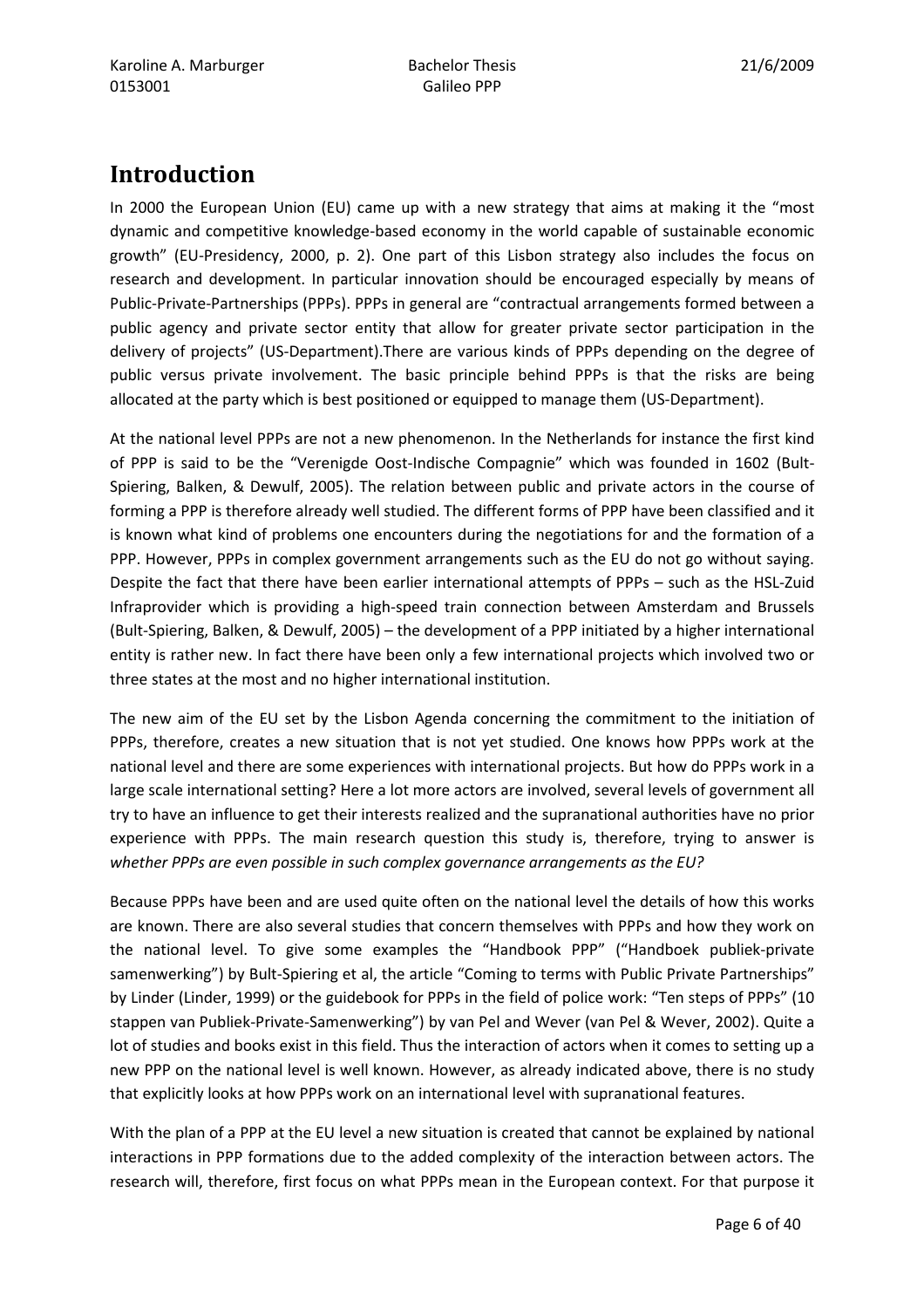will be studied what PPPs are in general. This includes an overview of different models that can be chosen when setting up a PPP. In particular the EU's views on PPPs and how to set them up will be of concern. Of course EU legislation will also be part of this study to find out how decision making procedures and negotiations are designed for the development of a PPP at the EU level.

The second step will then be to turn to an actual case, the Galileo Satellite Navigation System, for an analysis of PPPs at the EU level. Galileo was designed to be the first major project of the EU to realize its plan of welcoming new PPPs with the EU directly involved. It was launched in 1999 to enable the EU to take part in the promising market of global satellite navigation. Despite some delays the project made good progress until the mid of 2006 when the concession negotiations seemed to be being finished by the end of that year. However, it did not come to a concession contract that would have fully established the PPP. In the summer of 2007 it was then decided by the EU not to go on with the initial plan of the PPP. Rather it was decided to finance the whole project out of funds from the EU.

The question arises why this PPP failed. During the research this question will be investigated in order to give an idea of problems that arise when setting up a PPP at the EU level. The insights gained in the first part will be used to describe what happened with Galileo. It will become clear that the specific structural decisions are of crucial importance for a successful PPP. Thus the analysis will especially look at the problems that arose in the light of the chosen governance structure as it is related to the structural level. The negotiations for the concession between an institution set up for this purpose and the private partner is the main area of analysis here because their failure ultimately meant the failure of the PPP. Interviews with experts, who were involved in the process (Carlos Des Dorides the Chief negotiator of the Galileo Joint Undertaking and Norbert Schuldt representative of the German Ministry of Transport, Building and Urban Affairs), as well as documents and articles will serve as the main sources of the analysis.

The structure of the thesis reads as follows. The first part, as already indicated, will be on PPP theory. The second part will give a short historical overview of the Galileo project and will also look at the planned governance structure. A third part will then analyze the different problems that did arise and set them in context to the complexity of the EU setup. This will then enable to give an answer to the research question. In the end there will be a conclusion that will summarize the findings and give some recommendations.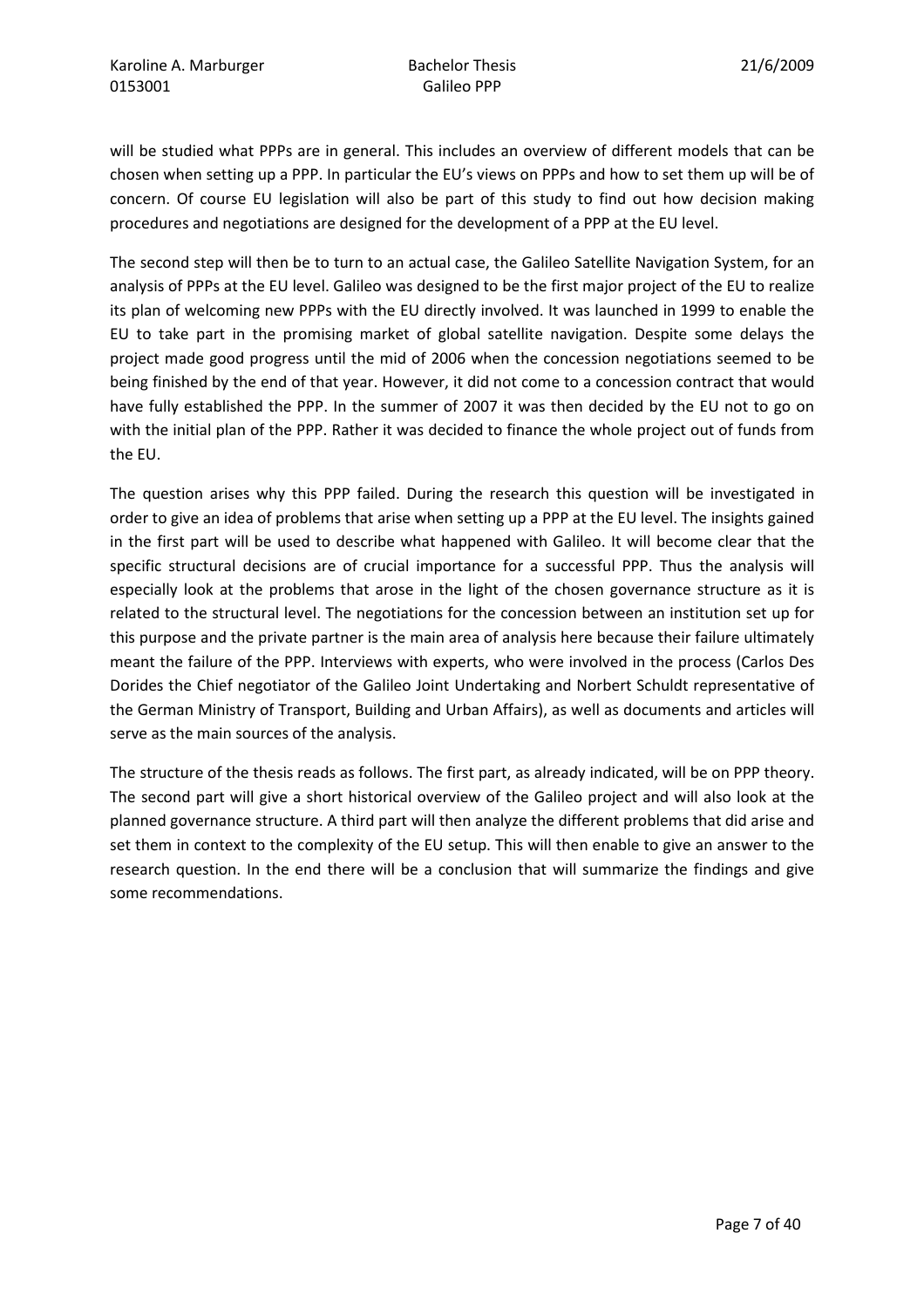# Part I: Public Private Partnerships

This part is going to give an introduction to Public Private Partnerships (PPPs). For this purpose it will be divided as follows: First a definition of PPPs will be given. This will give insight in what PPPs are in particular, in which situations they are frequently used and for what purposes. The next section will shortly introduce PPPs in the EU context to give an idea of what the EU has said on this matter so far. The last section will talk about how PPPs look like identifying different dimensions of PPPs in a governance perspective. A scheme will then be developed of different PPP models drawing on the information introduced until then. It is to give an overview of what different types of PPPs exist.

# What are PPPs?

The definition of PPPs given above (PPPs in general are "contractual arrangements formed between a public agency and private sector entity that allow for greater private sector participation in the delivery of projects" (US-Department)) does not cover all important aspects about PPPs. Therefore, some specifications have to be made to come to a definition that will be used in this research. Additionally, it will be of concern here why PPPs are used and in which circumstances. Advantages of PPPs will also be addressed.

# Different meanings of PPPs

First of all it has to be said that the term PPP is used in different circumstances in different ways. Emanuel Savas identifies three different meanings of PPPs in his book "Privatization and Public Private Partnerships": First a rather loose definition according to which PPPs refer to "any arrangement in which the public and private sectors join together to produce and deliver goods and services" (Savas, 2000, p. 105). Second the term PPP is used for "complex, multipartner, privatized, infrastructure projects" (Savas, 2000, p. 106), which is also the definition used in his book. Third, PPPs can also refer to "a formal collaboration between business and civic leaders and local government officials to improve the urban condition" (Savas, 2000, p. 106). Weihe goes as far as saying that there are five different meanings of PPPs. He classifies them by identifying them as different approaches that attach different qualitative meanings to the term PPP: local regeneration approach, policy approach, infrastructure approach, development approach and governance approach (Weihe, 2006). Despite the fact that there are all these different meanings of PPPs, which are not that relevant to this research in detail, Weihe points out that most of what has been written on PPPs is in fact using the infrastructure approach. (Weihe, 2006)

The EU does not explicitly make any distinction as to different meanings of PPPs in different contexts. As the research at hand is concerned mainly with the EU and a case at the European level the definitions the EU provides will be of special importance. However, because there are these different meanings of PPP it is nevertheless important to identify what will be meant by PPPs throughout this research in order to prevent misunderstandings. It is rather straight forward that the development approach is of no relevance here as well as most of the other meanings. Because the Galileo project is identified as an infrastructure project and further because PPPs are most commonly referring to infrastructure projects this approach is the one that will be used here as well.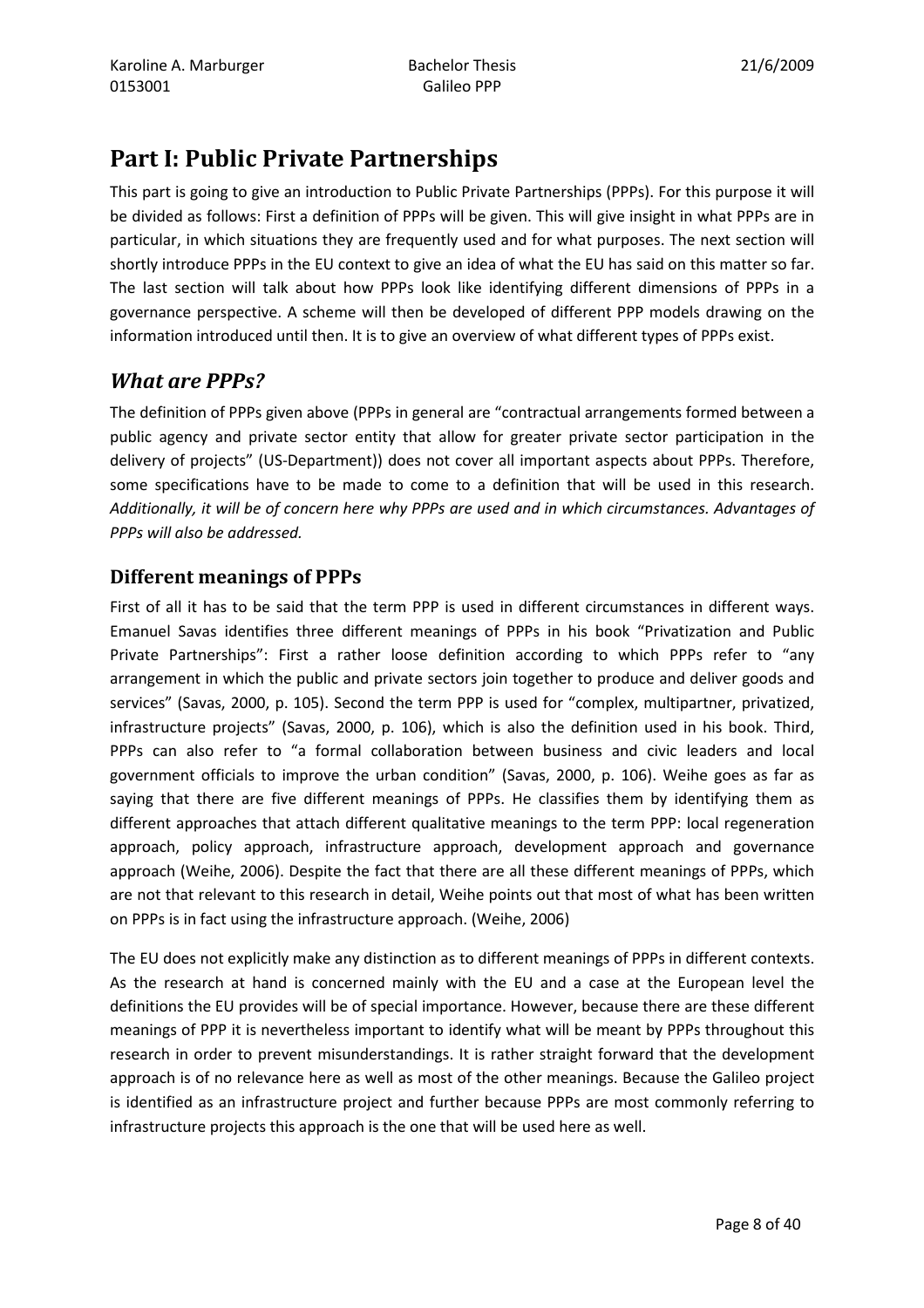# Defining PPPs

Having now identified that PPPs in this research will generally refer to infrastructure projects it can now be moved towards a more specified definition of PPPs. Again various different definitions of PPP exist apart from the one given above:

PPPs are "a cooperative venture between the public and private sectors, built on the expertise of each partner, that best meets clearly defined public needs through the appropriate allocation of resources, risks and rewards" (CCPPP)

"PPP consists of sustainable cooperation between public and private actors, who, from their own interests and perspectives, develop mutual products and/or services, and who share risks, costs, and benefits. PPP involves collaboration between public and private parties, which focuses on achieving a common aim." (Edelenbos, 2008, p. 616)

These two are to give an idea of how definitions differ but also how they emphasize similar aspects such as the allocation of risks, resources/costs and rewards/benefits. The EU in its green paper on PPPs points out that there is no definition at Community level. This simply means that PPPs are not legally defined. However, it does give some kind of definition which includes more or less what other definitions also address:

"In general, the term refers to forms of cooperation between public authorities and the world of business which aim to ensure the funding, construction, renovation, management or maintenance of an infrastructure or the provision of a service." (Commission, Green Paper on Public-Private Partnerships and Community Law on Public Contracts and Concessions, 2004)

A slightly different definition is given by the DG Internal Affairs:

"A PPP is a contractual agreement between the public and the private sectors, whereby the private operator provides services that have traditionally been executed or financed by a public institution." (Internal Policies, 2005, S. 1)

Even though these two definitions do not explicitly talk about the allocation of risks, costs and benefits they make clear what a PPP is by defining it in a rather simple way. They do not get too long as the one by Edelenbos for instance. The second definition is the one that will be used throughout this research because it is a bit more specific and also the later dated one. The EU further specifies what is meant by PPPs and what they look like. This however, goes beyond a mere definition and is, therefore, incorporated in the following paragraphs as well as the next section.

## Why PPPs?

PPPs are mainly used for infrastructure projects, even though there are also some applications for schools, hospitals or prisons. Anyway, the infrastructure context is the one of concern in the present case. By providing goods and services though a PPP rather than public procurement several advantages occur. First of these results from the basic principle behind PPP mentioned in the introduction: the risks are being allocated at the party which is best positioned or equipped to manage them. This means that on the one hand responsibilities, often especially of financial nature, are shifted from the public to the private sector. Thus, the provision of the good or service is to be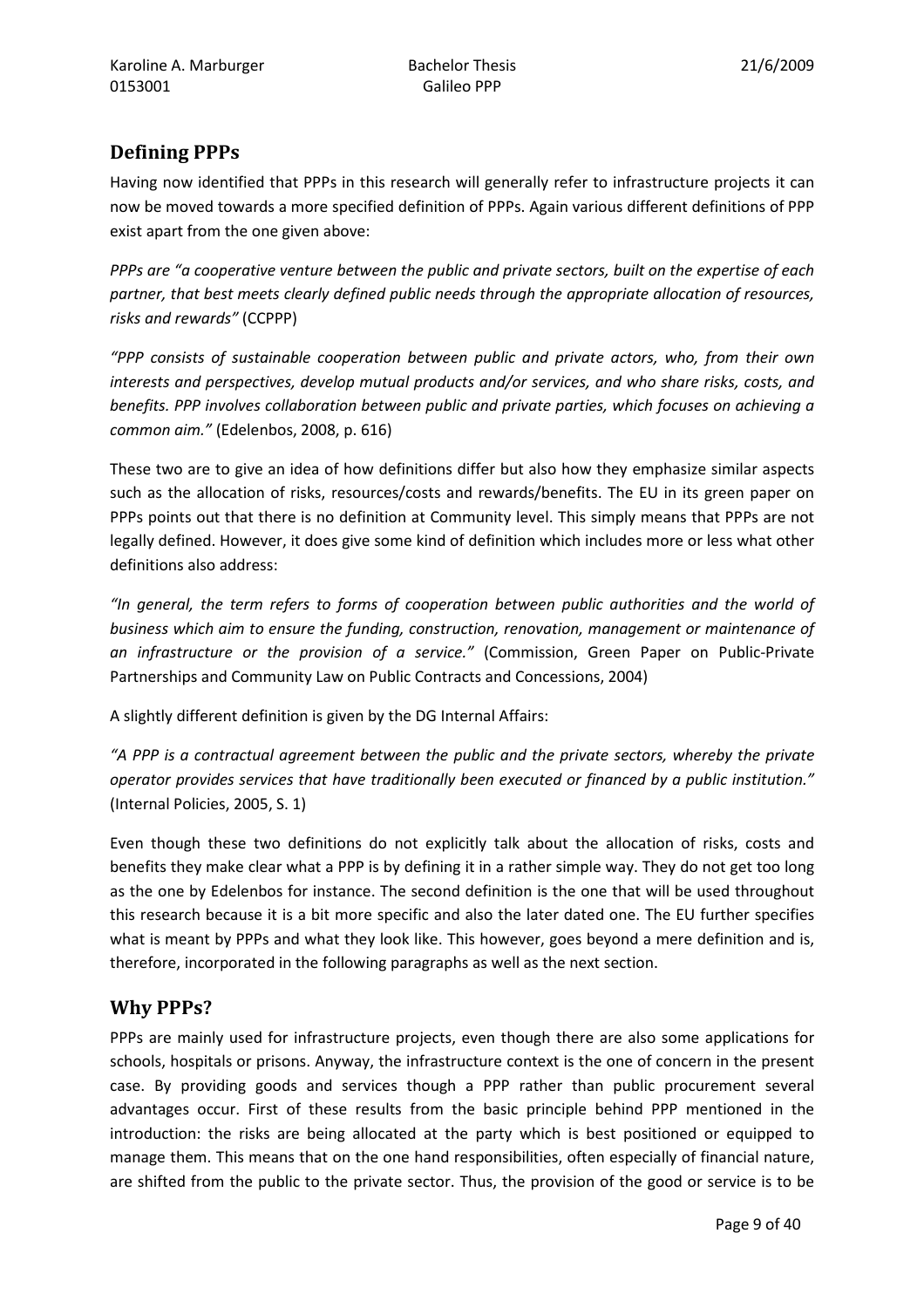achieved in a more cost efficient way by reduced overall costs, faster implementation and better quality of the service. On the other hand is a PPP also an opportunity for private partners to become more involved in a public project than with a pure public procurement. The public sector can in return draw on the expertise of the private partners which it would otherwise not get in such a way. The DG paper on PPPs puts it this way: "[…] the main justification for the adoption of a PPP is the possibility to exploit the management qualifications and the efficiency of the private sector without giving up the quality standards of outputs, thanks to the appropriate control mechanisms from the public party." (Internal Policies, 2005, S. 1)

Second, the allocation of risks plays a major role as well when looking at the benefits of PPPs. Because risks are being shared, projects can be realized that otherwise would not have been possible both for the public (lack of expertise) and the private (lack or resources, jurisdiction) sector. Thus, PPPs are especially well suited for high risks projects that involve high costs. It is therefore not surprising that most PPP projects are long term projects: "PPPs generally take the form of a longterm (e.g. 30 years) agreement between public and private entities, whereby the private partner commits to perform some or most of the phases of the service or asset provision" (Internal Policies, 2005, S. 1). Another very important aspect about PPPs is that they should create "value-for-money". According to the EU this is the ultimate goal of a PPP. It can be achieved by for instance reduced lifecycle costs, more efficient allocation of risks, faster implementation, improved service quality or additional revenue. (Internal Policies, 2005, S. 1)) The decision to go for a PPP should only be made "if the benefit-cost ratio of private provision outweighs the results obtainable with "traditional" government intervention" (Internal Policies, 2005, S. 3) thus if enough value-for-money can be expected.

Before setting up a PPP it has to be taken into account that PPPs "require effective government regulation, which should be based on a stable and trusted system of enforceable laws concerning property rights, contracts, disputes, and liability" (Savas, 2000, p. 250). The government should "clarify the level of quality that the private party is bound to achieve in performing its contractual obligations" (Internal Policies, 2005, S. 3). For this there is the need to set up "effective means to ensure that the private operator actually delivers the expected output" (Internal Policies, 2005, S. 3). Savas also talks about the importance of monitoring and further points out that the regulatory regime "must be limited, transparent, fair, and consistent and government must keep its promises" (Savas, 2000, pp. 251-252). Thus the regulatory and governance structures of a PPP are important not only during the setting up of a PPP but also later during the operational phase.

# PPPs in the EU

In 2004 the Commission published the already mentioned Green Paper on Public-Private Partnerships and Community Law on Public Contracts and Concessions. There are two preceding documents. One is a set of "Guidelines for successful PPPs" by the DG Regional Policy. The other one clarifies the difference between contracts and concessions under Community Law (Commission Interpretative Communication on Concessions and Contracts under Community Law). Thus, contracts and concession, which will both be of major concern in the coming section, are legally defined under Community Law. However, there is no binding legal framework for PPPs yet. The green paper was followed by a white paper but these are mere guidelines and not Community law anyways. Besides these two documents, the whit/green paper and the guidelines for successful PPPs, the only other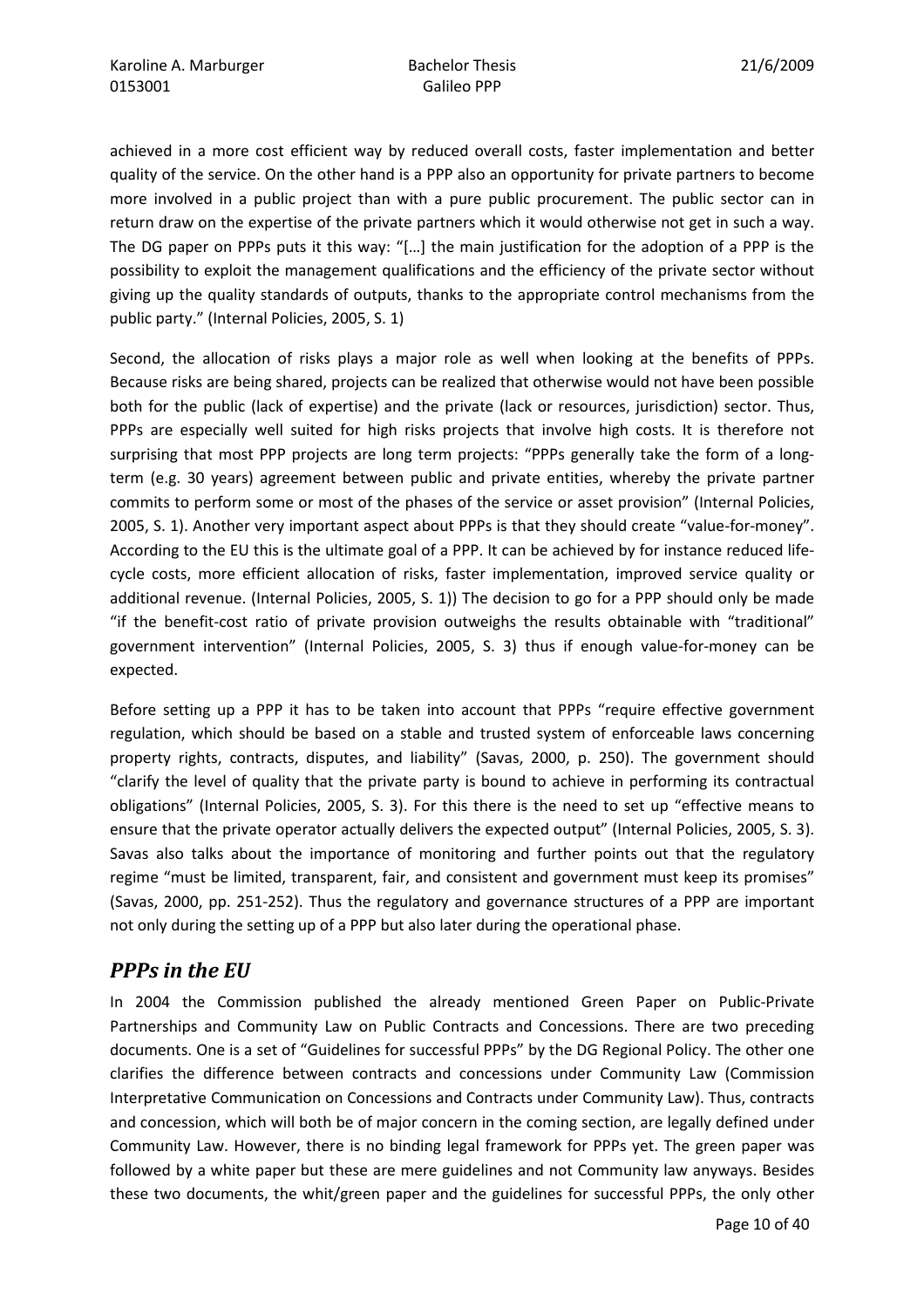document on PPPs is the paper by the DG Internal Policies of the Union: Public-Private Partnerships Models and Trends in the European Union form 2005. Nevertheless, the EU does define different PPP models and other important aspects about PPPs. Additionally, some of these involve legally defined concepts such as contracts and concessions. In the following section the specific aspects these EU documents address will be explained in detail and will further be incorporated to develop a scheme of different PPP models.

# PPP models

It has to be mentioned first that just as there are different contexts in which PPPs mean different things along with the various different definitions of PPP there are also different ways of classifying PPPs. It is rather confusing when some scholars talk about the legal form of a PPP while others talk about the financial setup of PPPs and in the end they talk about the same thing. After an extensive study of a lot of different interpretations a scheme could be developed that summarizes and combines the important aspects of the different views. The scheme is most influenced by three views. First of all, the EU documents mentioned in the previous section played a major role. The second source is the National Council of PPPs (National Council). The idea of how to organize and arrange the different PPP models was taken from a scheme in an article of the ITS (Nazer, 2008) and can seen below (Figure 1). It shows how the different PPP models vary in their involvement of private and public sector. They are depicted on a continuum from high public sector involvement to high private sector involvement showing for each which tasks the partners have to fulfill.





Figure 1 PPP Scheme ITS International

When looking at the figure above it becomes clear that in terms of what could be called the rules of the game of having a PPP there are different roles and responsibilities. Here these roles and responsibilities are mainly connected to risk allocation. But other aspects that also follow from roles and responsibilities such as a legal form and governance structure are important as well when talking about PPP models. The legal form and governance structure are aspects that come up in the literature about PPPs (e.g. Savas (2000), Leinemann (), Siebel (2008) and others). Thus, in terms of rules of the game one can distinguish between three dimensions: the governance structure, the legal form and the risks. They will be each explained in detail below.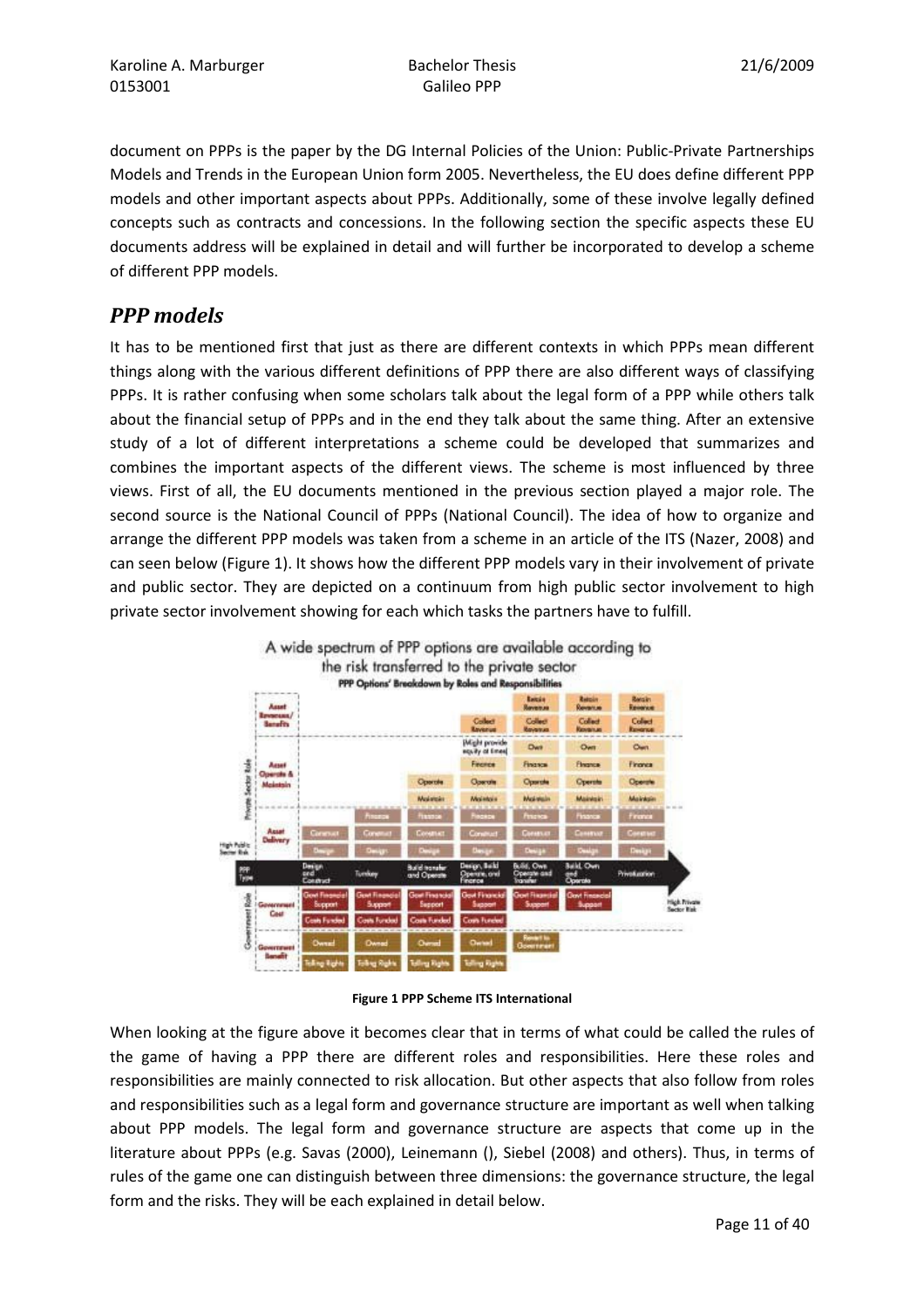#### 1st dimension: governance structure

The importance of an effective governance regime was already discussed earlier. Here it will be shown what forms of governance structures are available for PPPs. There are generally two different possibilities: contractual and institutionalized PPPs. Contractual PPPs are "of a purely contractual nature, in which the partnerships between the public and the private sector is based solely on contractual links", while institutionalized PPPs involve "cooperation between the public and the private sector within a distinct entity" (Commission, Green Paper on Public-Private Partnerships and Community Law on Public Contracts and Concessions, 2004, p. 8).

#### Contractual PPPs

The contract is the main basis of cooperation in a contractual PPP. There is a contractual agreement between the partners "to provide a service in exchange for some form of compensation from final users or through regular payments by the public authority" (Internal Policies, 2005, S. 2). The public sector thus remains responsible not just for the financing but also for the good or service being provided. It is the legal owner of the good or service and thus also liable. Private partners are only responsible for delivering the agreed good or service.

#### Institutionalized PPPs

An institutionalized PPP involves the creation of an entity held "jointly by the public and the private operators" (Internal Policies, 2005, S. 2). This entity can either be "newly established or derive from the transfer of an existing structure from the public to the private party" (Internal Policies, 2005, S. 2). With the creation of an entity different responsibilities arise than with purely contractual PPPs. Public and private sector directly carry out duties and responsibilities together. In this way the public sector has a greater control over the whole project and its development because it is present in the "body of shareholders and in the decision-making bodies of the joint entity" (Internal Policies, 2005, S. 2). In a contractual PPP this control is more limited and has to be incorporated into the contract itself.

#### 2nd dimension: legal form

Concerning the legal form of a PPP there are also two different types: contracts and concessions.

#### **Contract**

A public (works) contract is under Community Law a contract "for pecuniary interest concluded in writing between a contractor and a contracting authority, which have as their object either the execution, or both the execution and design, of works […] (Commission, Interpretative Communication on Concessions under Comminuty Law, 2000, p. 3). The "cost of construction is essentially borne by the awarding authority and the contractor does not receive remuneration from fees paid directly" by the user of the construction (Commission, Interpretative Communication on Concessions under Comminuty Law, 2000, p. 3).

#### Concession

Public (works) concessions are contracts "of the same type [as works contracts] except for the fact that the consideration for the works to be carried out consists either solely in the right to exploit the construction or in this right together with payment" (Commission, Interpretative Communication on Concessions under Comminuty Law, 2000, p. 3). The main factor that distinguishes contracts from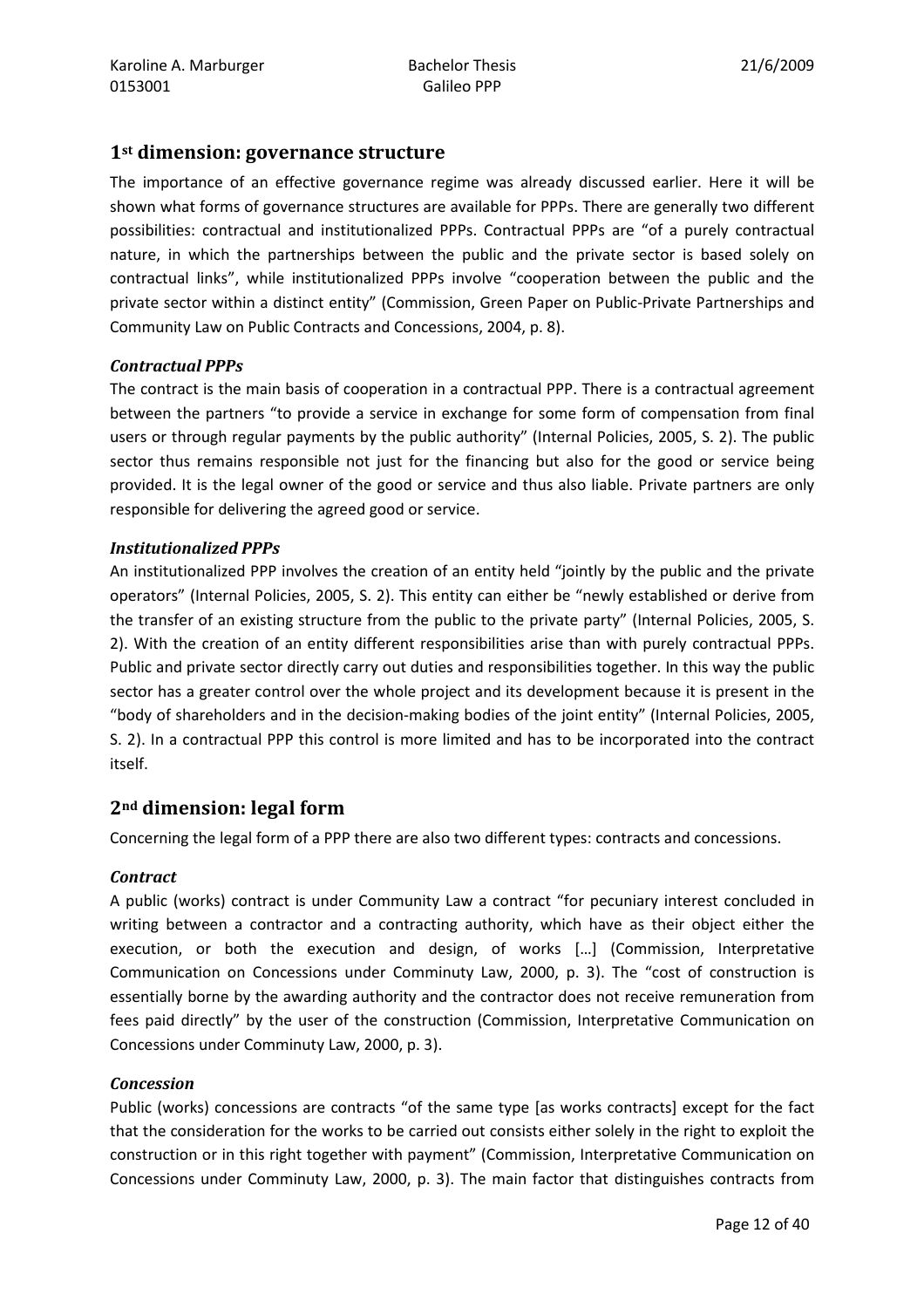concessions is the right of exploitation. The right of exploitation means that the concessionaire is allowed to charge users of the construction with fees for the agreed time period of the concession. The time period thus is of major importance in a concession because the concessionaire does not get awarded by the public sector but rather has to ensure its return on investment through user charges. A second result of the right of exploitation is that there occurs a "transfer of the responsibilities of operations" in technical, financial and managerial matters (Commission, Interpretative Communication on Concessions under Comminuty Law, 2000, p. 3). As a consequence the concessionaire bears not only the construction risks, as in an ordinary contract, but also has to bear most of the financial, management and demand risks. Thus, demands a concession much more commitment from the private sector than a normal contract especially considering the long time period for which PPPs are usually set.

#### 3rd dimension: risks

The last dimension is that of risks. Different types of risk allocation determine different PPPs. In general, the more risks are allocated at the private sector the more privatized the PPP and vice versa. The EU distinguishes between five types of risks: construction risk, financial risk, performance and availability risk, demand risk and residual risk. Construction risk is the risk that includes everything connected to the construction of an asset: the design, the construction and the building of it. Financial risk is rather straight forward. It concerns all factors that influence costs, thus the financial contributions to a project namely for the delivery, the operation and the maintenance. The performance and availability risk includes risks connected to the "delivery/availability of the asset against contractual specifications" (Internal Policies, 2005, S. 3). These are for instance operating, managing and maintaining. Demand or market risk is the risk inherited in the existing need for a project. The main responsibilities here are the collection of revenues and the retaining of revenues thus the residual claim. The last risk, residual risk, is a risk that only plays a role when the PPP includes the transfer of the asset from the private back to the public sector. It is the future market price of the project.

| <b>Type of Risk</b>           | <b>Risks included</b>                              | What                                               |
|-------------------------------|----------------------------------------------------|----------------------------------------------------|
| <b>Construction Risk</b>      | Time, technology                                   | Design, construct, build,                          |
| <b>Financial Risk</b>         | Ownership                                          | Finance delivery, finance<br>operation/maintenance |
| Performance/Availability Risk | Technology, maintenance, third-<br>party liability | Operate, maintain, manage                          |
| Demand/Market Risk            |                                                    | Collect revenues, retain revenues                  |
| <b>Residual Risk</b>          |                                                    | transfer                                           |

Below, in table 2, you can see an overview of the different risks, which risks are included in these main risks and what obligations and responsibilities the different risks bring along.

Table 1 Risks Overview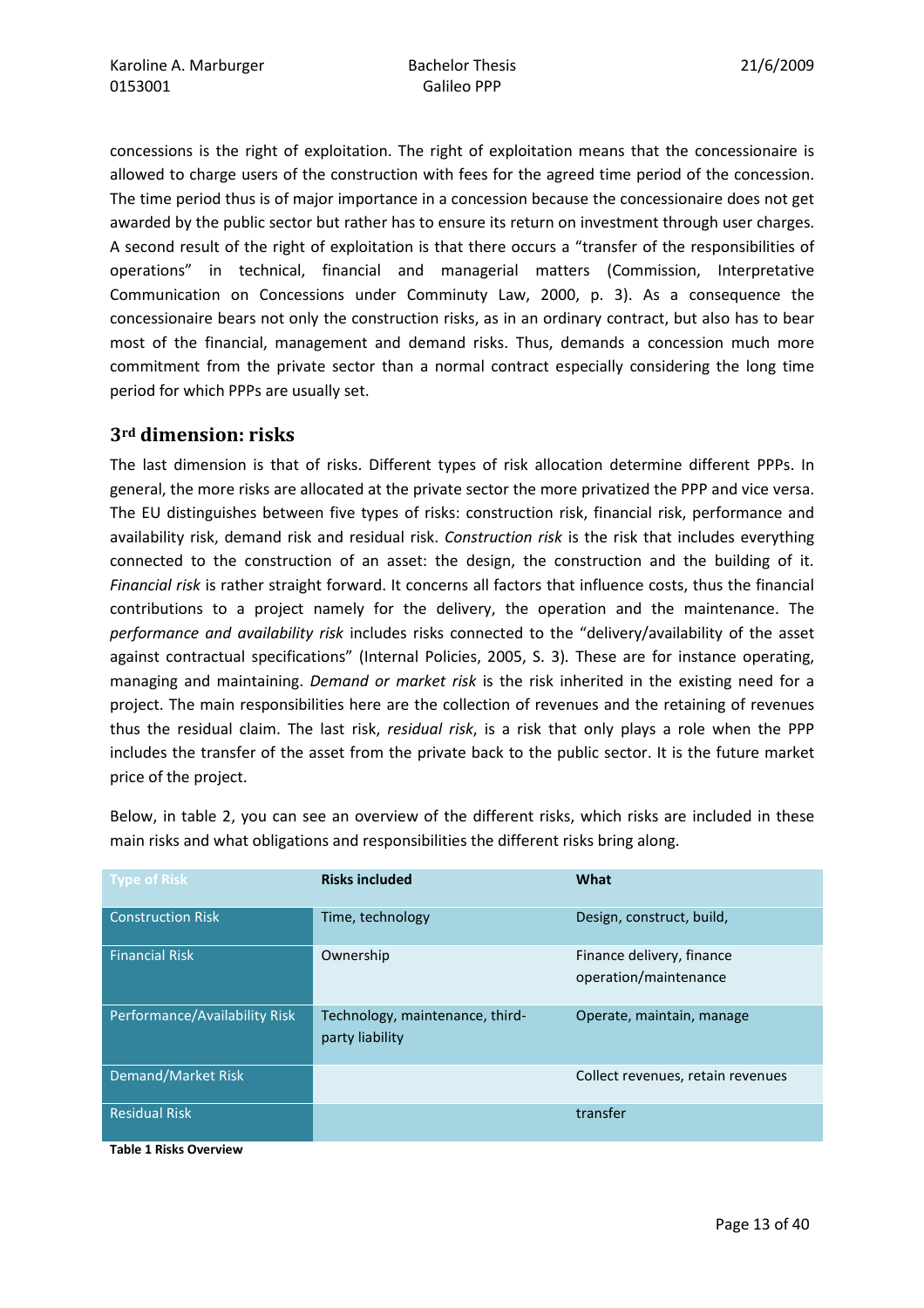## The scheme

All the three dimensions play a role in determining different PPP models. The Scheme below, table 3, shows this by putting the different PPP models on a spectrum ranging from high public sector risk to high private sector risk. The risk dimension is thus the main determinant for PPP models here. The other two dimensions, though also important when considering different PPP models, are less easy to be incorporated in such a scheme. This is because as for the first dimension PPPs can generally take either form (contractual or institutionalized). Even though an institutionalized PPP does involve more commitment, and thus also more risks, from the private sector it does not mean that PPP with high private sector risks necessarily need to be of the institutionalized form. The second dimension is a bit less mixed: PPPs to the right side of the spectrum automatically involve the right of exploitation and are, hence, PPP concessions rather than contracts. This dimension is, therefore, also incorporated into the scheme below as the light gray row below the PPP types.

Now each PPP type is going to be described shortly starting on the left hand side with the PPP that has the most public sector risk. There are six categories of PPP: Public Authority, Service Contract, Operation and Management Contract, Leasing, Turnkey and DBFO. Some of these have subtypes. It has to be noted here that the type Public Authority is not really a PPP as defined because it comes too close to public procurement. Nevertheless it is included here for the purpose of the case study because this type was an option for the case at hand. The corresponding type to public authority or public procurement would be privatization which is also not a strict PPP any longer. This type however was left out because it is not relevant for the case at hand.

#### Service Contract

A service contract is usually used for short term projects: "the private party procures, operates and maintains an asset for a short period of time" (Internal Policies, 2005, S. 4). Other responsibilities such as management, financing and the ownership remain with the public sector. It is a rather limited PPP where the public sector remains in control of most aspects of the asset. This type of PPP also appears in a contractual form with a contract as the underlying legal basis.

#### Operation and Management Contract

As the name already suggests this type is also of contractual form with a contract laying down the conditions of the agreed partnership. The management, operation and maintenance are passed to the private sector. The public sector remains owner of the asset as well as responsible for the financial risks. Private partners may also invest own capital but this does not happen often (National Council). Because the private partner is responsible for the performance and availability risk this type of PPP promises high efficiency gains and the improvement of service quality (Internal Policies, 2005).

#### Leasing

In a leasing partnership the private sector does not only bear the risk of performance and availability but also considerable parts of the demand risk. This is because it is allowed to collect the income streams of the asset for a fixed lease payment to the public sector. The public sector thus has fewer risks to bear. It still remains owner of the asset and finances also most of the asset. Typically leasing PPPs just as the preceding types involve assets that already exist and are in public ownership. Additionally they are also of a contractual form with a contract as document.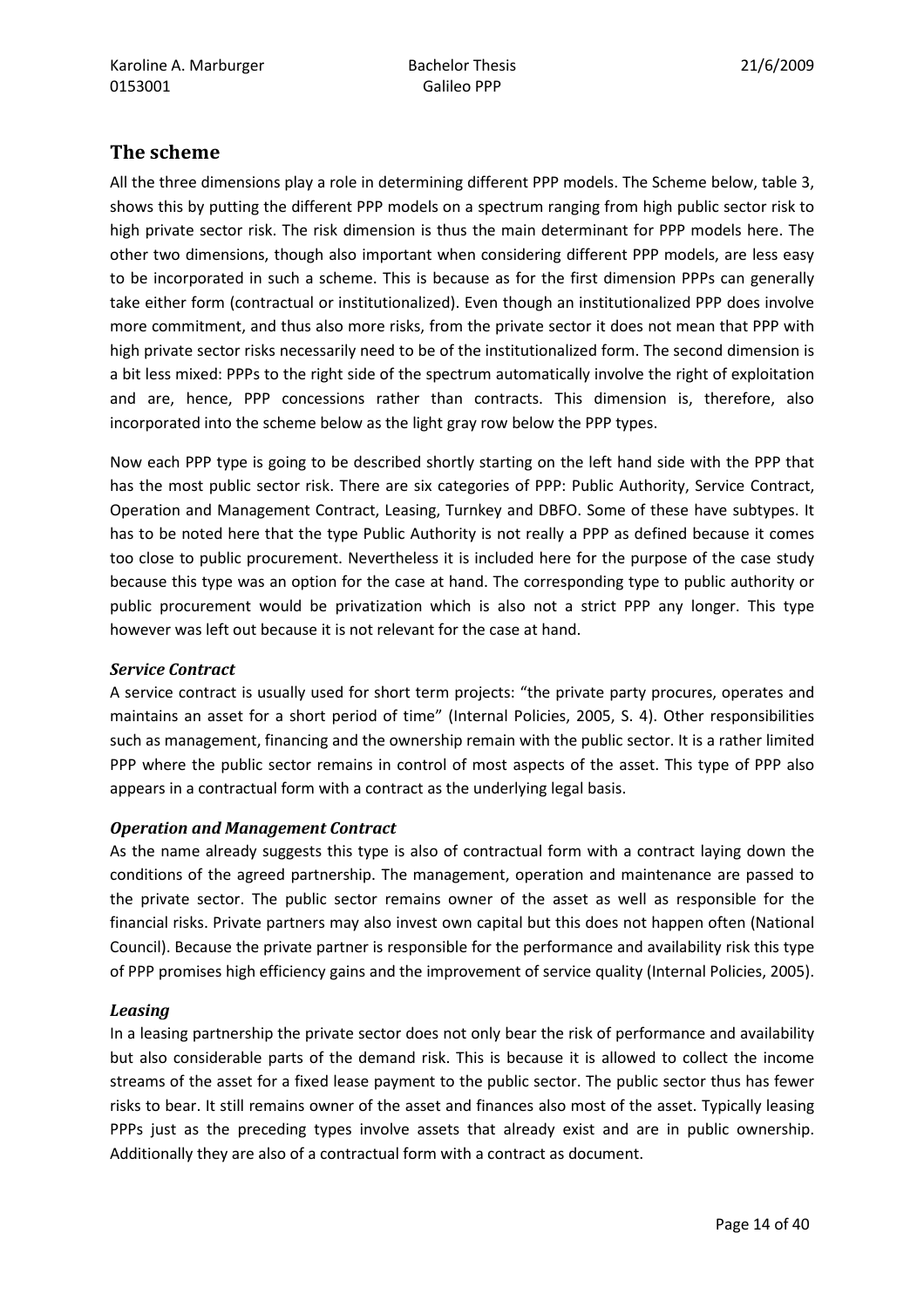|                              |                                    | <b>High Public Sector Risk</b> |                               |                                         |                                            |                                                    |                                             |                                                          |                                                          |                                                          | <b>High Private Sector Risk</b>                          |
|------------------------------|------------------------------------|--------------------------------|-------------------------------|-----------------------------------------|--------------------------------------------|----------------------------------------------------|---------------------------------------------|----------------------------------------------------------|----------------------------------------------------------|----------------------------------------------------------|----------------------------------------------------------|
| Private<br>Sector Role       | Construction<br>risk               |                                |                               |                                         |                                            | (design,<br>construct<br>delivery)<br><b>Build</b> | design,<br>construct<br>delivery<br>build   | (design,<br>construct<br>delivery)<br>build              | design, construct<br>delivery<br>build                   | (construct,<br>design delivery)<br>build                 | design,<br>(construct)<br>delivery<br>build              |
|                              | Financial risk -<br>ownership      |                                |                               | may invest own<br>capital for operation | may invest own<br>capital for<br>operation | finance<br>delivery                                | finance<br>operation<br>finance<br>delivery | finance<br>operation/<br>maintenance<br>finance delivery | finance<br>operation/<br>maintenance<br>finance delivery | finance<br>operation/<br>maintenance<br>finance delivery | finance<br>operation/<br>maintenance<br>finance delivery |
|                              |                                    |                                |                               |                                         |                                            |                                                    |                                             | own                                                      |                                                          | own                                                      |                                                          |
|                              | Performance                        |                                | (operate)                     | operate                                 | operate                                    | operate                                            | operate                                     | operate                                                  | operate                                                  | operate                                                  | operate                                                  |
|                              | / availability<br>risk             | maintain                       | maintain<br>and/or<br>provide | maintain                                | maintain                                   | maintain                                           |                                             | maintain                                                 | maintain                                                 | maintain                                                 | maintain                                                 |
|                              |                                    |                                | procure                       | manage                                  |                                            |                                                    | manage                                      |                                                          |                                                          |                                                          |                                                          |
|                              | Demand risk                        |                                |                               |                                         | Collect revenue                            |                                                    | Collect<br>revenue                          | collect revenue                                          | collect revenue                                          | collect revenue                                          | collect revenue                                          |
|                              |                                    |                                |                               |                                         | (retain revenue)                           |                                                    |                                             | retain revenue                                           | retain revenue                                           | retain revenue                                           | retain revenue                                           |
|                              | <b>Residual risk</b>               |                                |                               |                                         | (transfer)                                 | transfer                                           | transfer                                    | transfer                                                 |                                                          |                                                          |                                                          |
| PPP Type                     |                                    | <b>Public</b><br>Authority     | service<br>contract           | operation and<br>management<br>contract | leasing                                    | <b>BTO</b>                                         | <b>Turnkey</b><br>(BOT)                     | <b>BOOT</b>                                              | <b>DBO</b>                                               | <b>BOO</b>                                               | <b>DBFO</b>                                              |
| Legal form                   |                                    |                                | contract                      | contract                                | contract                                   | contract                                           | contract                                    | concession                                               | concession                                               | concession                                               | concession                                               |
| <b>Public Sector</b><br>Role | Construction<br>risk               | (Already<br>existing)          | already<br>existing           | already existing                        | already existing                           |                                                    |                                             |                                                          |                                                          |                                                          |                                                          |
|                              | <b>Financial risk</b>              | Finance                        | finance                       | finance                                 | finance                                    | financial<br>support                               | finance                                     | financial support                                        | financial support                                        |                                                          |                                                          |
|                              |                                    | Own                            | own                           | own                                     | own                                        | own                                                | (own)                                       |                                                          | own                                                      |                                                          | (Own)                                                    |
|                              | Performance /<br>availability risk | Operate                        | operate                       |                                         |                                            |                                                    |                                             |                                                          |                                                          |                                                          |                                                          |
|                              |                                    | Manage                         | manage                        |                                         |                                            |                                                    |                                             |                                                          |                                                          |                                                          |                                                          |
|                              | <b>Demandrisk</b>                  | $\mathsf X$                    | $\mathsf X$                   | $\mathsf X$                             | $\mathsf X$                                | $\mathsf X$                                        | $\mathsf X$                                 |                                                          |                                                          |                                                          |                                                          |
|                              | Residual risk                      |                                |                               |                                         |                                            |                                                    |                                             |                                                          |                                                          |                                                          |                                                          |

Table 2 PPP Models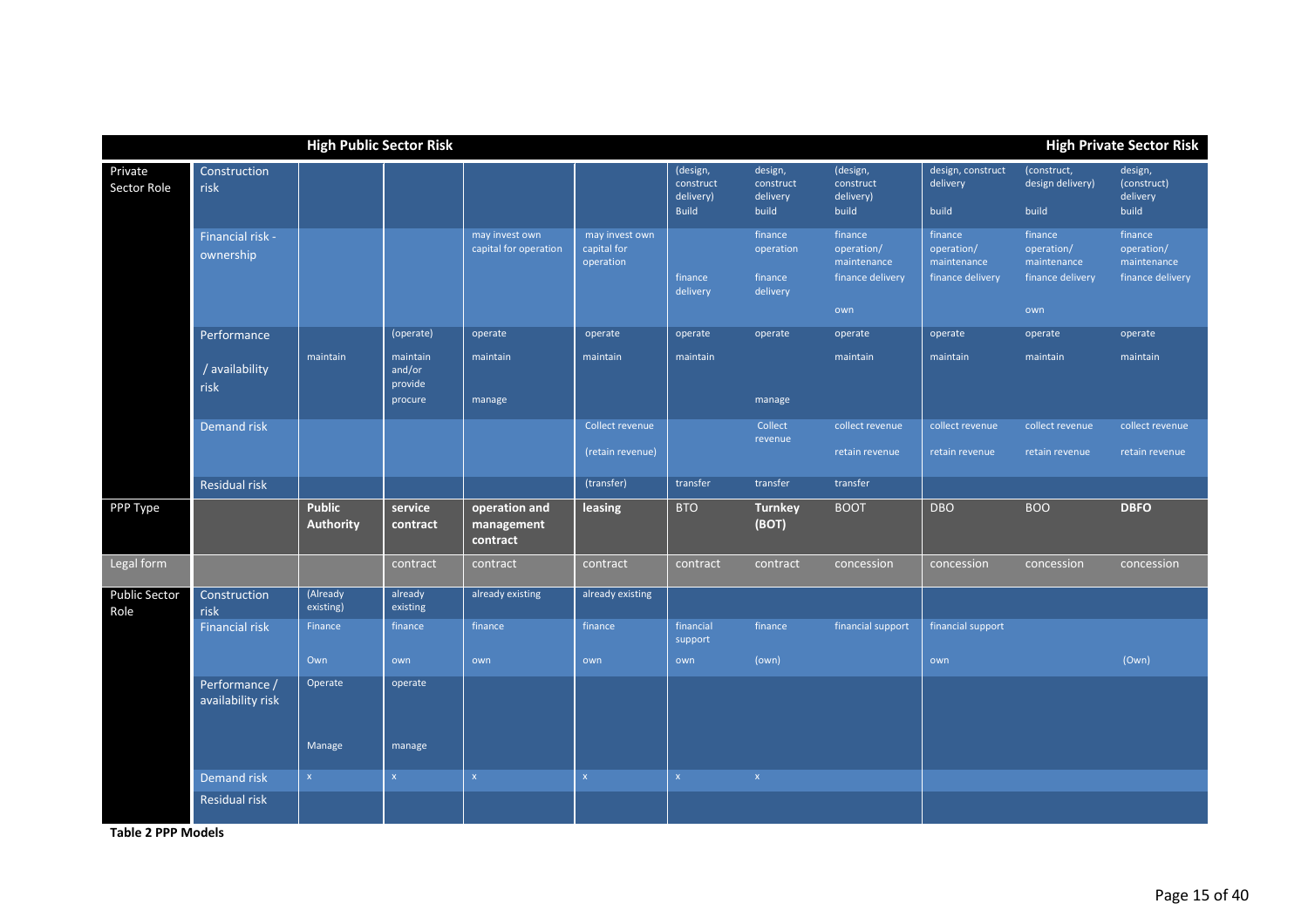#### **Turnkey**

This type is the most common type of PPPs for infrastructure projects (Savas, 2000). It involves already a considerable commitment of the private partner. He takes the construction risks and performance and availability risks while the public sector remains responsible for the financing and the demand risk. With this efficiency gains can be accomplished as the private partner has to take maintenance costs already into account during the construction phase. This type of PPP can take different forms: Build-Transfer-Operate (BTO), Build-Operate-Transfer (BOT) or Build-Own-Operate-Transfer (BOOT). These differ in the allocation of risks. While all Turnkey PPP involve the transfer mechanism, which means that at a certain point the asset is returned to the public sector, it is important to see when this transfer takes place. Thus, the BOT involved more private sector risks than the BTO because the asset is only returned to the public sector at the end of the contract which means that the actual value of the asset is still of importance then. The BOOT has an even higher risk for the private sector because the Own element is explicitly included which also involves more financial risks. In general these types of PPP can either be of contractual or institutionalized nature. However BTO and BOT are based on PPP contracts while BOOT is a PPP concession.

#### **DBFO**

The DBFO (Design-Build-Finance-Operate) is the PPP that asks the most private sector commitment. The private partner does not only take the construction, financial and performance and availability risks but also most of the demand risks. This means that this type of PPP can only exist as a PPP concession. The public sector only has to play a minor role. It sometimes still owns the asset, gives some financial support but other than that is not that much involved any longer. There are again several different forms of this category: Design-Build-Operate (DBO), Build-Own-Operate (BOO), DBFO. BOO for instance involves less financial and construction risk than DBFO but more performance and availability risk than DBO. These types of PPPs are mostly realized through an institutionalized PPP while a pure contract is also possible.

#### A last remark on the scheme and the three dimensions

Important to notice is that the scheme and especially the three dimensions only touch upon the structural aspects of a PPP. The rules of the game are connected to the structural setup of a PPP. But in setting up a PPP many operational issues also play a role. Decisions need to be taken on this operational level that influences the success of a PPP as well. While the decisions taken on the structural level follow from rules of the game, decisions about operational matters are merely a matter of preferences for different methods. They are, thus, not as profound for the success of a PPP but nevertheless play a role. This will become more apparent in the next part.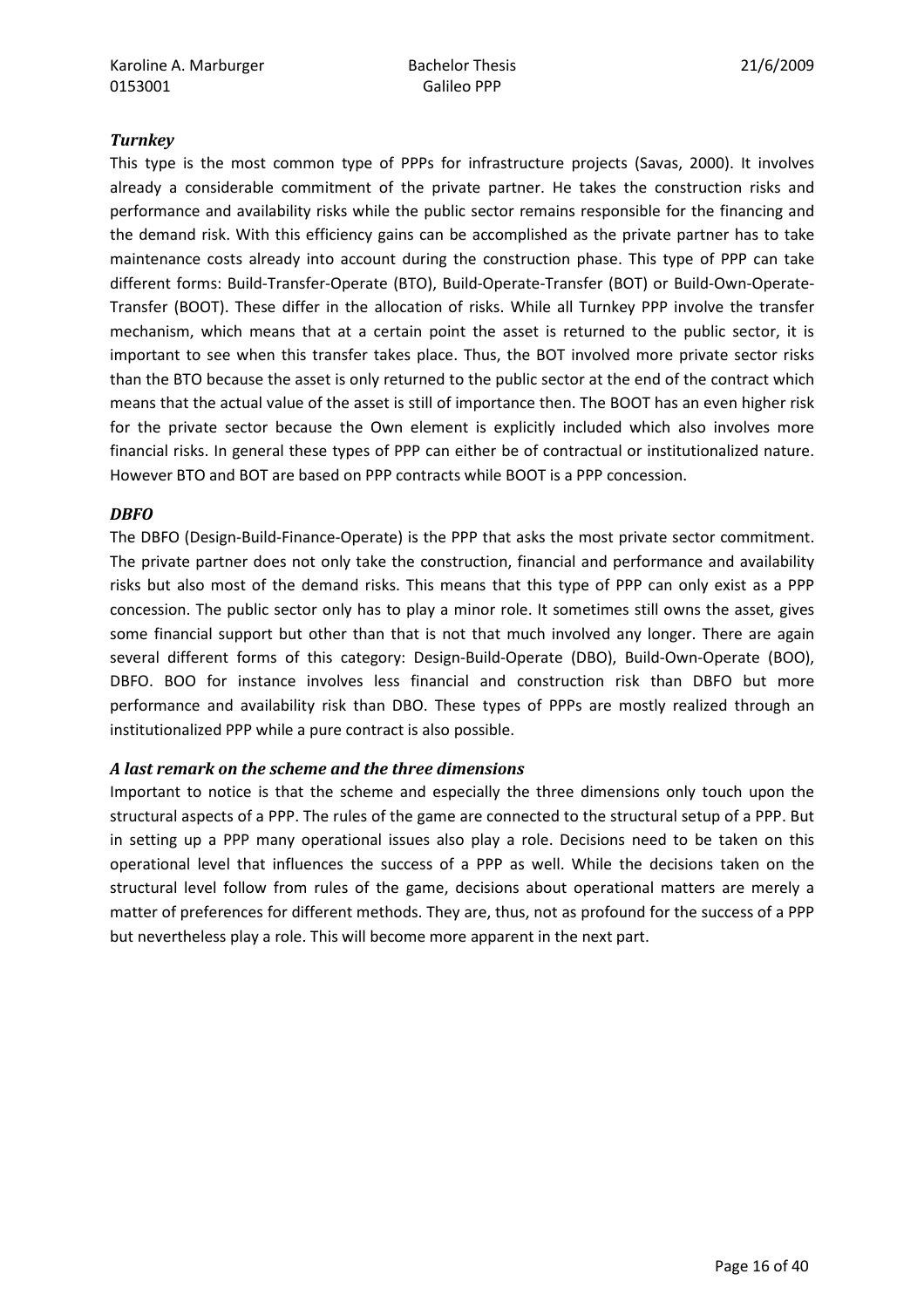# Part II: Galileo Satellite Navigation System

In this part an introduction to the Galileo Satellite Navigation System of the EU will be given. The theory of PPPs discussed in the previous part will be used here to describe what happened with Galileo. Three steps will be discussed in chronological order: the launching of Galileo, the early stages of Galileo and the tendering and negotiation for the PPP concession. For each step or period it will be first described what happened and was planned and then this will be looked at in terms of different PPP models, assessing which PPP types could have been options at the different stages. What will be discussed reaches only until the failure of the concession negotiations. This is because on the one hand the purpose of the case study is to identify problems that led to the failure of the negotiations and on the other hand is Galileo since the failure of the negotiations not a PPP any longer an thus even more so not of interest to this study.

# 1 Launching Galileo (1999)

The launching of Galileo is the initial starting point of the project. It is documented by the Commission Communication: "Galileo – Involving Europe in a new generation of Satellite Navigation Services" of February 1999. (Commission, Galileo - Involving Europe in a new generation of Satellite Navigation Services, 1999) This communication formed the basis for the whole project. It was then also decided what kind of PPP would be aimed at. It is, therefore, reasonable to first see what options in terms of PPP models one could have thought about for this kind of infrastructure project. Then this section will look at the actual decision taken by the EU. The initial setup and plan of the project will also be described.

# What PPP models could have been an option?

This is going to be a mere theoretical consideration assessing what kind of PPP models could have been chosen for Galileo. It is not supposed to be an analysis of PPP models that were realistically feasibly in practice. Thus, only by looking at the scheme developed in the first part some PPP models can already be dismissed as not practically an option in the Galileo case. Service contracts, operation and management contracts as well as leasing were not at all options for Galileo because these PPP models most of the time involve assets that already exist. All other models could have theoretically been an option even though it is doubtful that the DBFO would have been realistic in terms of financing. This type is maybe asking too much of the private sector concerning responsibilities and commitments. Hence the following PPP types together with public authority could have been an option in the Galileo case: BTO, BOT, BOOT, DBO, BOO. Below you can see a figure (figure 1) depicting all of them in terms of risk allocation and involvement: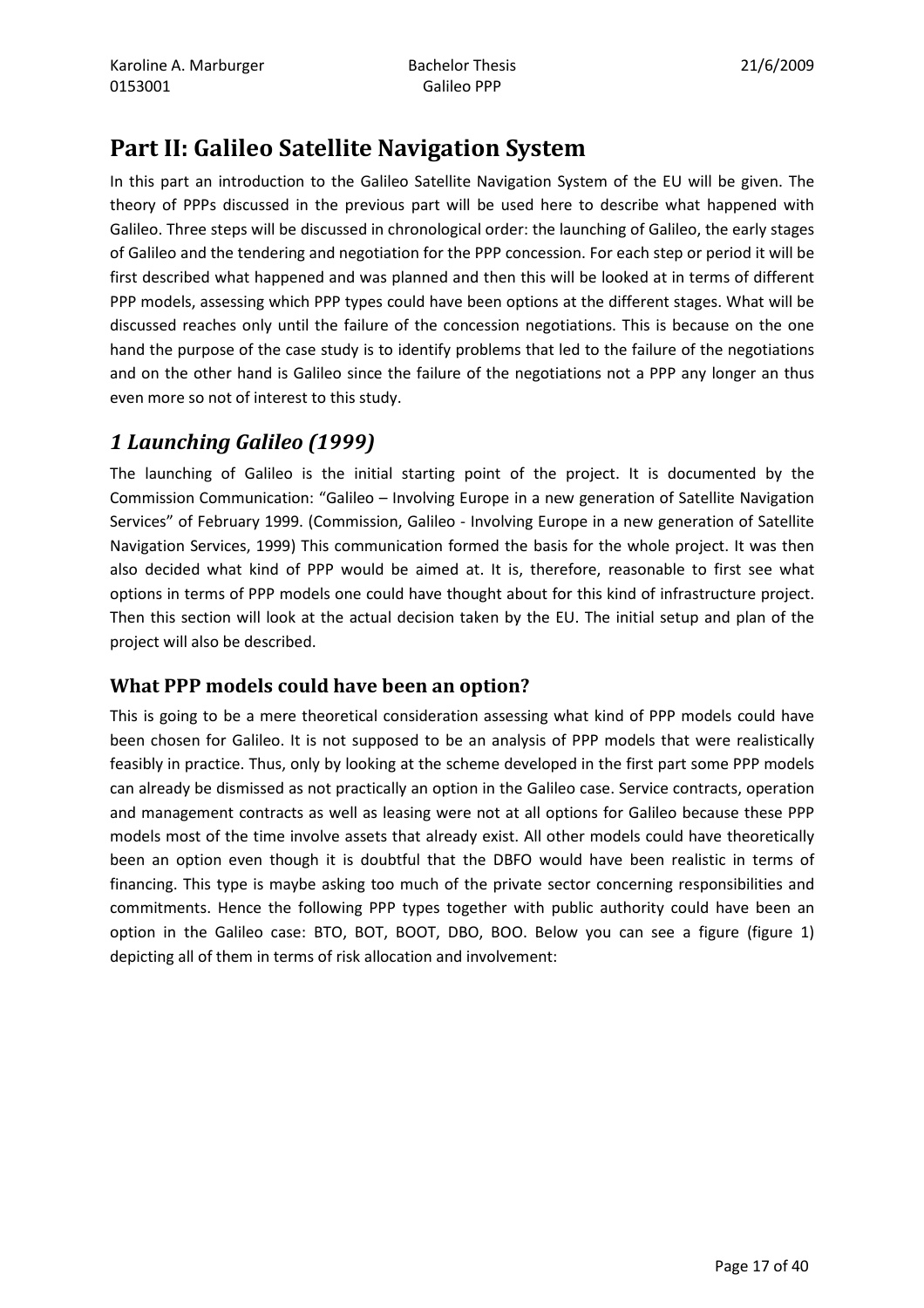

Figure 2 Galileo PPP options at launching

# The EU plan

#### PPP model

As can be observed in the figure above the DBO model is the one that was chosen by the EU for Galileo. The reason why this particular model was chosen lies in recommendations a Commission Communication on PPP made in 1997 and a pre-study conducted by Price Waterhouse Coopers together with the Commission. According to it the private sector should be involved in a PPP as early as possible, PPPs that include a vehicle company are most effective and risks should be allocated "according to scope to control them" (Commission, Galileo - Involving Europe in a new generation of Satellite Navigation Services, 1999, p. 18). The Commission reasoned that a DBO in an institutionalized form is therefore the ideal approach. It involves industries from the designing of the project onwards. However, the Commission also notes that one has to take the uniqueness of the Galileo project into account when engaging in a PPP. The idea was to award a concession for a period of 20 years. Several aspects needed further specification still: performance requirements, identification of risks and how to share them between public and private, and the identification of revenue streams. (Commission, Galileo - Involving Europe in a new generation of Satellite Navigation Services, 1999)

#### The four phases

The Commission Communication also introduced four phases the programme would have which will be shortly discussed below. The second to fourth phase were still to be specified during the first phase.

#### Definition Phase

The definition phase was planned to be finished by the end of the year 2000. It should for instance define and clarify the issues mentioned above that still needed specification. Further, this phase was to prepare for the following phases by setting up the vehicle company and negotiating with the private sector for a PPP. (Commission, Galileo - Involving Europe in a new generation of Satellite Navigation Services, 1999)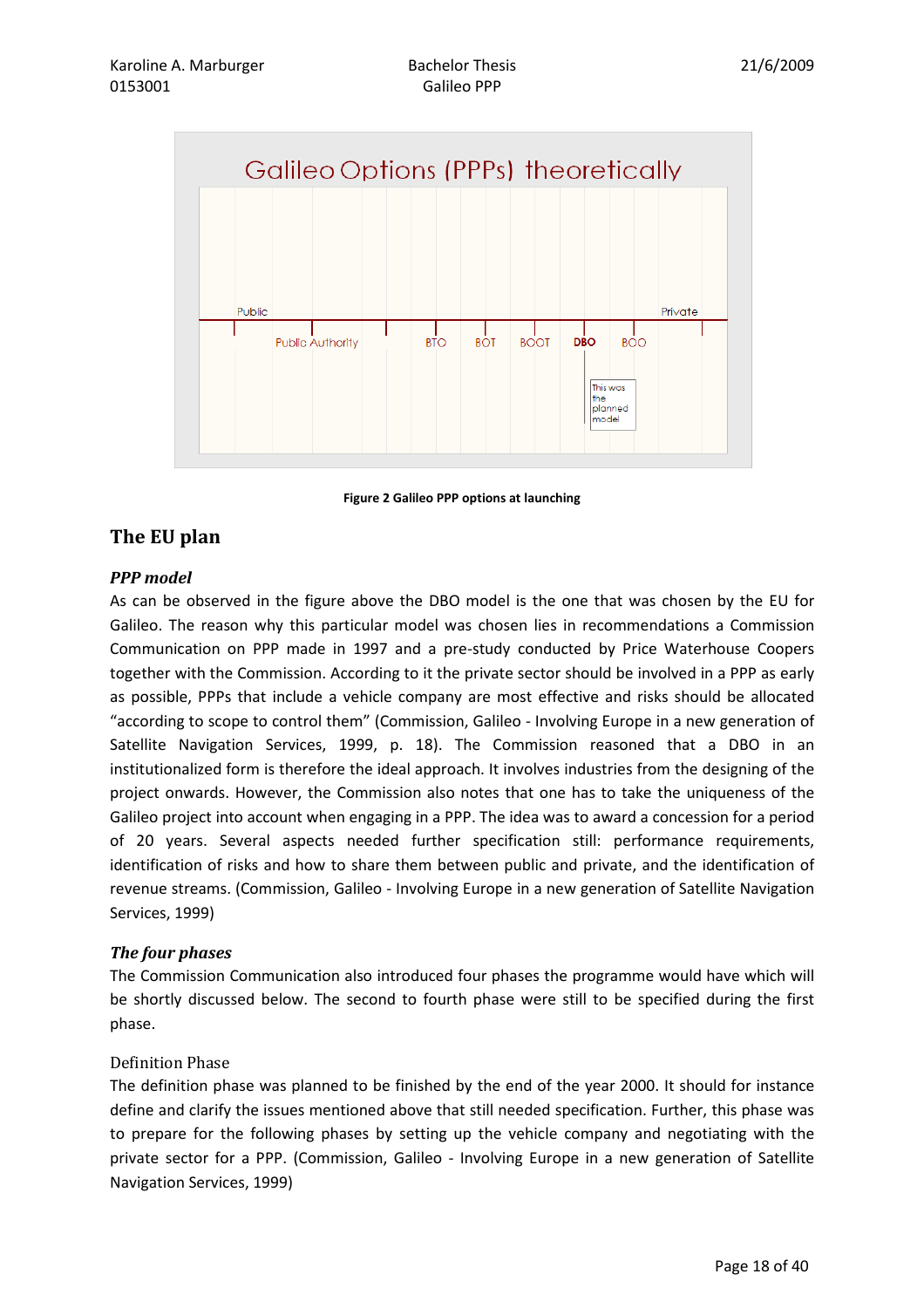#### Development Phase

According to the Communication of 1999 the development phase should, hence, already be realized under a PPP. This would also be in line with the DBO model. For the development phase the vehicle company which would involve both public and private sector would have to be set in place. The public sector should at least during this phase be still financially involved to give initial incentives to the private sector. During this phase the infrastructure would be developed. There is no time plan present in the Communication for this and the following phases. (Commission, Galileo - Involving Europe in a new generation of Satellite Navigation Services, 1999)

#### Deployment Phase

During the deployment phase the PPP would be fully in place (the Communication points out that if a PPP cannot be set up for the development phase due to limited time it should at least be established for this phase). The public sector would only be involved through an overall programme oversight and for regulatory purposes from this phase on. It is the phase during which the satellites would be deployed and set into orbit. (Commission, Galileo - Involving Europe in a new generation of Satellite Navigation Services, 1999)

#### Operational Phase

During the operational phase the PPP would also work. It would be the phase during which Galileo would be fully available to users. The private partners would through revenue streams get their return on investment as agreed for the PPP. (Commission, Galileo - Involving Europe in a new generation of Satellite Navigation Services, 1999)

# 2 Early stages in the development and validation phase (2000/2001)

This period is the end of the definition phase and the beginning of the second phase, the development and validation phase, from roughly 2000 to 2001/2002. A Commission Communication to the Council and the European Parliament on Galileo (COM, comm. 2000) informed about the results of the definition phase. Furthermore, the vehicle company for setting up the PPP was finally established in May 2002 by a Council Regulation. These two documents are the most important incidents of this period. They do not only specify the different phases of Galileo and lay down basic rules for the governance structure of the PPP but also show the development of the PPP. Thus, first the Communication of 2000 will be looked at, followed by the regulation setting up the vehicle company and at the end implications for PPP options will be analyzed.

#### Results of the definition phase

The mentioned Communication of the Commission specified three different aspects of the project as the result of the definition phase: the three remaining phases, the services and the management structure.

#### The three remaining phases

#### Development and validation phase

This phase began in 2001 and was planned to be finished by 2005. It was to be funded entirely by public funds coming from the Community budget as well as European Space Agency (ESA) funds. These funds were to amount of 1.1 billion Euros, which were the estimated costs. They were already secured and "no further contribution by the Member States" was going to be needed. (Commission,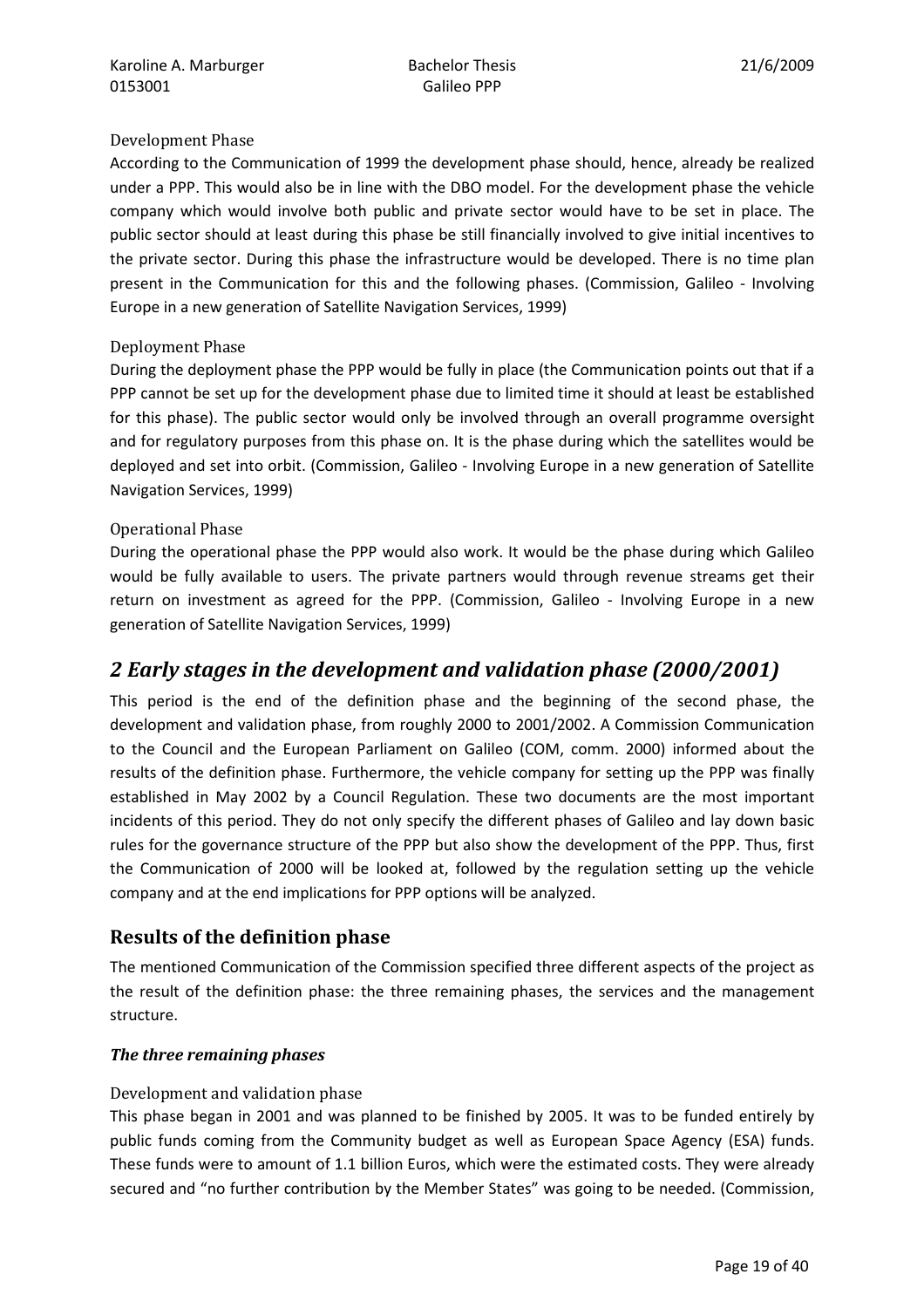Galileo - Involving Europe in a new generation of Satellite Navigation Services, 1999, p. 25) In this way the initial plan to involve industries in the project through a PPP as early as possible was already void. The second phase would be financed by public funds and managed as a typical ESA project. When the ESA awards assignments it works with the principle of geographical return. This means that those Member States that contribute the most to the Agency have the guarantee that their industries are also involved the most in projects. Hence for the development phase the ESA awarded assignments also according to this principle. Due to the fact that the European space industry has a limited number of companies most of them were already involved in Galileo in the development phase. This later led to some problems in the next phase.

#### Deployment phase

The deployment phase should according to the Communication last from 2006 to 2007. The costs of approximately 2,1 billion Euros would be shared between the public (0,6 billion) and the private sector (1,5 billion). For this the planned PPP would be set in place. There were already several European consortia that expressed their interest in the matter. (Commission, Galileo - Involving Europe in a new generation of Satellite Navigation Services, 1999) Until the beginning of the third phase negotiations would have to take place to finalize the PPP. A management structure is proposed that will be discussed below.

#### Operational phase

During the operational phase the PPP would still be in place as it was planned for 20 years. It would start in 2008 and no funding from the public sector was planned for this phase as the private sector would be responsible here through the PPP. (Commission, Galileo - Involving Europe in a new generation of Satellite Navigation Services, 1999)

#### Galileo services

Galileo is planned to have five different services available to users. First, the open and free basic service is designed for the "general public and services of general interest" (Onidi, 2002, p. 3). This service can be compared to the GPS service but will have improved accuracy and quality. The second service is the commercial service for professional users that will provide "enhanced performance compared with the basic service" (Onidi, 2002, p. 3). Third, the Safety of Life service with "very high quality and integrity" is intended for "safety-critical applications, such as aviation and shipping" (Onidi, 2002, p. 3). Then there is a fourth service for Search and Rescue reasons such as searching for missing people in the mountains. This service will enable for quicker and better searching and rescuing. The last service is the Public Regulated Service (PRS) designed for public authorities who are responsible for "civil protection, national security and law enforcement" (Onidi, 2002, p. 3).

#### The management structure

The interim management structure of Galileo would look as follows. The Commission would be responsible for the steering of the system's setup (political responsibility) while the ESA would be responsible for technical matters (the technical design and development). The final structure of the programme would then follow from the interim structure. (Commission, Galileo - Involving Europe in a new generation of Satellite Navigation Services, 1999) For this there was, however, not a detailed plan yet. The Commission points out in its Communication that the final structure has to "enjoy a certain amount of legal and financial independence" and that the management would later go over to the private sector when the PPP is set in place (Commission, Galileo - Involving Europe in a new generation of Satellite Navigation Services, 1999, p. 31).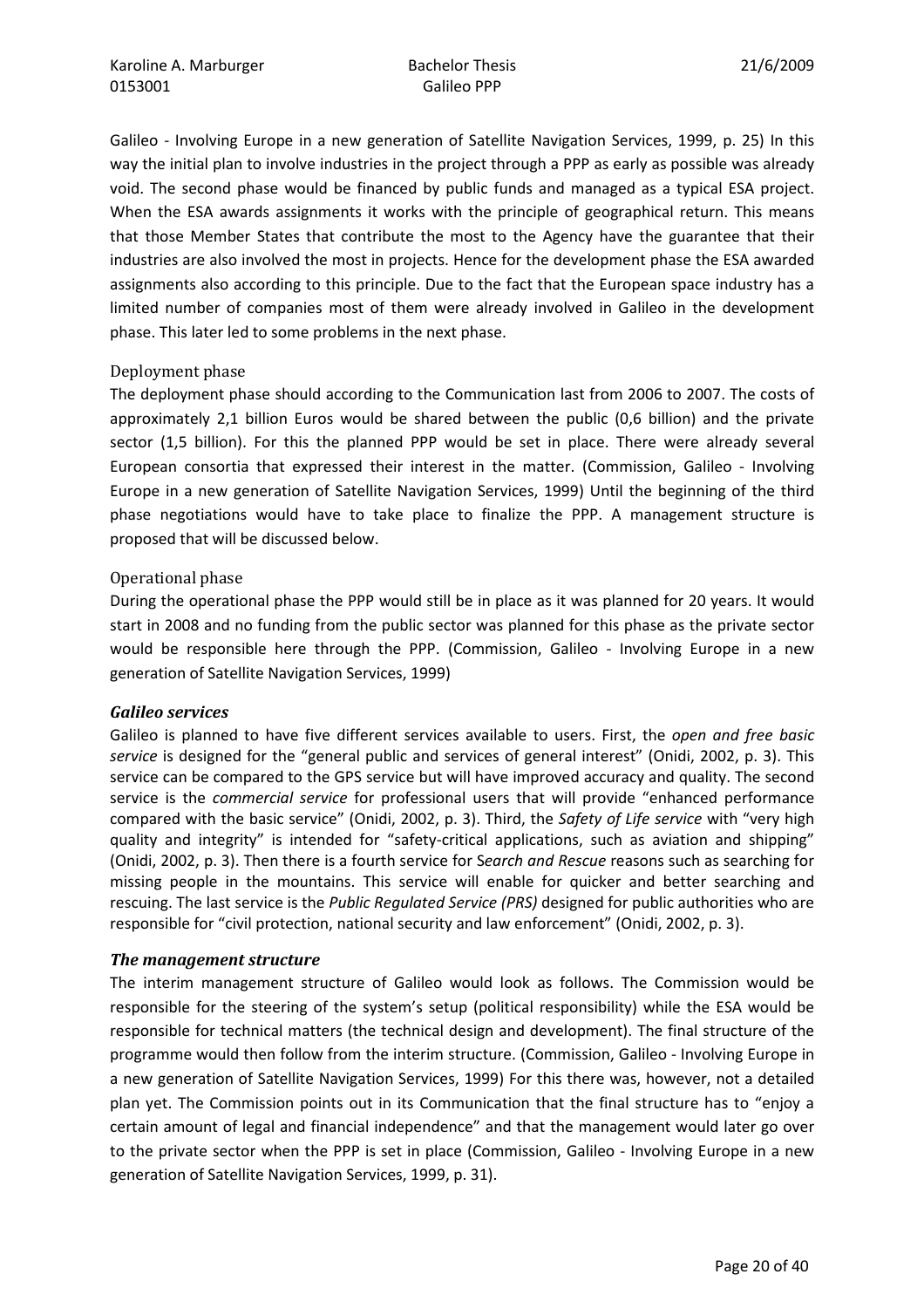## The PPP vehicle Company: Galileo Joint Undertaking

The Galileo Joint Undertaking (GJU) was established in May 2002 by the Council Regulation (EC) No 876/2002. It was first set up to exist for four years and was to be succeeded by a follow-up organization that was to be the vehicle company of the PPP. The tasks of the GJU were to "negotiate by way of a competitive tendering process with the private sector an overall agreement for the financing of [the …] phases that sets out the responsibilities, roles, and risks to be shared between the public and private sectors" (Council, 2002, p. Acticle 2 Statutes of GJU). This should further take place "in cooperation with the Commission, the ESA and the private sector" (Council, 2002, p. Acticle 2 Statutes of GJU). The governance structure of the GJU looked as follows:

An Administrative Board composed of the members of the GJU was responsible for financial matters and administrative issues. It should meet at least twice a year and would generally vote with simple majority. The number of votes of each member was to be set according to the share of capital they put in. The Commission and the ESA were to have the same number of votes which had to be at least 40% of the total votes. Concerning the members of the Joint Undertaking there was the possibility for especially industries (the consortium for the PPP) to become members at a later stage. In the beginning just the Commission and the ESA were members. Besides the Administrative Board there was also an Executive Committee. This would meet on a more frequent basis, deciding by unanimity and being comprised of one representative of each party represented in the Administrative Board. The director of the GJU as well as one representative from the Member States (the presidency) were to be present as well during the meetings of the Executive Committee. The committee was among other tasks to advise the Administrative Board, approve the tendering process and "perform tasks entrusted or delegated to it by the Admin. Board" (Council, 2002, p. Acticle 9 Statutes of GJU). Another important aspect of the GJU was that it had the Supervisory Board which was comprised of one representative of each Member State of the EU and one representative of the Commission of the Adim. Board to ensure political control and flow of information. It could take decisions on the agenda of the Admin. Board and put additional items on the agenda. Furthermore, it voted by qualified majority (without the representative from the Commission) (Council, 2002, p. Acticle 3). Below you can find an overview of the different bodies of the GJU.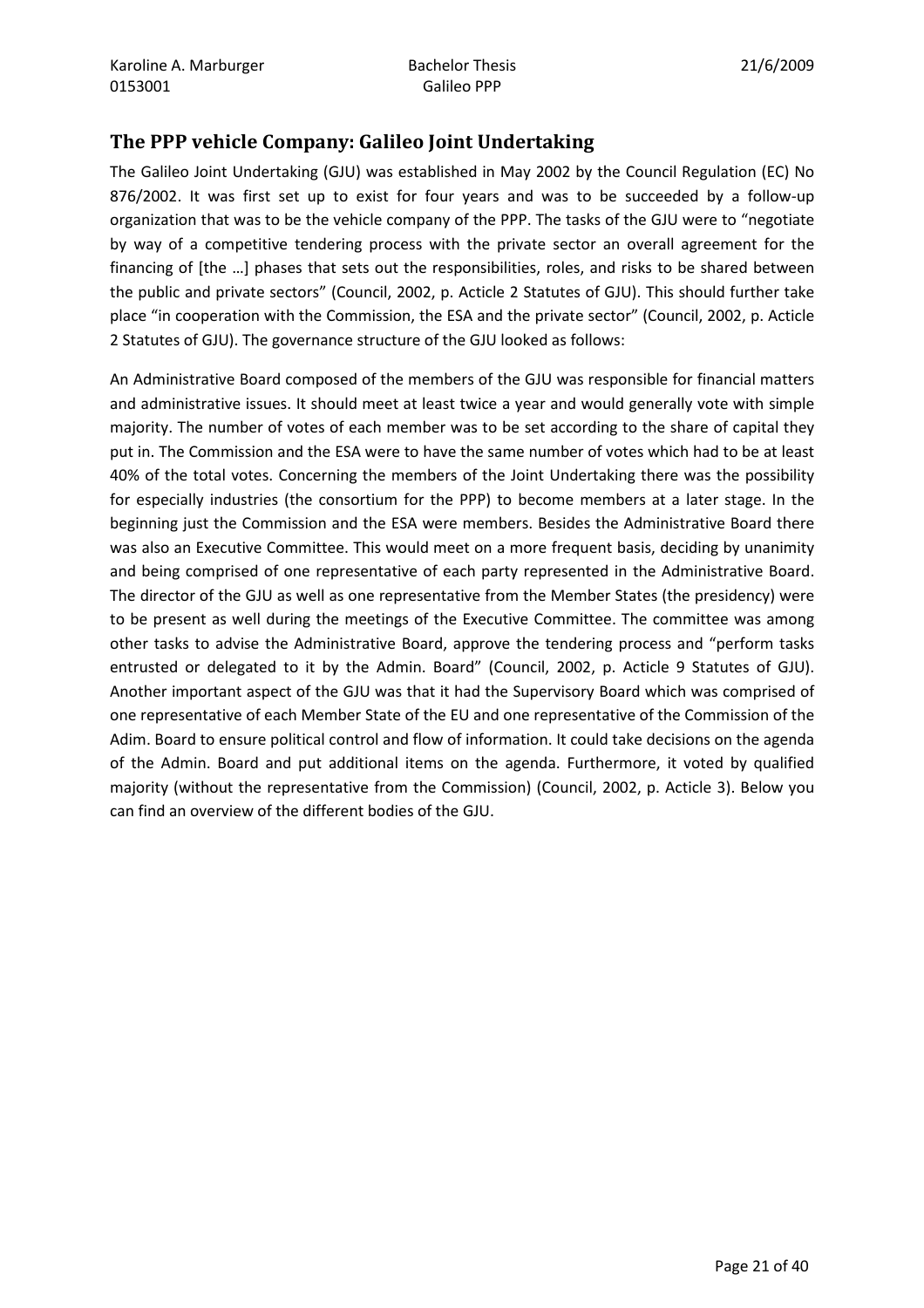

Figure 3 Galileo Organizaztion Chart

## PPP options at this point

It became apparent above that the initial plan to have a PPP of the DBO model was not/could not be executed. Rather, by financing the development and validation phase via public funds, a new and different model was actually aimed at: a Build-Operate (BO) model. Because this is not one of the standard types described in the first part it had to be incorporated in between the other models to fit on the scale. Below standard types described in the first part it had to be incorporated in between the other models to fit on the scale. Below you can see (Figure 2) that it was placed to the right of the DBO model because it involves fewer risks for the private sector (less construction risks) and also to the right of the models because it does not involve as much risks as these models either.



Figure 4 Galileo Options at the beginning of the development and validation phase

# 3 Tendering and negotiations for the PPP concession (2002 (2002-2007)

After the end of the definition phase the development and validation phase started. During this phase the tendering and the negotiations for the PPP concession took place parallel to the development of the programme. It is important to first have a look at the tendering procedure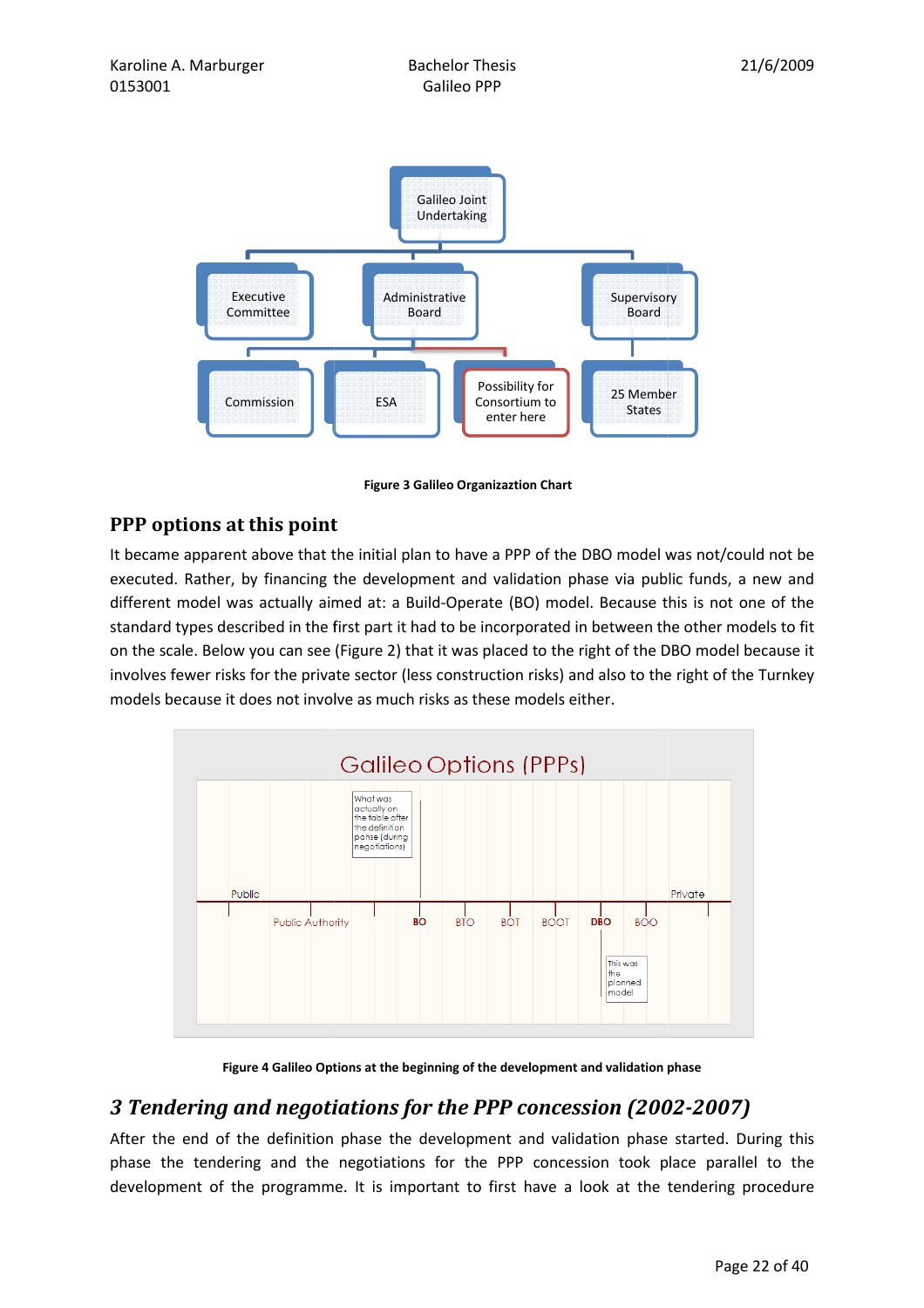before turning to the actual negotiations. This is because what happened during the tendering had a great influence on the negotiations. Therefore, this section talks first about the tendering procedure and then about the negotiations. These will be followed until its failure in the beginning of 2007. At the end there will again be a short evaluation of whether different PPP models were at stake during the whole period.

# The tendering procedure

In 2003 the Commission officially started a call for tenders. The GJU was responsible for talking to the tenders, negotiating and in the end awarding the concession to a winner. There were four tenders that expressed their interest until the set deadline in December 2003. Each tender was a consortium of several companies. After the first deadline the JU examined the applications and shortlisted those that would make it to the second stage of the procedure, the competitive dialogue or negotiations described below. Two of the four consortia were not considered good enough according to the criteria. These were the ability to fund the remaining phases of Galileo, the ability to "develop and promote the use of the Galileo system at a global level" and "the account taken of the interests of the public authorities" (Commission, Communication form the Commission to the European Parliament and the Council, 2004, p. 14). The two remaining consortia in the end also more or less represented all of Europe's space industry. These divided Europe roughly in a northern and a southern consortium. The latter was the GALA consortium with Thales and Alcatel as the biggest companies while the former, GEMINUS, was united under EADS. The idea with the competitive dialogue was to award the concession to the best bidder. However, with this geographical division political difficulties were not long to wait for as will become apparent below.

## The PPP concession negotiations

The concession negotiations started in 2004 and were to be finished by 2006 when the deployment phase should start. Several aspects about the negotiations are important to understand their progress and their failure in the end. First it is necessary to have a short look at the preconditions, things that had an impact on the negotiations that resulted from earlier decisions or circumstances. Second, the actual issues discussed during the negotiations and here especially those that prove to be quite difficult to agree upon need to be considered. A third aspect which will be discussed concerns the general time plan and delays that arose due to the fact that the negotiations were taking longer.

#### **Preconditions**

There are two important points concerning the preconditions for the negotiation phase. The first is about the fact that the development and validation phase was run under different conditions than the deployment phase would be. If everything had happened according to the initial plan of having a PPP of the DBO model this would not have occurred. However, due to the fact that the second phase was still funded and run by the public sector under a typical ESA assignment problems arose especially concerning competition and political quarrel. Additionally, the space industry in general knows little competition because most projects in this sector are publicly funded without real competition. The second point about the preconditions is connected to the two consortia that divided Europe in a northern and a southern camp. This is also again important in political respects as the GJU found itself under heavy political pressure to take a decision. It then postponed the point of taking a decision probably hoping the two consortia would merge. However, as that did not occur it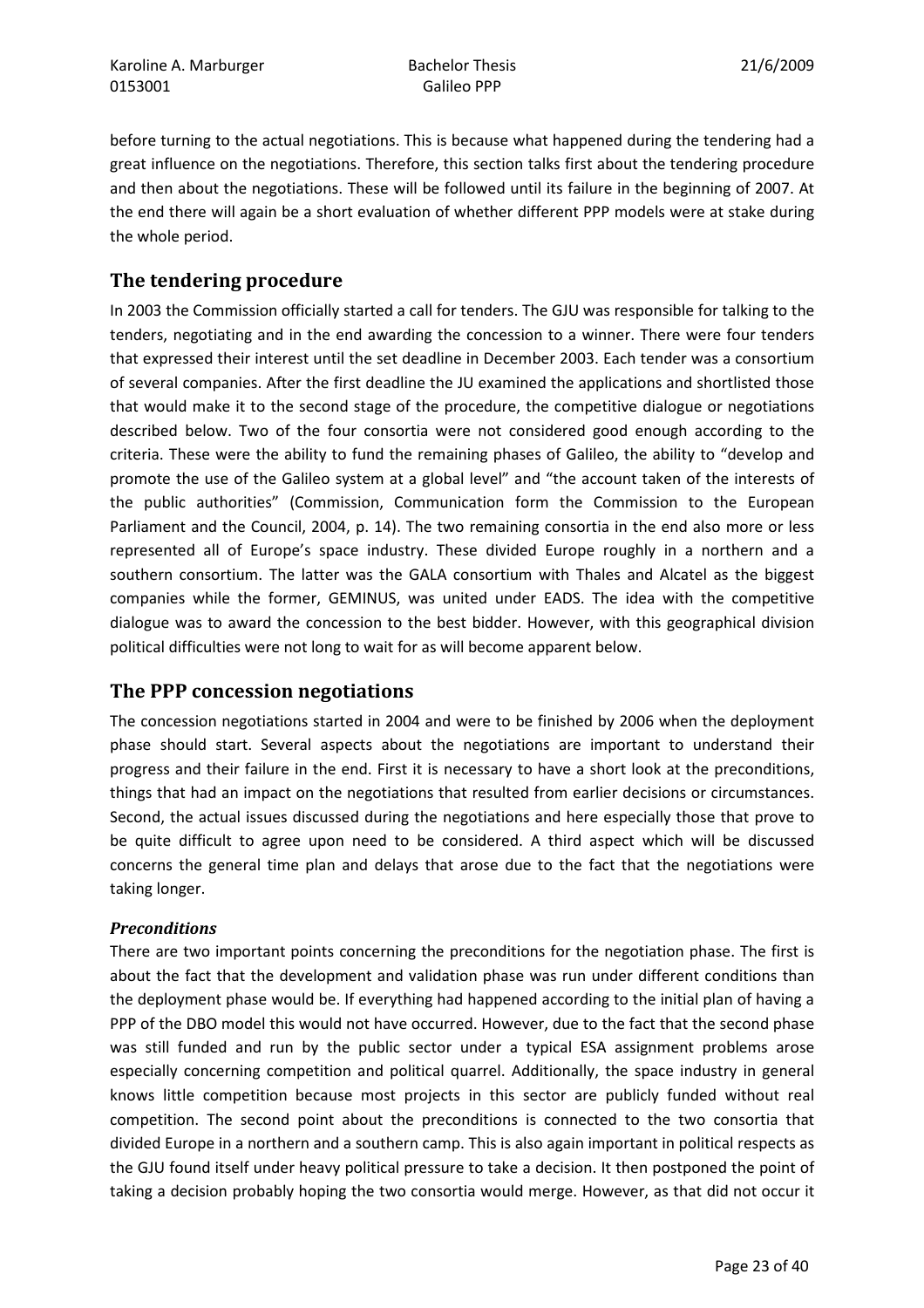finally had the two consortia merged. This merger then had great influence on the following negotiations.

#### Issues at hand during the negotiations

Several things had to be discussed during the negotiations. Among others the specific risk allocation between the partners, the financing, the commercial revenue and market deployment were issues at hand. First of all it needs to be understood how the governance structure should have looked like as agreed upon during the negotiations. The public sector still was to remain the owner of the programme and have the general oversight together with responsibility to arrange legal issues. This was to be done by the GNSS Supervisory Authority that took over the work of the GJU by the end of 2006 when the latter would cease to exist. A Galileo Operating Company (GOC), effectively the consortium, would through the concession contract be the concessionaire of the project. This company was the only entity that should get the right of exploitation of the system, which is in line with the definition of concessions. The GOC would have subcontracts with the corresponding companies for the operation and maintenance, deployment, and launching. Below you can see a figure (Figure 5) that shows how tasks would be assigned and who would be involved. The second aspect that proved to be problematic was the fifth service provided by Galileo, the Public Regulated Service, which allows for a military use. Sometimes this is not really seen as a problem while others such as Ulrika Mörth or Norbert Schuldt do mention it as one of the problem which were hard to find consensus on.



Figure 5 Galileo Structure of tasks and governance

Of course the most pressing issue was the risk allocation. Generally, it was planned that the private sector should take the demand risk, 2/3 of the financial risks (for the deployment phase), the construction risk and also the performance and availability risk. However, during the negotiations it became apparent that some conditions had changed since the plan for this kind of allocation was proposed by a study conducted by Price Waterhouse Coopers. The Commission, therefore, identified nine blocks of risk in at Communication of 2006. These were cost overrun, construction, system performance, design, deployment, coverage of project risks, compensation in the event of termination of the project, refinancing, and revenue and markets. (Commission, Communication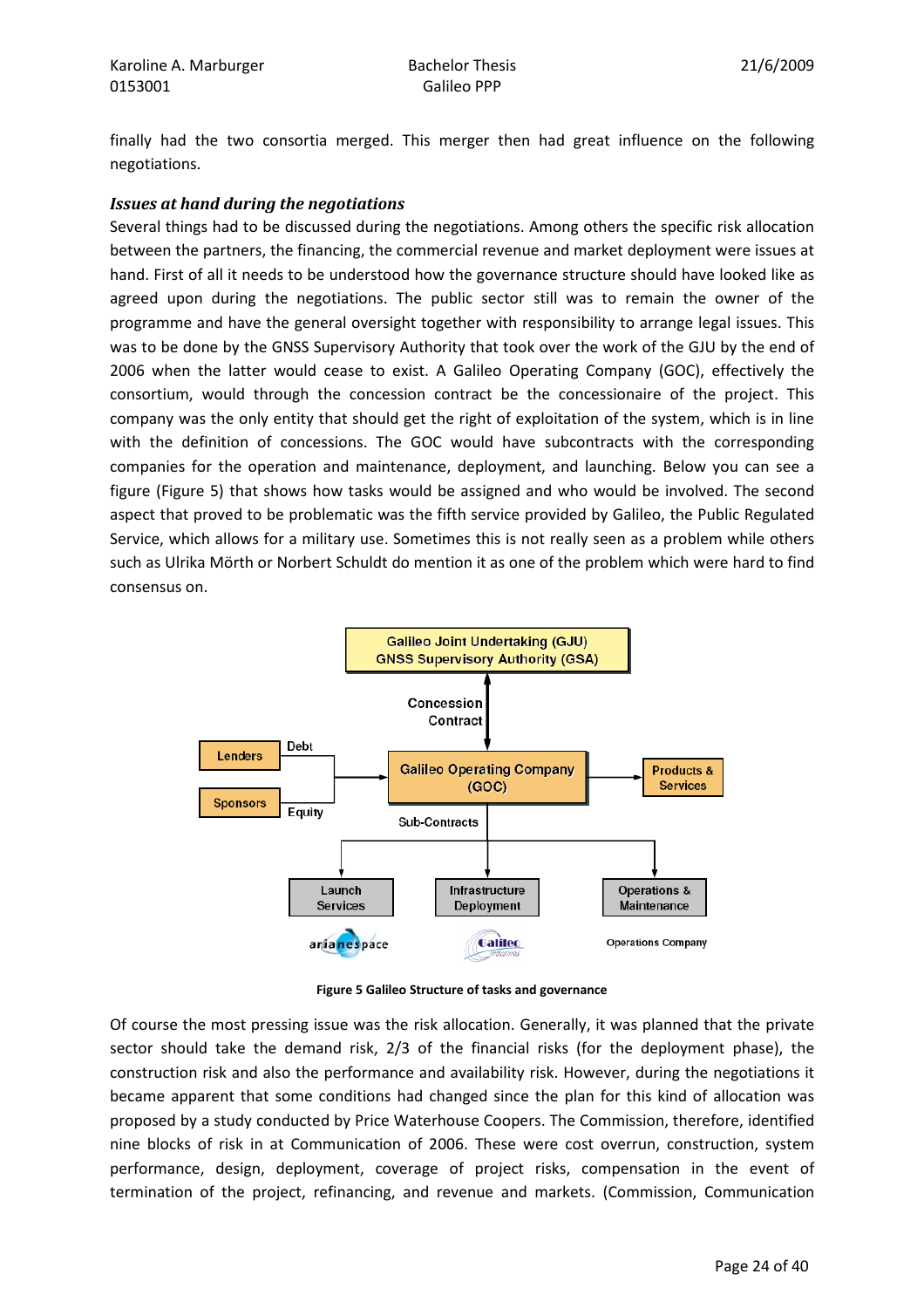form the Commission to the European Parliament and the Council, 2006) In September 2006 there was agreement that the private sector would take parts of the design risks, the completion, performance and cost overrun risks. No agreement was yet reached on the market and third-party liabilities risks. (ETAG, 2006, p. 5).

All in all the concerns about the sharing of risks and how to arrive a fair division can be seen as whether the financial commitments to be taken could be balanced with the revenues expected from the system's operational phase. In short the PPP concession had to provide enough value-for-money. Additionally, due to the situation of just one bidding consortium left, the companies were not that eager to take great risks anyway. Another problem was that the merged consortium time and again had to deal with internal problem it could not really solve. The private sector at one point proposed to have availability payments that should more or less guarantee them their return on investment through payments by the public sector (Dorides, 2009). Then, the industries argued, they could agree to take more risks of the remaining risks because they had a guarantee. This would of course have changed the whole PPP model and concession structure. It is, however, not that clear how and in what way this change would have taken place in terms of PPP models because usually availability payments are not used in this kind of PPP context.

#### General time plan and delays

Initially by 2006 the deployment phase with a functioning PPP concession should have started. However, as the negotiations took longer than expected this could not be achieved. In between the negotiations stopped for quite a long period (Schudlt, 2009). Nevertheless, in the Commission Communication form June 2006 it is expected that the concession contract would be signed by the end of that year. It never came to that. In 2007 the plan for a PPP concession was abolished and the Community agreed to have the project financed publicly (Commission, Communication from the Commission to the European Parliament and the Council, 2007). In this way, not only the PPP failed but the project in general got delayed some several years. Now it is expected to become operational by 2014 six years later than planned.

#### PPP models

It became clear that no other PPP models were discussed or at stake during this period. The only deviation from the BO model that came up was in connection to the proposed availability payments which the private sector would have actually got if the PPP concession would not have failed. However, as already mentioned above these payments cannot really be interpreted in terms of the PPP scheme because they are not really common in this context. Below you can see that if one tries to include them they would have moved the PPP model further to the left towards more public sector risks and less private sector risks. Another point that should be mentioned here is that it appears that during the whole negotiations but also prior to them the involved parties did not so much think about different PPP models than about how arrive at an agreement to set up a PPP concession. This is also confirmed by a statement given by Carlos Des Dorides who said that they were during the negotiations not strictly encapsulated in one model and not so much concerned about the type or model they were applying or aiming at. (Dorides, 2009)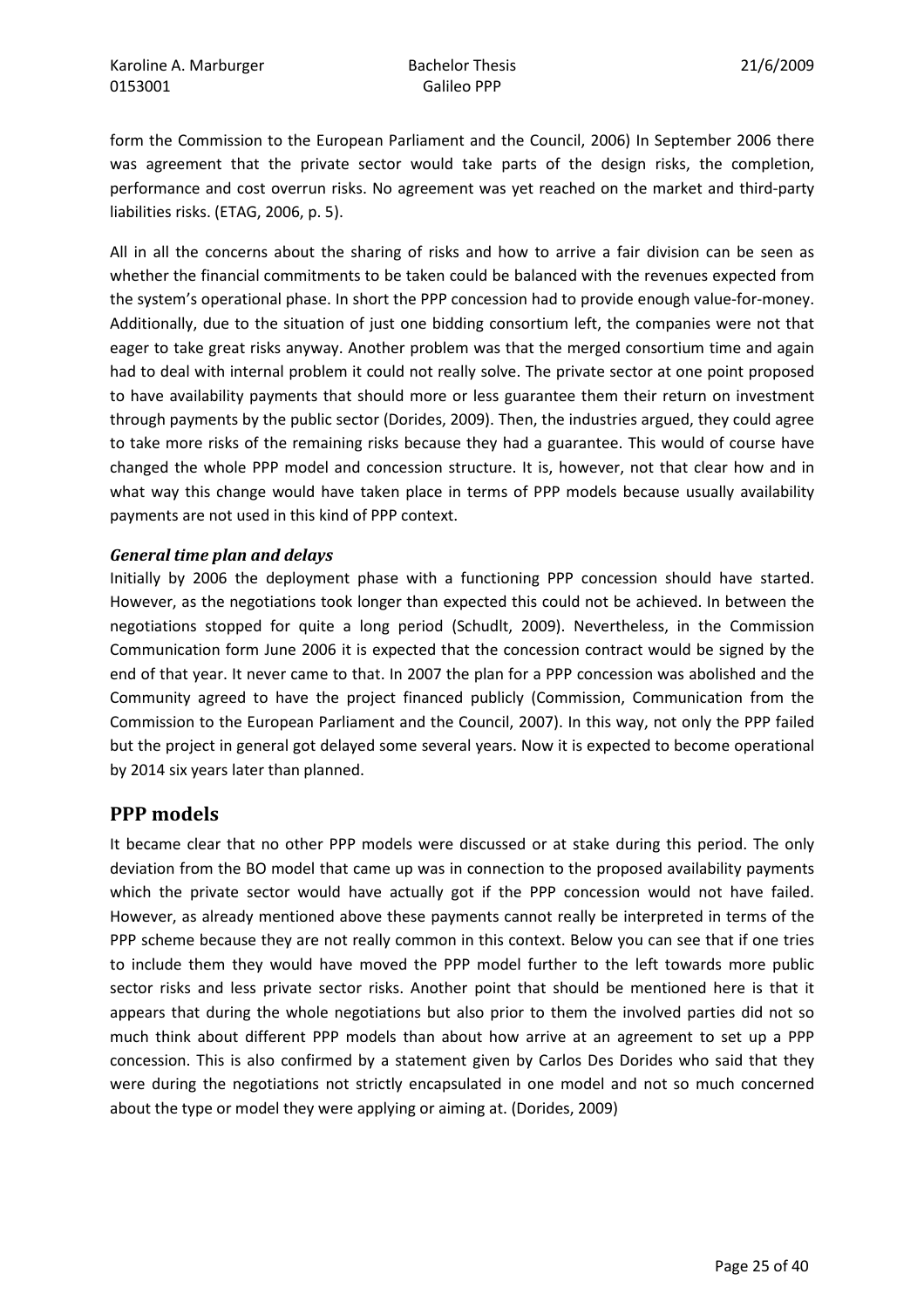

Figure 6 Galileo Options at the end of the negotiations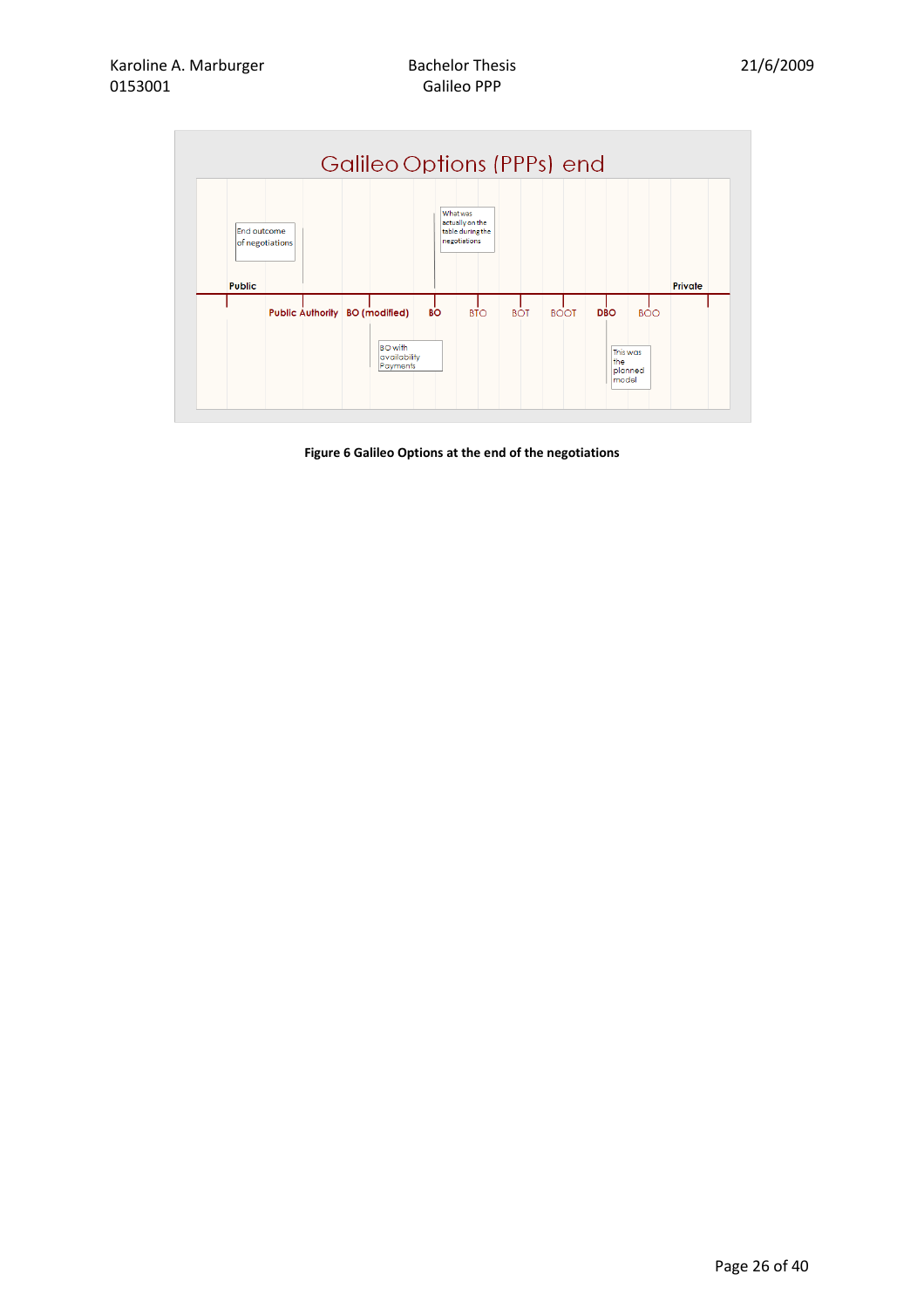# Part III: Analysis

The analysis aims at finding an answer to the overall research question of whether PPPs are even possible in complex governance arrangements as the EU. For this purpose an attempt is made to connect the complexity of the EU setup to PPP models in practice. The Galileo case serves as the example of a PPP undertaking in practice. What went wrong during the process of setting up a PPP concession for Galileo, which has been discussed in the previous part already, will be used to see in how far the problems that arose have to do with the complex structure of the EU. You can divide the problems and obstacles that arose in two aspects: the decision to go for a PPP and PPP specificities (what does a PPP entail?). These two aspects will each be analyzed in detail below. Afterwards the outcome will be presented in a separate section where the connection to the EU setup will be made.

# Decision to go for a PPP

At the point where it is decided by the public sector to have a PPP instead of an ordinary public procurement several points are of importance. These have an influence on the following procedures for setting up a PPP but most importantly they have an influence on the success of setting up a PPP. Two points must be indentified in this respect. On the one hand there is the decision to go for a particular kind of PPP which plays a role as each decision is taken under certain preconditions. On the other hand the nature of the public sector also is of profound importance when looking at the decision to have a PPP. Each of the two points has several factors that will be elaborated.

# The decision to go for a particular PPP model

From the beginning onwards there was the discussion whether public procurement or procurement through a PPP was to be preferred. Paul Verhoef, the head of the unit for satellite navigation of the DG transport in the Commission, said at a Workshop about Galileo in 2006 that this discussion was a core issue (ETAG, 2006, p. 10). Norbert Schuldt even speaks of a geographical division between the different options over the member states. He stated that the southern countries were more in favor of a public procured project because they were of the opinion that this was a public matter, while the northern countries were more skeptical about public involvement. The latter saw it more as a private matter. However, according to Schuldt there was not enough political consensus at that moment to go for public procurement (Schudlt, 2009). Carlos des Dorides said something similar: The Commission supported the member states that favored the commercial perspective that was good to be realized in a concession model. In this way it was decided to go for a PPP (Dorides, 2009). The industries seem also to have been of the view that a PPP was the best option: Stephan Sassen of TeleOP, one of the involved companies, stated during the mentioned workshop in 2006 that such a project would not be feasible under public procurement (ETAG, 2006, p. 12).

The reason why the southern countries favored public procurement is connected to the potential military use of the project. The fifth service Galileo will provide is the Public Regulated Service (PRS). This aspect has considerable conflict potential. As Schuldt put it the military use of the infrastructure is only possible under public management. However, it is difficult to combine the military use with the plan to have the private sector operate the system. At the private side this was not so much considered a problem because the industries saw the PRS as the most profitable one (Schudlt, 2009). The most important problem that arose from the potential military use is that it was not dealt with in a definite way in the beginning. The system was explicitly introduced as a civilian-use system while it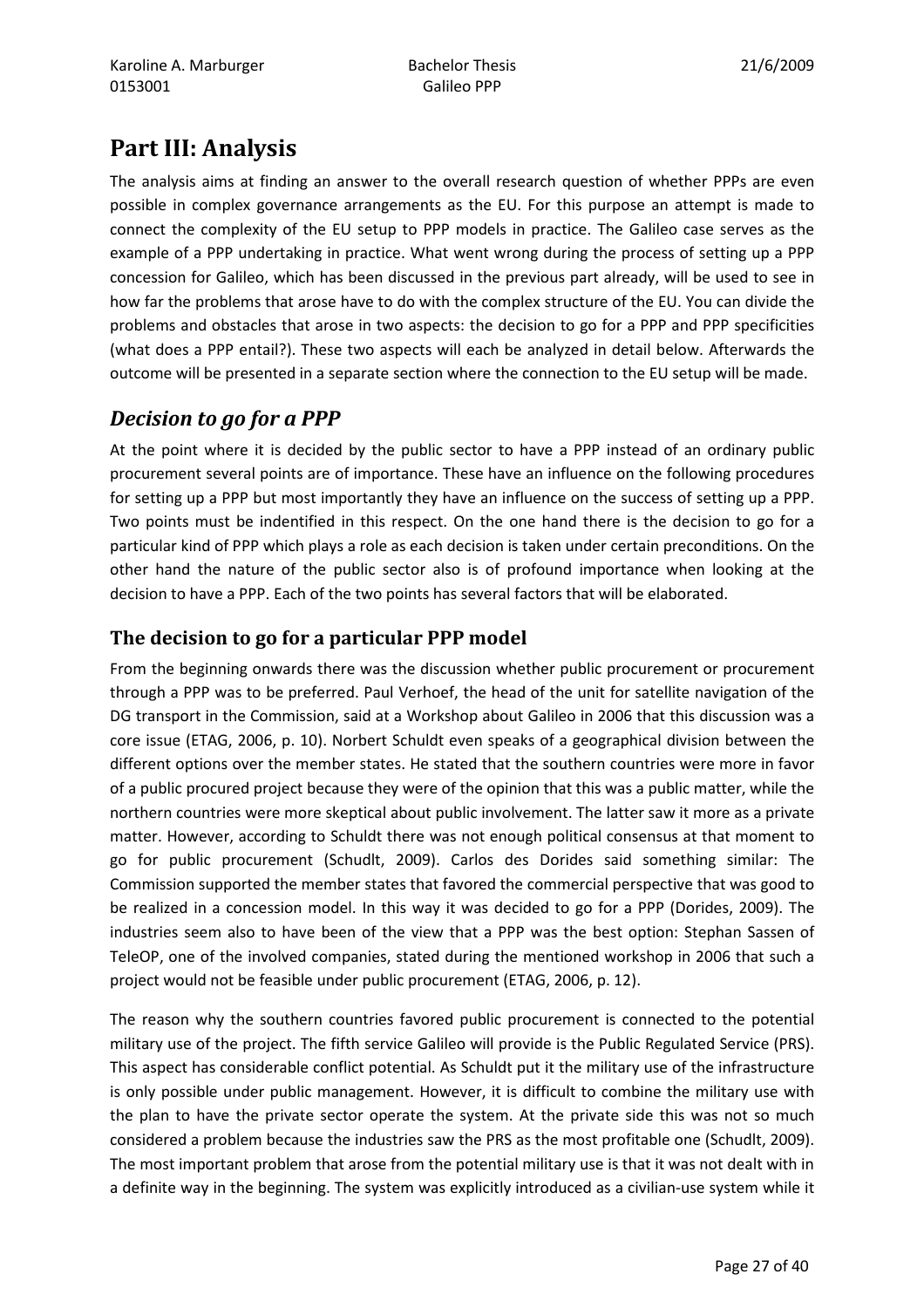was more or less left unclear how one wanted to tackle the military aspect. In this way it was uncertain what role the private actors were to play in the matter because it was hard to combine commercial interests of the private sector with military use and different functions of the system in terms of revenues and things like that (Mörth, 2009, p. 112). This is an aspect that will come back in the next section under the need for clearly defined goals when setting up a PPP.

The decision to go for a PPP and in particular a PPP concession was the result of an analysis (prestudy) by the Commission together with Price Waterhouse Coopers. It confirmed that a PPP would be a realistic model (Schudlt, 2009). Dorides, however, remarked that even though this study was a thorough analysis including a risk assessment and the potential revenues, the decision to carry it out according to the proposed plan might have been taken too quickly. He of course stated that it is always easy to say something like that afterwards. But, nevertheless, according to him the particularities of this project have not been assessed carefully enough or were underestimated (Dorides, 2009). With the particularities of this project he refers to the fact that Galileo was to be the first PPP at EU level, the first aerospace PPP and the first radio navigation system in Europe. Such things need to be taken into account beforehand just as much as risk assessments, potential revenues or financial aspects. This is something which can be found in the literature as well (e.g. (Leinemann, 2006)). Additionally once one type of procurement (for Galileo: a PPP concession of the DBO model) is decided it is difficult to change this again as Verhoef remarked (ETAG, 2006, p. 10).

## The nature of the public sector

It is of course straight forward that the EU is a complex governance arrangement. As was said in the introduction, a lot more actors are involved when setting up a PPP at the EU level than at the national or communal level. This was pointed out as an obstacle by Paul Verhoef during the Workshop in 2006 (ETAG, 2006, p. 7). As result of the EU setup the member states tried to influence the process by putting pressure on the Commission and the GJU especially because Galileo was such a prestigious project. The PPP was to be of a special nature because the "public side" was actually consisting of two levels. It proved to be a problem that there were close ties between the member states and their industries (Mörth, 2009, p. 113). Thus, it was of major importance to have political consensus on the matter (Dorides, 2009). In general, the political dimension was important during the negotiations as the member states tried to put pressure on the Commission. This could especially be seen during the tendering procedure, when there were still two consortia left that divided Europe among a north-south dimension. As pointed out by Schuldt, this fact of the division led to a lot of political quarrel, in which the northern states would never have agreed to nominate the southern consortium as a winner and vice versa (Schudlt, 2009). The political pressure on the Commission by the member states had likely become too great so that the Commission in turn put pressure on the GJU to have the consortia merged. In the end two consequences followed from the merger: first the atmosphere of competition was abolished and as a result, second, the companies were less eager to put much effort in the project and less willing to take risks because they would get the award of the concession anyways.

Another factor that came into play concerns problems with public decision making. The public officials entrusted with the Galileo matter (GJU as well as Commission) had no prior experience with PPP at the EU level (Schudlt, 2009). Thus, for instance the decision of the GJU to propone the nomination of a winner consortium due to the political pressures might not have been the best. Similarly, the decision to have the consortia merged in the end was also not that wise, as it later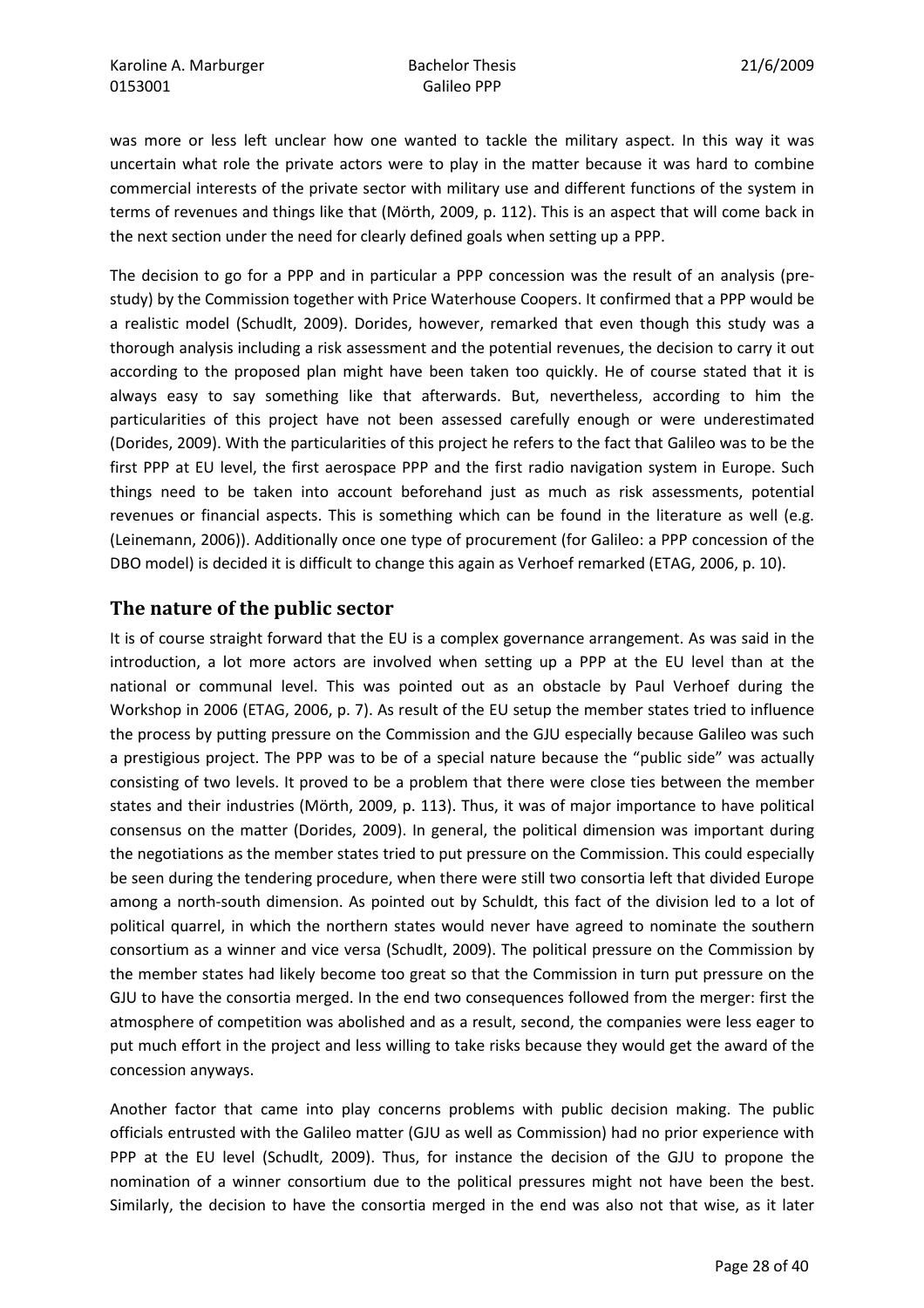proved that problems were not solved. The companies that were more or less forced to work together had a hard time agreeing on a common line and their willingness to take risks was decreased because they were certain of being awarded the assignment anyways (Schudlt, 2009).

An additional problem with public decision making in the EU was that the Commission did not have the competences and technical expertise for such a project (Schudlt, 2009). Thus, there was the need to find an appropriate form of governance. It was decided to have an institutionalized PPP where the ESA was responsible for technical matters and the Commission for the steering of the system's setup, all under the GJU. This proved to be strategically unfortunate, according to Schuldt. For instance, the GJU should have controlled the ESA during the development phase while representatives of the ESA were sitting in the administrative board of the GJU. Furthermore, the heavy influence of the Commission and the ESA on the GJU was not that helpful because, due to their pressure, the GJU could not live up to its mandates (e.g. during the tendering process to nominate a winner) (Schudlt, 2009). A final factor, that was also mentioned by Schuldt, is the fact that the Galileo project had to be placed within one DG of the Commission even though the project in fact involved several DGs (not only transport but also budget, innovation and others). The decision making procedures and setup of the Commission do not fit the requirements for the setting up of a PPP demand. These requirements are for instance quick communication between the people responsible for financial aspects and organizational aspects. Things get delayed easier and are also more likely to become unclear in such an environment where the DG Transport is responsible for the overall project but for example has to talk to the Budget DG when deciding on financial matters. Concerning the budget for instance the European Parliament also has a say in agreeing on an overall budget plan for the EU. Many other actors are also involved in budgetary matters which makes it difficult to have political consensus and quick decisions.

# PPP specificities (what does it entail?)

Once the decision to have a PPP has been taken it also has to be carried out. This entails a lot of different things to be taken care of and decisions to be made. For instance, as has become apparent from both previous parts, if an institutionalized PPP of the concession form was chosen a vehicle company has to be set up, negotiations have to be started with the private sector and tasks need to be divided. These are just a few of the factors that play a role when setting up a PPP. Four main factors were identified that are most important in this respect: the importance of, the need for a clear definition of tasks and objectives, the ultimate goal of a PPP, and the specific PPP model chosen. They will again each be addressed in turn below.

## The importance of competition

Two things are of importance when considering competition. First, it became clear in the above that it is difficult when you plan to have a tendering phase through competitive dialogue, where consortia compete for the assignment, to first have a phase before that, in which there is less competition. Especially the fact that the ESA works with the principle of geographical return is hard to combine with a sudden movement towards true competition in the third phase (Dorides, 2009). Companies that were already involved in the development of the system in the second phase had an advantage over those not involved because of their experience gained. With this the political dimension also became important as member states which invested through geographical return in the second phase saw that, in theory, its national companies might not be involved in the project any longer. As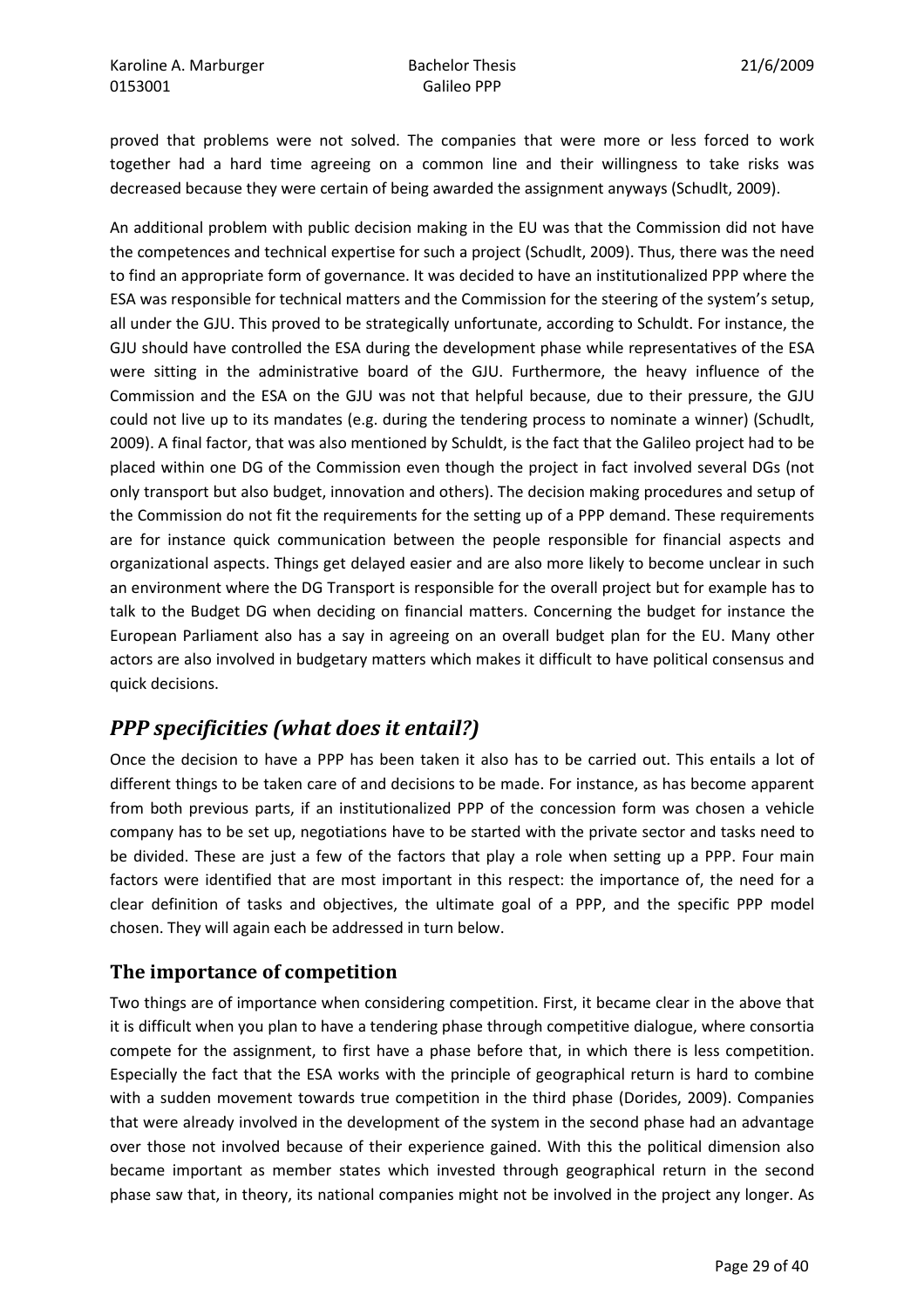Dorides rightly remarked this problem should have been thought through in the beginning of the process if you wanted to move towards true competition (Dorides, 2009). Here both the fact that the different phases were run under different rules as well as the nature of the EU setup, where member states try to influence the process to safeguard the involvement of their industries, play a role.

The second aspect concerns the aerospace sector in particular. This sector is actually not really a market. It is dominated by public funded projects. As a result the companies in the sector are rather safety oriented and are not keen on taking too many risks. (Schudlt, 2009) In addition, these companies do not know real competition also due to the fact that the sector is quite monopolistic looking at national levels. Thus, to have real competition and not something based on geographical return is difficult. If this factor had been taken into account more carefully in the beginning, one could have thought of different ways to realize the PPP without a competitive dialogue but a structural dialogue for instance. In this way knowing the particularities of the sector in which a PPP should be build is vital for the decisions of how to design a tendering phase and of how to award a company or consortium the contract.

## The need for a clear definition of tasks and objectives

The need for clearly defined tasks and objectives was not only called for in several Communications of the Commission (e.g. 1999) but was also mentioned by scholars and several actors involved in the process. For instance, the National Council for PPPs identifies one of the keys to successful PPPs a "well thought-out plan". The plan should include "clearly describing the responsibilities of both the public and private partners" (National Council). Mörth points out that in connection to the already elaborated potential military use the otherwise quite clear goal on Galileo became a bit uncertain (Mörth, 2009, p. 112). Furthermore, she mentions the fact that among public officials there was considerable "uncertainty regarding the planned contract with the private actors" (Mörth, 2009, p. 113). These circumstances led to problems. For instance the point that the objectives of the tendering phase were not clearly defined led, according to Dorides, to the fact that the industries also handed in a rather vague proposal which then in turn could not be evaluated well because of the missing objectives (Dorides, 2009). Grohe mentioned the aspect of the length of the contract (20 years) as a point where there is special need to define objectives and tasks carefully (ETAG, 2006, p. 5). Guiseppe Viriglio from the ESA said during the workshop on Galileo in 2006 that the role and responsibilities of the ESA needed to be clarified for the future (ETAG, 2006, p. 6), especially because the design was developed under ESA. Furthermore, he pointed to the fact that there is the need for a "clear division of responsibilities and risk sharing between the public and the private partners" (ETAG, 2006, p. 6). This leads to the most important aspect about the definition of tasks and objectives: risk allocation.

#### Risk allocation

Risk allocation is a key element in this respect because it is a core aspect of PPPs. The risks should be allocated at the partner best equipped to handle them. However, in the case of Galileo a clear risk allocation was missing which led to fierce problems during the negotiations. The "Midterm evaluation of the Galileo project for the period 2002-2004" points out that the "risk allocation is still unclear at this late stage of contract negotiations" (Transport, 2006, p. 9). There are several reasons why a clear allocation could not be agreed upon. This is also to explain why the concession negotiations were mainly about risk sharing as Grohe stated in the Galileo Workshop (ETAG, 2006, p. 4).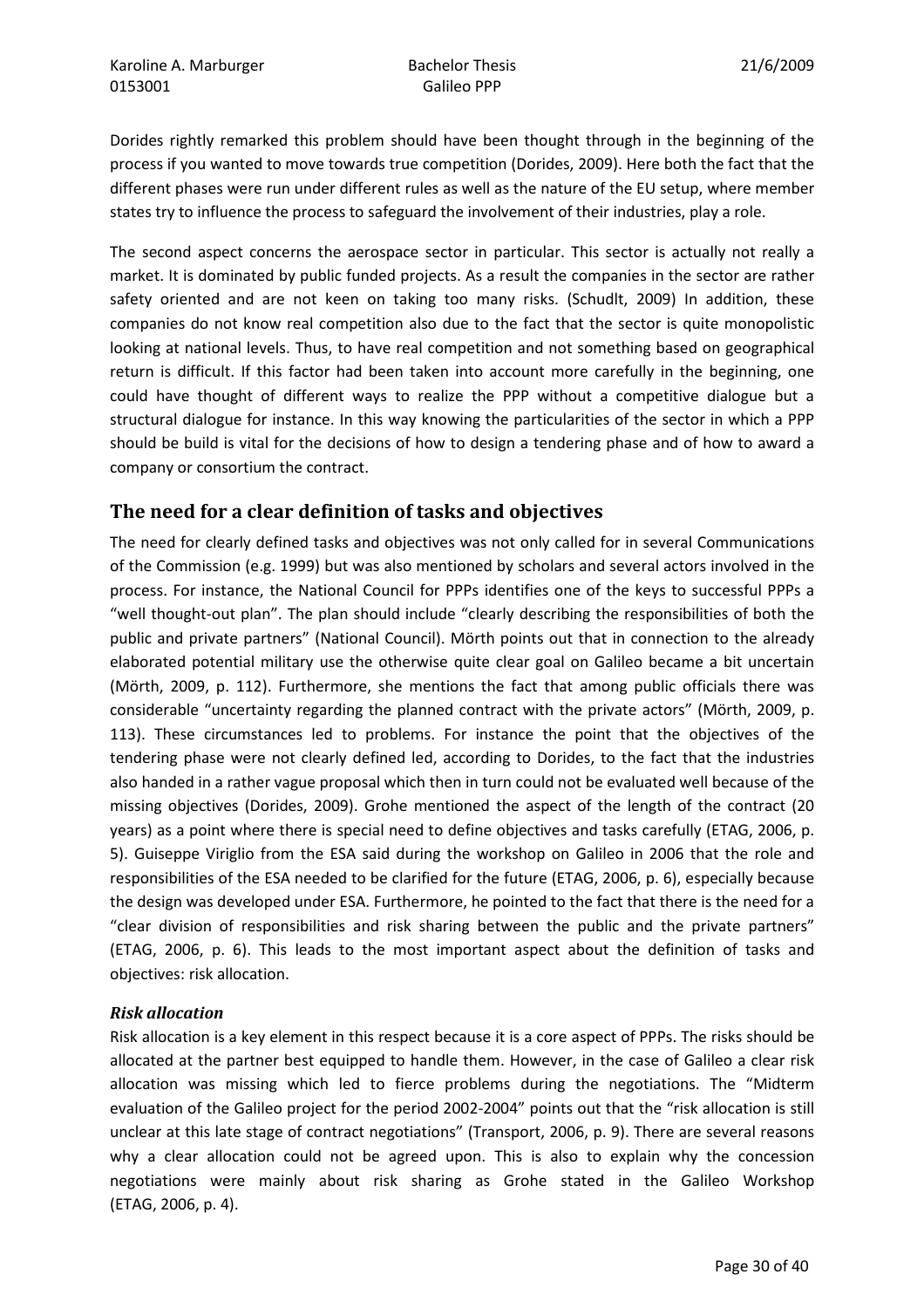First of all, some risks which had been identified beforehand were not clearly enough defined and additionally changed to some degree. These were mainly the demand risk and the design risk. The ever returning problem with the design risk was about the fact that the design was done under ESA and should for the third phase be taken over by the private partners. Stephan Sassen from TeleOp described this as being like "taking over a black box" (ETAG, 2006, p. 12). Several others also mention the design risk as posing a lot of discourse (e.g. Schuldt and Viriglio). It is closely related to what Dorides said, namely that the technology risk, which is part of design risks, in this case included a fairly important technology or engineering challenge (it was the first satellite navigation system to be developed in Europe). This was a special problem because, as he stated, PPP concessions usually do not address such challenges as they usually involved mature, already developed technology. (Dorides, 2009) In this way the problem of allocating the design risk which also had an influence on the performance and availability risk was intensified.

Concerning the market risk there was the discussion of whether the future revenues would be high enough to compensate the private sector for its investment. The difficulty with the market risk was that due to the fact that there is no market yet for satellite navigation services (ETAG, 2006, p. 5) it is difficult to make reliable forecasts (Transport, 2006). Hence, any forecasts are "subject to a high degree of uncertainty" (ETAG, 2006, p. 25). Thus, the need for clear mechanisms of collecting revenues was an important issue to the industries (ETAG, 2006, p. 12). Dorides states that in addition to the lack of a market the project also involved an "environment with rapid technology change" that increased the difficulty of making forecasts for revenues. A second point he mentioned was the long term perspective that made actors cautious as to too heavy commitments in this respect. He concluded that because for a PPP concessions usually (e.g. with highway) revenue streams a certain it might have been "too ambitious to think that the market risk could be transferred to the private sector" (Dorides, 2009).

Secondly, there are risks that were previously not taken into account and were thus discovered only during the negotiations. Most important of these are the third-party-liability risks caused when due to a system malfunction harm is done to its users. The private sector said it was not able to take this risk to a large extend (Dorides, 2009). It was generally expected that the private sector will have to take this risks at least partly (ETAG, 2006). However, the scope and dimension of these risks could not really be assessed (Dorides, 2009). This shows how risks that were not thought about in the beginning can hinder the progress of the negotiations and the whole project. It is, thus, really important to make a good risk assessment beforehand and to clearly define which party should take which risks.

The last point about the difficulties of risk allocation is more concerned with general aspects of risk sharing. For instance Grohe stated that due to the fact that "nobody has any experience with the commercialization of signals in space" the problems were hard to solve (ETAG, 2006, p. 9). Schuldt pointed to another aspect. He said, as mentioned above, that because there was just one consortium left that was certain of it being awarded the contract the willingness of the private partners to take risks was decreased. (Schudlt, 2009) These problems are connected to the general circumstances of the negotiations.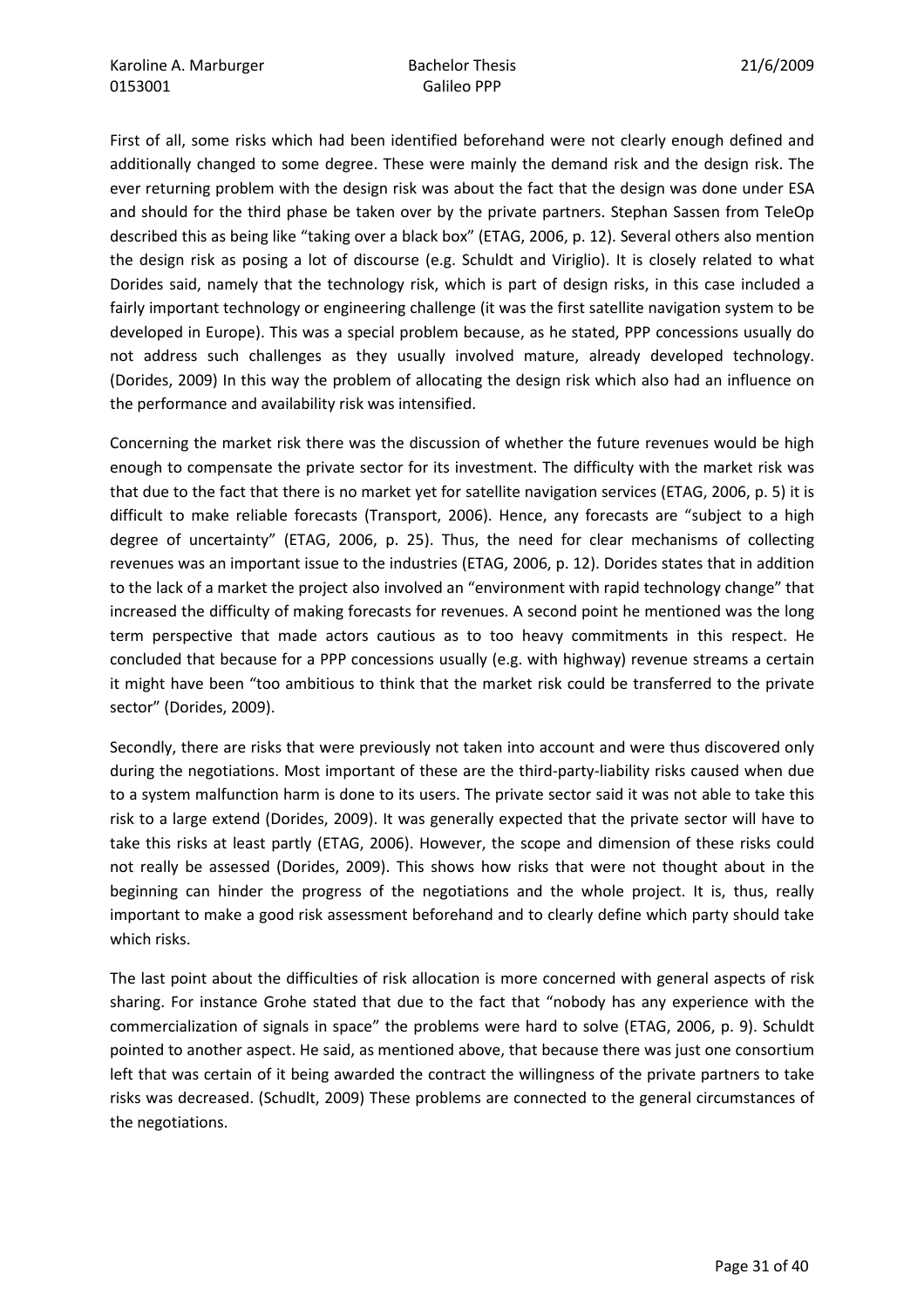## The ultimate goal of a PPP

It has been mentioned in the first part that the EU and also scholars define one of the goals or even the ultimate goal of a PPP as providing value-for-money. If this cannot be achieved a PPP is not the best option to choose or an existing PPP does not fulfill its requirements. Reiner Grohe of the GJU identified at the Workshop on Galileo in 2006 the need that the contract provided value-for-money as one of the crucial points of the concession negotiations. In the Galileo case especially the risk allocation was not considered to provide this (Dorides, 2009). The industries in particular were of this view. They doubted that revenues would be high enough to get their return on investment. It shows that in the end a PPP was not considered to produce enough value-for-money to outweigh ordinary public procurement. As a result the project was continued with a public procurement.

## The specific PPP model

For Galileo it was decided to have a DBO model as a PPP concession with a special vehicle company. However, it became clear from the description of the whole project in the last part that this model was not the one that was carried out. It has been noted by Schuldt and is also evident when looking at the process contrary to what had been planned, namely to involve the industries from an early stage on, the development phase was not conducted under a PPP but under the ESA (Schudlt, 2009). Thus, de facto it was not a DBO but a BO for which negotiations were taking place. The second phase was run with different rules than the third phase was to be. This had an influence on almost all of the three remaining factors especially concerning the division of tasks and responsibilities that needed to be clarified.

From a theoretical point of view it is difficult to change the PPP model while holding on to the planned structure. A DBO model entails more risks for the private sector than a BO model, it has less construction risks. However, during the negotiations it became clear that the EU wanted the industries to take all of the construction risks. This was a problem because in principle the design was developed under the ESA. Recalling how the different PPP models were put on a one-dimensional space in figure 5 you can see that a simple BO is placed to the right of not only DBO but also BTO and BOT. Dorides stated that the officials were not so much encapsulated in one or the other PPP model during the negotiations (Dorides, 2009). However, if they had paid more attention to these kinds of matters in theoretical terms they might have also noticed that during the negotiations they were already far from the original model.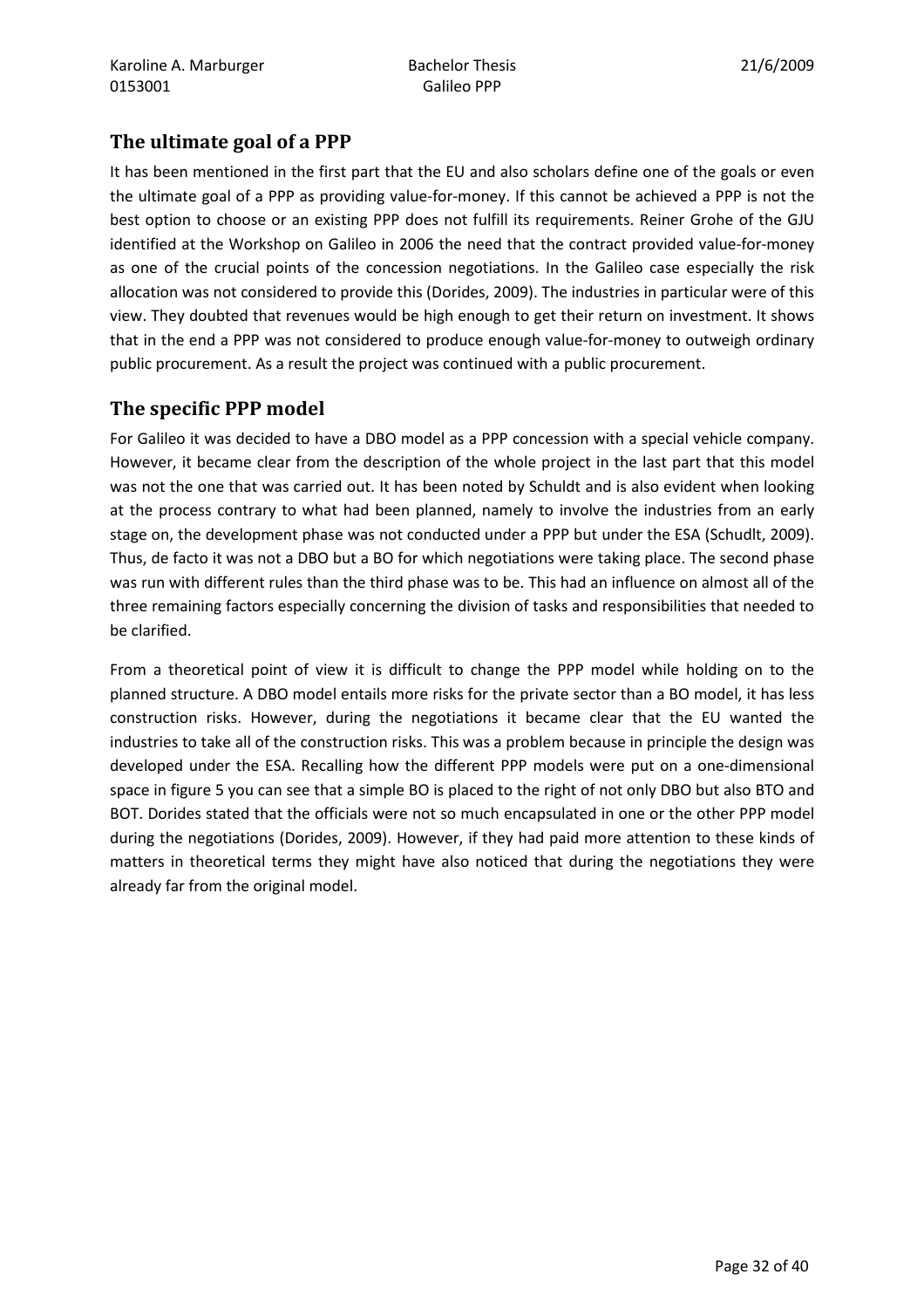| <b>Risk</b>                            |                                  | <b>Planned (DBO)</b>    | On the table (BO)                             |
|----------------------------------------|----------------------------------|-------------------------|-----------------------------------------------|
| Construction                           | Design                           | Private                 | Public                                        |
|                                        | Construct                        | Private                 | Private/Public                                |
|                                        | <b>Build</b>                     | Private                 | Private                                       |
| <b>Financial</b>                       | Finance<br>operation/maintenance | Private                 | Private                                       |
|                                        | Finance delivery                 | 2/3 private, 1/3 public | 2/3 private, 1/3 public                       |
|                                        | Own                              | Public                  | Public                                        |
| <b>Performance and</b><br>availability | Operate                          | Private                 | Private                                       |
|                                        | Maintain                         | Private                 | Private                                       |
|                                        | Manage                           | Private                 | Private                                       |
| <b>Demand</b>                          | Collect revenue                  | Private                 | Private                                       |
|                                        | Retain revenue                   | Private                 | Private (in general the<br>amount of revenue) |

#### Table 3 Risk Allocation

If looking at it from this point of view the fact that the institutional aspect of the PPP did not come along well (the industries were not incorporated into the GJU as originally planned) is not that surprising. Secondly the fact that the most crucial aspect of the concession, the right of exploitation that entails for the private sector to take the market risk, could not be transferred to the private sector is also easy to explain. In addition when taking risk allocation into account as has been done above (table 3) one can see that several risks were inevitable to cause problems due to the change. The left column shows how risks should be shared in a DBO model while the right column shows the allocation aimed at during the negotiations. Because the public sector was responsible for the design it was hard to refer the risks written in red to the private sector because they depend on design (all to a different degree).The BO model, thus, seems to not allow for too much private sector involvement. A concession form does not seem to be the right legal form for it. In fact the BO model comes too close to the contract and leasing models (parts of the infrastructure exist already in this case in form of design but not hardware yet) that both institutionalized as well as concession are not the right options to seek. In parts this has been solved now automatically. First, the industries suggested the introduction of the availability payments by which the whole project would no longer have been a concession anyway. Then it was decided to go on with a public procurement; a decision that was inevitable from this theoretical point of view.

# Outcome of the analysis

A lot of problems could be identified in the last two sections that all influenced the failure of the PPP for Galileo. They have been short-noted in a table below (table 4). The problems are listed according to the context in which they arose. What will be done in this section now is first to look at the different aspects in terms of their significance and influence on the matter at hand. It is important to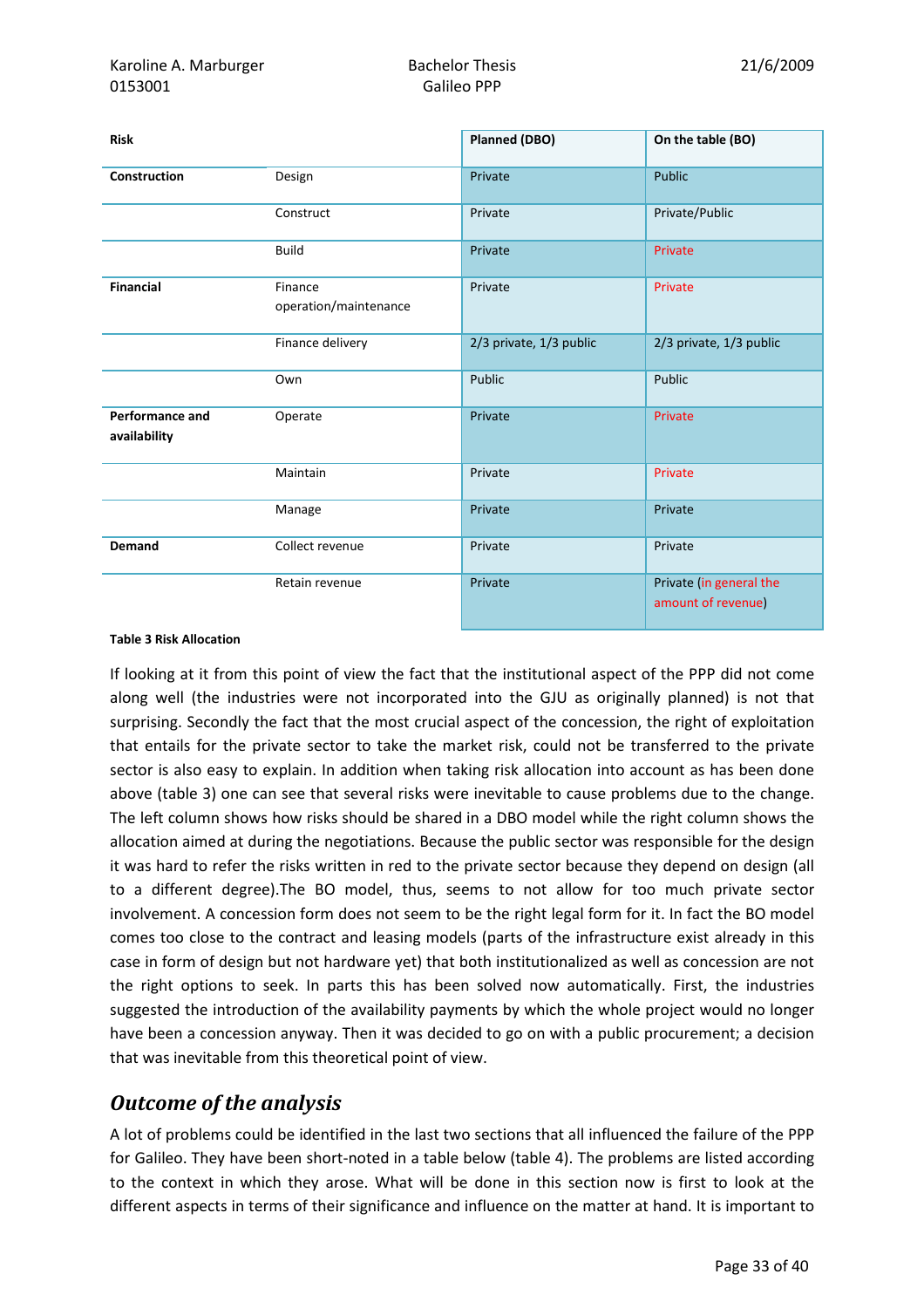do so because some aspects had a rather profound impact and weigh, therefore, also more for answering the research question. The second step that will be taken is to re-order the different aspects and connect them to either the complexity of the EU setup or PPPs in general. Once this reordering has been conducted it will be easy to assess whether PPPs are possible in complex governance arrangements as the EU and thus answer the research question.

| <b>Aspect</b>            | <b>Element</b>               | Sub-element                                     |                                                                          |
|--------------------------|------------------------------|-------------------------------------------------|--------------------------------------------------------------------------|
| Decision to go for a PPP | Particular PPP model         | Discussion PPP vs. public<br>procurement        |                                                                          |
|                          |                              | Potential military use (left unclear)           |                                                                          |
|                          |                              | Pre-study and PPP model                         |                                                                          |
|                          | Nature of public sector      | (PP)PP                                          |                                                                          |
|                          |                              | Close relationship MS-industries                | Tendering procedure                                                      |
|                          |                              | Public decision making problems                 | Inexperience of public officials with<br>PPPs (esp. Tendering procedure) |
|                          |                              |                                                 | Need for suitable structures                                             |
| PPP specificities        | Need for competition         | Plan competitive dialogue                       | Cannot change rules                                                      |
|                          |                              | Particularities of sector important             | (aerospace sector)                                                       |
|                          | Need for clear definitions   | In general true for all tasks and<br>objectives | Makes process easier                                                     |
|                          |                              | <b>Risk allocation</b>                          | Risks hard to allocate/that changed<br>(demand, construction)            |
|                          |                              |                                                 | New risks (3 <sup>rd</sup> party liability)                              |
|                          |                              |                                                 | Risk allocation in general                                               |
|                          | <b>Ultimate goal of PPPs</b> | Value-for-money                                 | Risk allocation did not provide                                          |
|                          | The specific PPP model       | Move from DBO to BO                             | Influencing other factors                                                |
|                          |                              |                                                 | Seems to have to go along with<br>changes in the 3 dimensions            |

Table 4 Outcome Overview (According to the Analysis)

## Significance of the different problems

It is important to notice that some of the problems were more profound than others. Basically these problems also caused some of the other problems. The utmost severe problem was that the aimed at model (DBO) was not carried out and that as a result a BO model was on the table while it was still tried to agree to conditions for a DBO model. This had an influence on most of the other problems. Nevertheless, the problem with the demand or market risks could be placed next. It was also identified as one of the main factors that led to the failure of the concession negotiations by both persons interviewed (Schuldt and Dorides). A general aspect to notice is that these two problems are directly related to the three dimensions. It shows how important they are and also how important it is to pay attention to the choices that can be taken in terms of different PPP models on each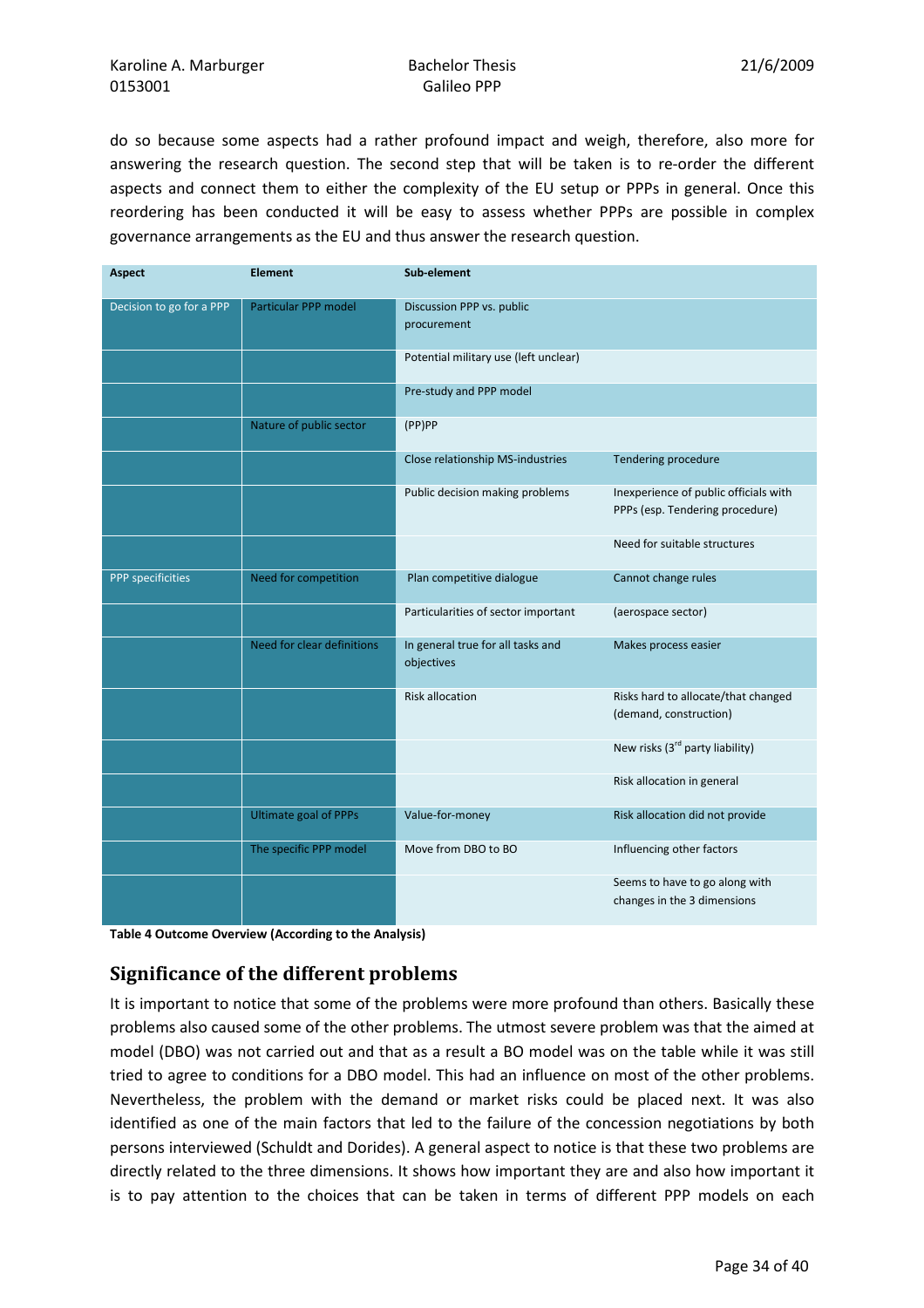dimension. Thus, the structural level is not to be underestimated when setting up a PPP and changes on this level, changes of the rules of the game, have a considerable influence on the success of the setting up the PPP. Two other problems that need to be mentioned here, even though they are not as profound as the first two, are the need for clear definitions of tasks and responsibilities when setting up a PPP and the problems that arose from existing public decision making. These four problems will be getting special attention below when assessing the problems.

## Reordering the problems

First the decision to have a PPP will be looked at to see whether the problems that arose are related to PPPs in general or the complexity of the EU. Here, the discussion whether a PPP or public procurement should be preferred is on the one hand a matter that always arises prior to deciding for a PPP. On the other hand, in the case of the EU this decision involves much more actors than on a national or regional level. Therefore, this aspect can be identified as a problem related to both PPPs in general and the EU's complexity. The two remaining elements of the particularities of the PPP model can clearly be placed among the problems related to PPPs: the failure to clarify the potential military use because it can be seen as one of the specificities of the project that needed to be defined in order to assure clarity, and the pre-study that suggested the PPP model. The latter was, as it turned out later, not precise enough because for instance some risks had not been identified. A precise and thorough analysis of the project beforehand is important for any PPP.

Concerning the nature of the public sector most problems are related to the complexity of the EU. Clearly the fact that it is a public sector that involves two levels, the close relationships between the member states and the industries and the problems in public decision making, all point the EU's complexity. Nevertheless, even though problems in public decision making are of course more related to the complexity of the EU, the inexperience of public officials for instance is something that can apply to any PPP; also at the national or regional level. With the need for suitable structures it is similar. It can be seen as both a problem with PPPs in general and the complexity of the EU. This is due to the fact that on the one hand suitable structures for setting up a PPP are generally needed but on the other hand the question arises as to how this can be achieved at the EU level where specific structures for instance within the Commission are fixed and hard to alter.

Coming to the specific demands of a PPP the need for competition, including the knowledge of the specific sector as well as the fact that the plan to have competition should be carried out as it is planned to be, is again clearly connected to PPPs in general. It is similar with the need for clear definitions. All problems that arose for this aspect point to what PPPs and setting them up demands in general. The ultimate goal of a PPP to provide value-for-money is also directly a PPP problem. The last aspect is yet another example for a problem of PPPs in general.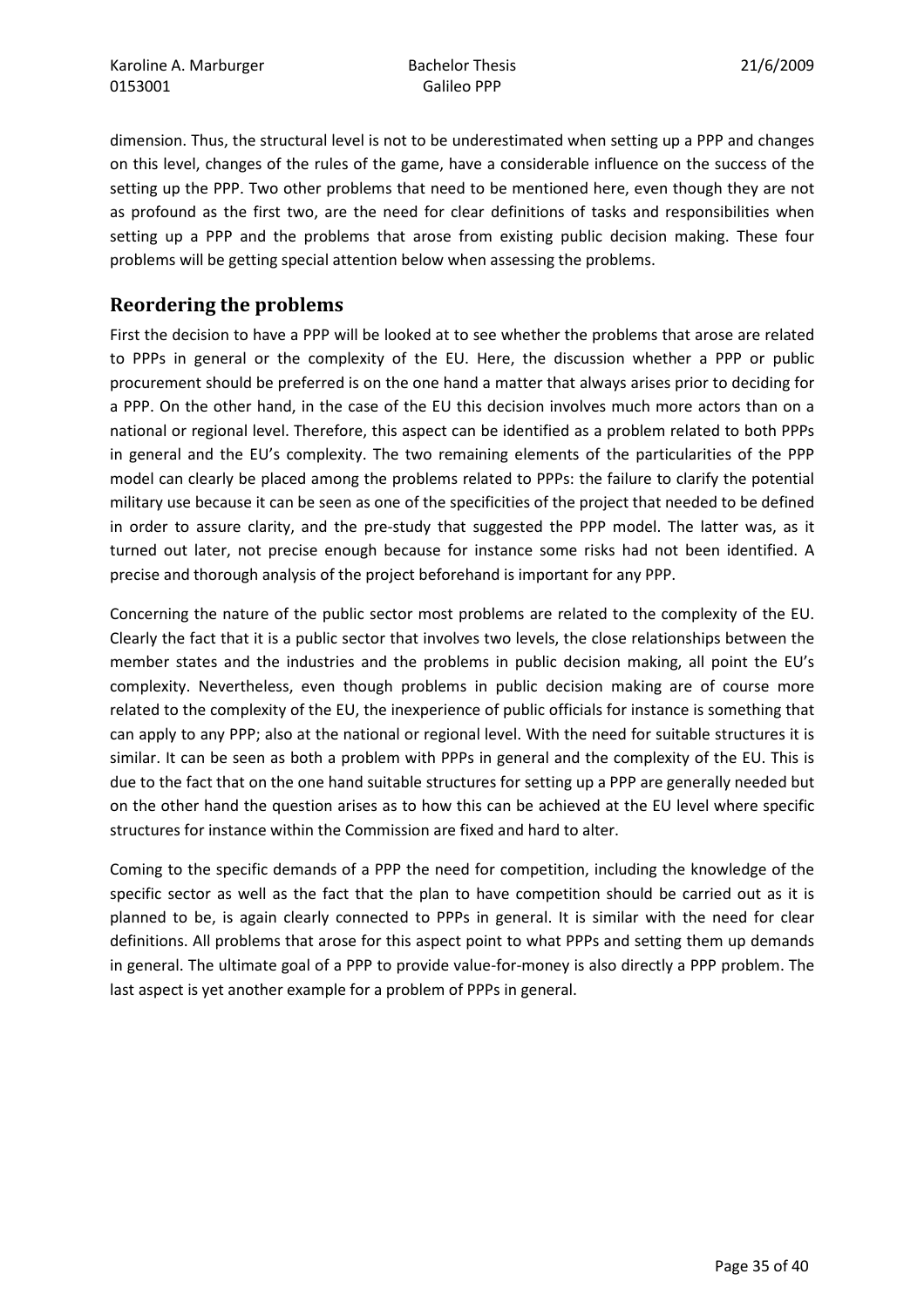| <b>Aspect</b>            | <b>Element</b>               | <b>PPP</b> general                                                       | <b>EU</b> complexity                                                     |
|--------------------------|------------------------------|--------------------------------------------------------------------------|--------------------------------------------------------------------------|
| Decision to go for a PPP | Particular PPP model         | Discussion PPP vs. public procurement                                    | Discussion PPP vs. public<br>procurement                                 |
|                          |                              | Potential military use (left unclear)                                    |                                                                          |
|                          |                              | Pre-study and PPP model                                                  |                                                                          |
|                          | Nature of the public sector  |                                                                          | (PP)PP                                                                   |
|                          |                              |                                                                          | Close relationship MS-industries<br>Tendering procedure                  |
|                          |                              | Public decision making problems:                                         | Public decision making problems:                                         |
|                          |                              | Inexperience of public officials with<br>PPPs (esp. Tendering procedure) | Inexperience of public officials with<br>PPPs (esp. Tendering procedure) |
|                          |                              | Need for suitable structures                                             | Need for suitable structures                                             |
| <b>PPP specificities</b> | Need for competition         | Plan competitive dialogue:                                               |                                                                          |
|                          |                              | Cannot change rules                                                      |                                                                          |
|                          |                              | Particularities of sector important:                                     |                                                                          |
|                          |                              | (aerospace sector)                                                       |                                                                          |
|                          | Need for clear definitions   | In general true for all tasks and<br>objectives                          |                                                                          |
|                          |                              | Makes process easier                                                     |                                                                          |
|                          |                              | <b>Risk allocation:</b>                                                  |                                                                          |
|                          |                              | Risks hard to allocate/that changed<br>(demand, construction)            |                                                                          |
|                          |                              | New risks (3 <sup>rd</sup> party liability)                              |                                                                          |
|                          |                              | Risk allocation in general                                               |                                                                          |
|                          | <b>Ultimate goal of PPPs</b> | Value-for-money:                                                         |                                                                          |
|                          |                              | Risk allocation did not provide                                          |                                                                          |
|                          | The specific PPP model       | Move from DBO to BO:                                                     |                                                                          |
|                          |                              | Influencing other factors                                                |                                                                          |
|                          |                              | Seems to have to go along with changes<br>in the 3 dimensions            |                                                                          |

Table 5 Problems Classified

#### Final outcome

Above you can see an overview table (table 5) in which the problems have been ordered according to their classification. In red are those problems that have been identified as more important than others (the two most important problems are also bold to further differentiate them). Immediately it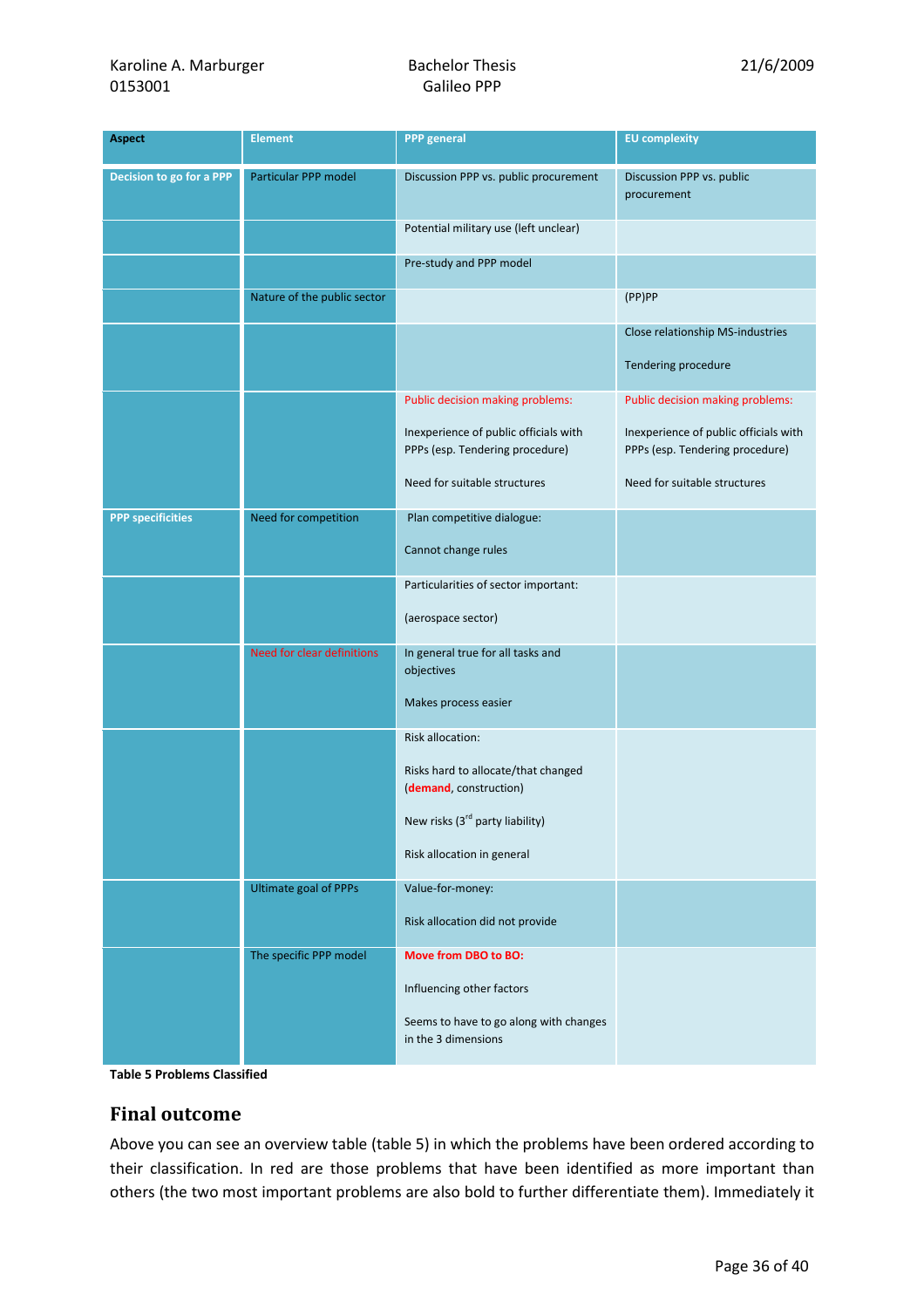can be observed that the problems related to PPPs in general outweigh those related to the complexity of the EU setup. Furthermore, also the problems that have been identified as more important for the success of a PPP, not changing the planned model, demand risks, the need for clear definitions and problems with public decision making, are mostly related to general PPP problems. The exception is the problems with public decision making which can be related to both. Those problems which are solely a result of the complex governance arrangement of the EU, the fact that the public sector contains two levels and the close relations between the member states and their industries, pose some severe obstacles to PPPs at the EU level. However, these are not that severe as to come to the conclusion that PPPs are not possible in complex governance arrangements as the EU. This is especially true as these problems are not connected to the structural level but the operational level, on which decisions are made for pragmatic reasons without actually determining the success of a PPP.

Thus, the answer to the research question whether PPPs are even possible in such complex governance arrangements can be answered positively. Yes, they are possible! Problems that arose during the attempt to have a PPP for Galileo at the EU level could be prevented by paying more attention to what PPPs actually demand in terms of the specific models and the dimensions. It needs to be borne in mind what the choice to have a particular PPP entails especially at the side of the public officials being entrusted with the matter. For the EU in particular it is of course hindering when the public sector consists of two levels during the setting up of a PPP; even more so when a clear definition of tasks and responsibilities is missing. But this is a general feature of the EU that cannot easily be changed. The member states will always try to influence matters for their interests. To keep these influences and reasons for political quarrel to a minimum it is even more important to pay attention to how PPPs work. For instance the problems that arose due to the fact that the second phase was run without competition and the third was to be run with true competition triggered the political tensions.

Another way to prevent too much political tensions would be to say that to have an EU PPP only the EU should be able to take part in the matter. However, when taking a closer look at in which way the member states were taking part in the GJU it shows that they actually did not have that much influence. It was through the Commission that they mainly put pressure on the people involved. It is, thus, doubtful whether such a measure would help. Only by giving the Commission clear legal competences for setting up EU PPPs the attempt by member states to influence the procedure could be prevented. But this again would have to come as a mandate from the member states that would have to include a specific rule prohibiting member states to put pressure on EU officials and it is rather unlikely that this would happen.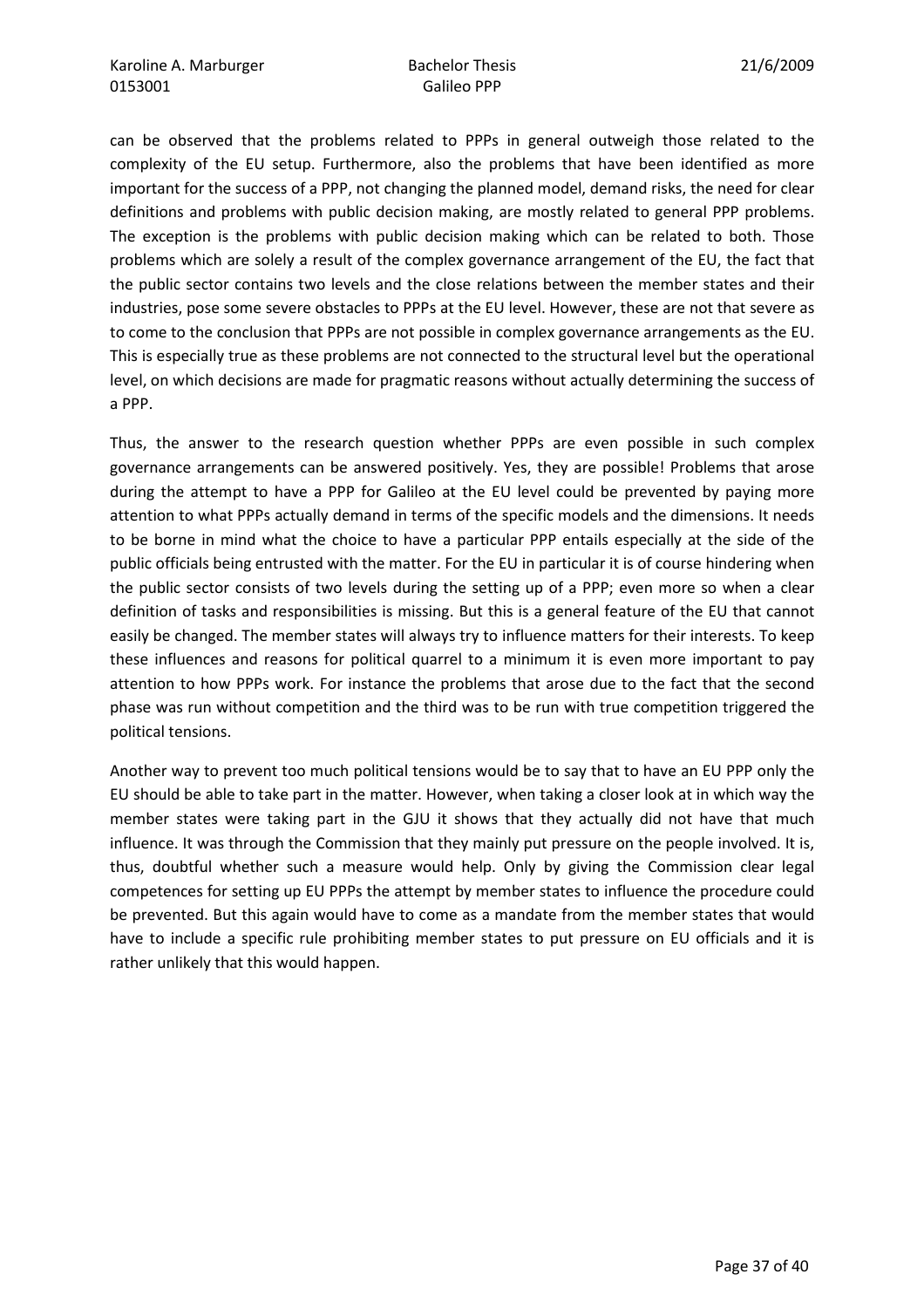# Conclusion

Since the failure of the PPP concession negotiations for Galileo the EU has already planned new PPP initiatives. As part of the EU Economic Recovery Plan it wants to set three new PPP initiatives into action: "European Energy-Efficient Buildings", "Factories of the Future" and "European Green Cars Initiative". These rather catchy initiatives are planned to be started in 2010. (Commission, European Commission Research) They will most probably, if they are really to become PPPs, encounter similar problems as Galileo. Thus, the findings of this thesis might enhance the PPP practices for these projects and in the EU in general. It could be shown that PPPs are possible in such complex governance arrangements as the EU.

The reason why the research question could be answered positively is because of two aspects. First, most problems that arose during the setting up of a PPP concession for Galileo and which ultimately led to its failure were connected to PPPs in general. Concerning the nature of the public sector also the main problem, public decision making, is not only a problem of the EU's complexity. Second, problems that were related to the complexity of the EU might be overcome, as they are also only related to the operational level of setting up a PPP, if special measures were introduced, even though it is rather doubtful that this would happen. In general, some problems could be identified as being more important in determining the success of setting up a PPP than others. These were the specific model chosen, the demand risks, the need for clear definitions, and problems related to public decision making. They are also predominantly connected to the structural level and thereby the three dimensions of the legal form, the governance structure and the risk allocation.

When setting up a PPP it is crucial to pay special attention to the four problems identified as most important. Especially public decision makers need to understand the demands of the different PPP models and chose models carefully. This means that an extensive pre-study is important as it can identify possible risks and other obstacles. Of course even the most thorough pre-study might not be able to predict all aspects as the pre-study of Galileo also did not discover all aspects that proved problematic during the concession negotiations. Another vital point is that during the process the chosen model should not be changed as this leads to severe problems. It is all the more true if the change in PPP model does not go along with a change in the rules of the game on the three dimensions.

Despite all these findings it is hereby recommended to have further research into the matter of Galileo and PPPs at the EU level. This study could not that much take the view of the industries into account which would be vital for a thorough analysis of the concession negotiations. The opinions of the private sector are as important as those of the public sector for assessing whether PPPs are possible in complex governance arrangements. Furthermore, it would be relevant to compare the Galileo case with other PPP attempts. Such could be big national or international PPPs and other PPPs at the EU level like the ones mentioned above. Nevertheless, this study has provided for a first step in assessing PPPs in complex governance arrangements and it enables for further study in this field.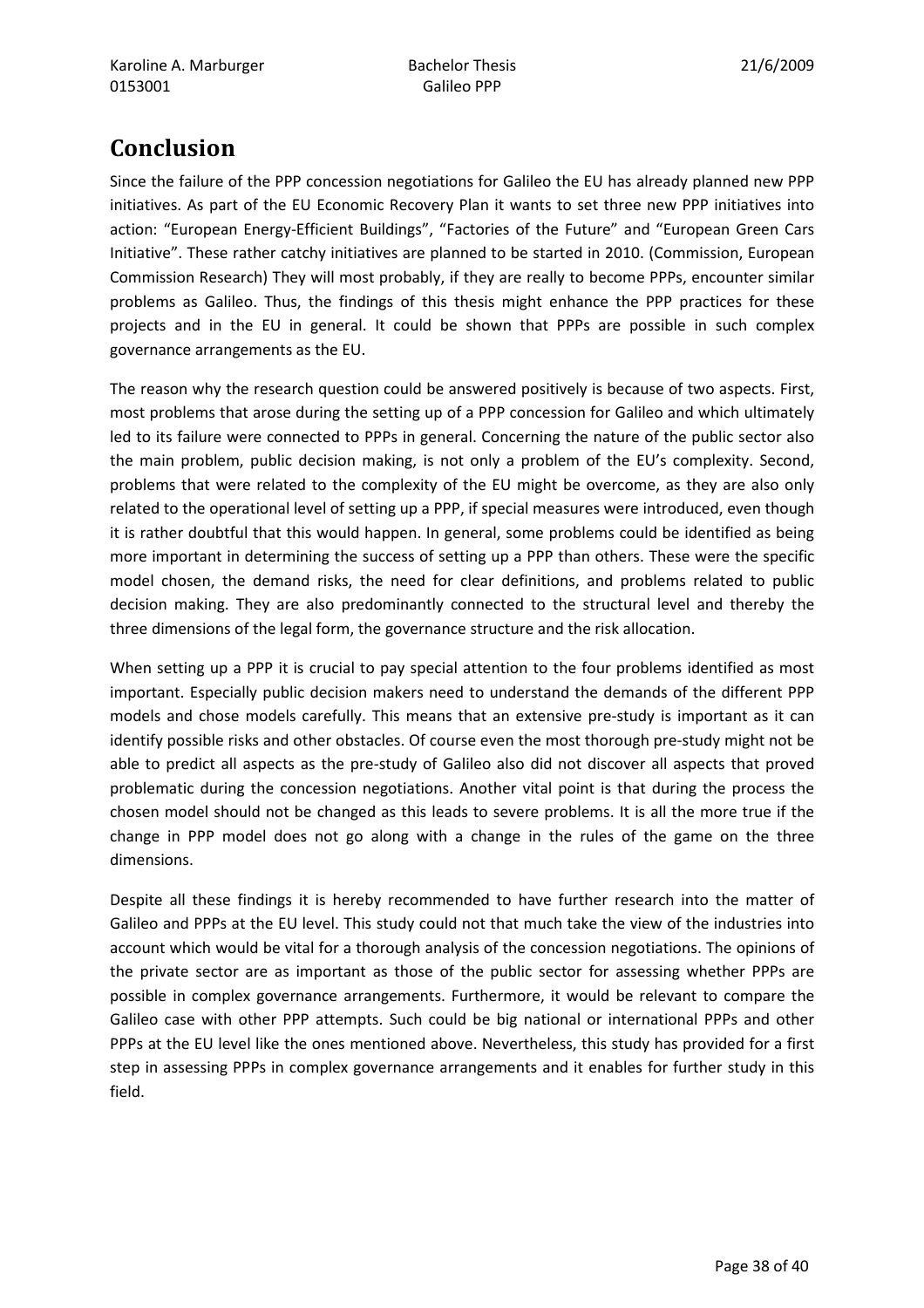# **References**

Bult-Spiering, M., Balken, A., & Dewulf, G. (2005). Handboek publiek-private samenwerking. Utrecht: Uitgeverij LEMMA BV.

CCPPP. The Canadian Council for Public Private Partnerships. Retrieved April 24, 2009, from http://www.pppcouncil.ca/aboutPPP\_definition.asp

Commission. (2004). Communication form the Commission to the European Parliament and the Council. Progress report on the Galileo research programme as at the beginning of 2004; COM(2004) 112 final . Brussels.

Commission. (2006). Communication form the Commission to the European Parliament and the Council. Taking Stock of the Galileo Programme; COM(2006) 272 final . Brussels.

Commission. (2007). Communication form the Commission to the European Parliament, the Council, the European Economic and Social Committee and the Committee of the Regions. Galileo at Cross-Roads; COM(2007) 261 final . Brussels.

Commission. (2007). Communication from the Commission to the European Parliament and the Council. Progressing Galileo: Re-Profiling the European GNSS Programmes; COM(2007) 534 final . Brussels.

Commission. (2000). Communication to the Council and the European Parliament on Galileo. COM(2000) 750 final . Brussels.

Commission. European Commission Research. Retrieved June 18, 2009, from http://ec.europa.eu/research/industrial\_technologies/lists/events-fp7-information-day\_en.html

Commission. (1999). Galileo - Involving Europe in a new generation of Satellite Navigation Services. COM(1999) 54 final . Brussels.

Commission. (2004). Green Paper on Public-Private Partnerships and Community Law on Public Contracts and Concessions. COM(2004) 327 final . Brussels.

Commission. (2000). Interpretative Communication on Concessions under Comminuty Law. 2000/C121/02 . Brussels.

Council, E. (2002, May 21). Council Regulation (EC) No 876/2002 setting up the Galileo Joint Undertaking. Brussels: Official Journal of the European Communities.

Dorides, C. d. (2009, April 27). Chief Negotiator for the Galileo Joint Undertaking (public sector). (K. Marburger, Interviewer)

Edelenbos, J. T. (2008). Public - private partnership: on the edge of project and process management. Environment and Planning C: Government Policy , pp. 614-626.

ETAG. (2006). Galileo Applications European Parliament STOA Workshop. Galileo Applications STOA Workshop. Brussels: European Technology Assessment Group.

EU-Presidency. (2000). Presidency Conclusions, Lisbon European Council. Lisbon.